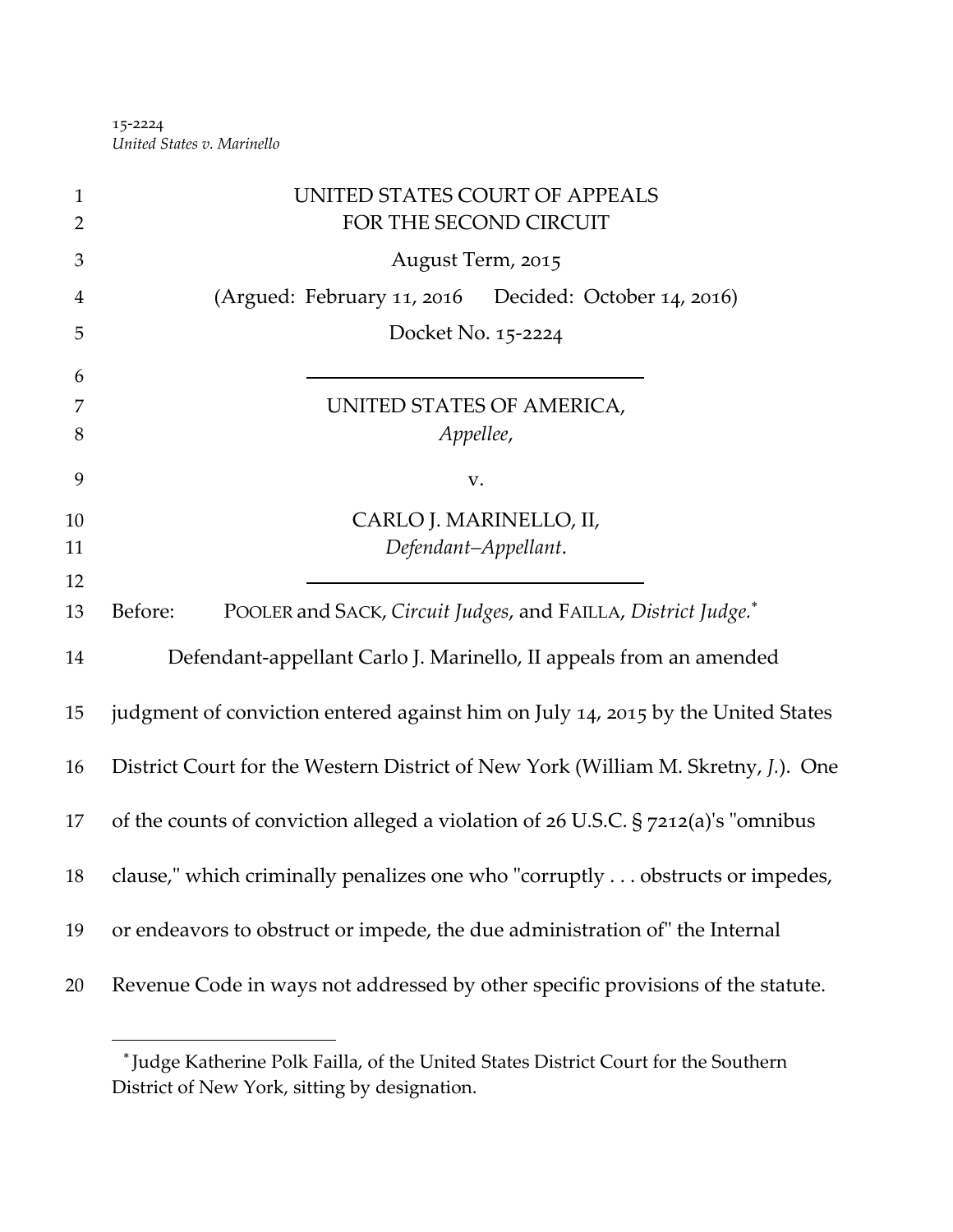| $\mathbf{1}$   | The district court denied Marinello's motion for an acquittal or a new trial on this |
|----------------|--------------------------------------------------------------------------------------|
| 2              | count, concluding that the government was not required to establish a pending        |
| 3              | Internal Revenue Service action and a defendant's knowledge thereof as part of       |
| $\overline{4}$ | its burden of proof. We agree and conclude that these criteria are not offense       |
| 5              | elements under the omnibus clause. We further conclude that a violation of this      |
| 6              | provision may be predicated on an omission, and that the district court did not      |
| 7              | procedurally err in determining Marinello's sentence. The judgment of the            |
| 8              | district court is therefore:                                                         |
| 9              | AFFIRMED.                                                                            |
| 10<br>11       | JOSEPH M. LATONA, Buffalo, NY, for<br>Defendant-Appellant.                           |
| 12             | RUSSELL T. IPPOLITO, JR., Assistant United                                           |
| 13             | States Attorney, Buffalo, NY, for William J.                                         |
| 14             | Hochul, Jr., United States Attorney for the                                          |
| 15             | Western District of New York, Appellee.                                              |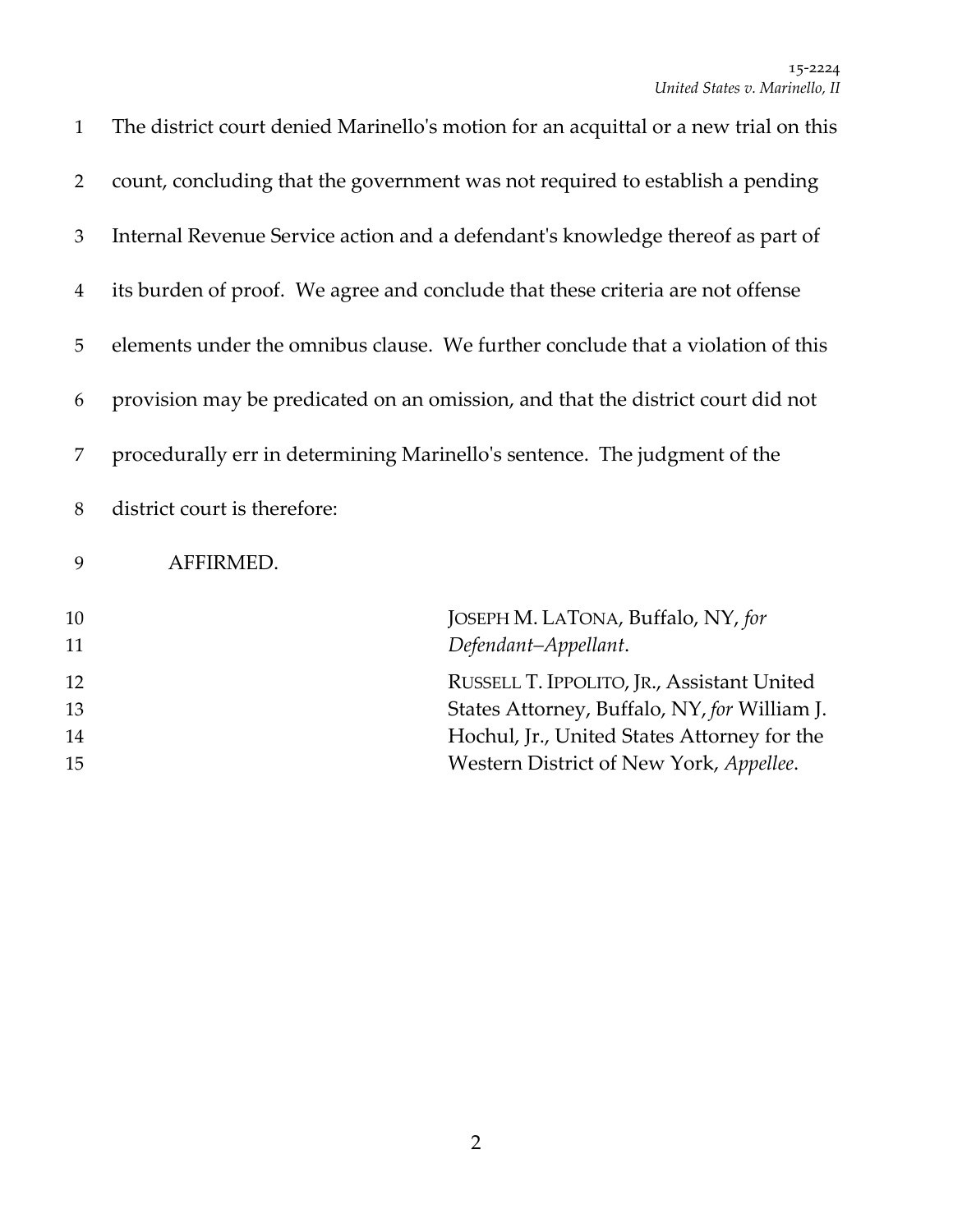SACK, *Circuit Judge*:

 Defendant‐appellant Carlo J. Marinello, II, a resident of Erie County in western New York State, owned and operated a freight service that couriered items to and from the United States and Canada. From approximately 1992 through 2010, Marinello neither kept corporate books or records nor filed personal or corporate income tax returns. Following an investigation by the 7 Internal Revenue Service (the "IRS"), he was indicted by a grand jury sitting in the United States District Court for the Western District of New York on nine 9 counts of tax-related offenses that allegedly occurred from 2005 through 2009. A jury found him guilty on all counts. He was sentenced to thirty‐six monthsʹ imprisonment and one year of supervised release, and ordered to pay \$351,763.08 to the IRS in restitution. Under one of the counts of conviction, Marinello was charged with violating 26 U.S.C. § 7212(a). One portion of the statute imposes criminal liability 15 on one who "corruptly or by force or threats of force ... endeavors to intimidate or impede any officer or employee of the United States acting in an official capacity under this title" (i.e., the Internal Revenue Code). *Id.* Another portion, 18 often referred to as the "omnibus clause," imposes criminal liability on one who 19 "in any other way corruptly . . . obstructs or impedes, or endeavors to obstruct or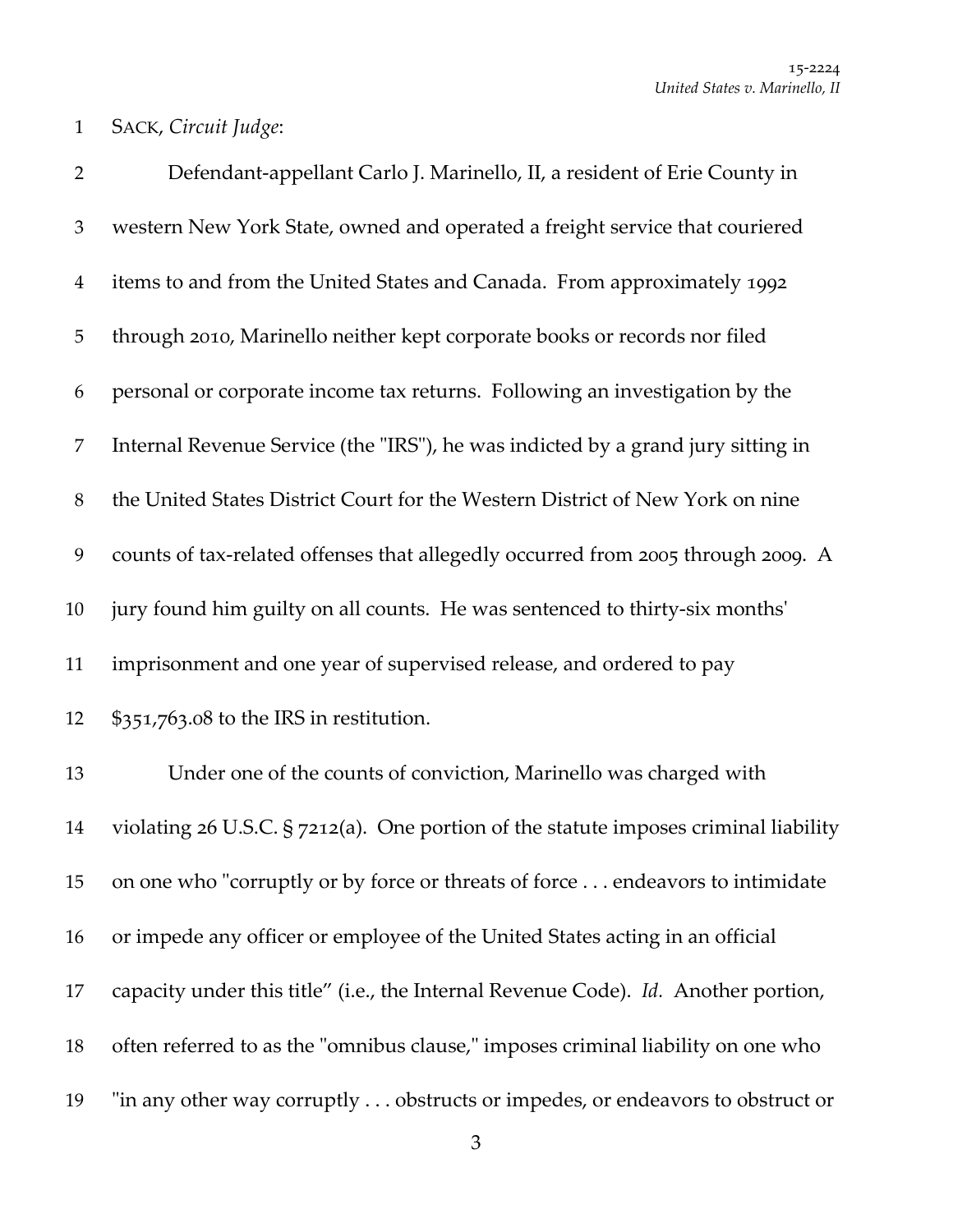1 impede, the due administration of this title." *Id.* Marinello was charged with violating the omnibus clause.

| $\mathfrak{Z}$ | On appeal, Marinello principally argues that we, like the Sixth Circuit           |
|----------------|-----------------------------------------------------------------------------------|
| $\overline{4}$ | addressing the same issue, should construe the phrase "the due administration of  |
| 5              | this title" in the omnibus clause to include only a pending IRS action of which a |
| 6              | defendant was aware. He contends that his conviction under section 7212(a)        |
| 7              | cannot stand under this construction because the government offered no            |
| $8\phantom{.}$ | evidence at trial that he knew of a pending IRS investigation against him at the  |
| 9              | time of the actions on which the conviction was based. He also argues that a      |
| 10             | conviction under the omnibus clause cannot be premised on a defendant's           |
| 11             | omission, as it may have been in the case at bar, and that the district court     |
| 12             | committed procedural error during the sentencing proceedings.                     |
| 13             | We exercise jurisdiction under 18 U.S.C. § 3742(a) and 28 U.S.C. § 1291,          |
| 14             | and affirm Marinello's conviction and sentence.                                   |
| 15             | <b>BACKGROUND</b>                                                                 |
| 16             | <b>Factual Background</b>                                                         |
| 17             | In 1990, Marinello incorporated Express Courier Group/Buffalo, Inc.               |
| 18             | ("Express Courier"), a New York corporation. Express Courier maintained a         |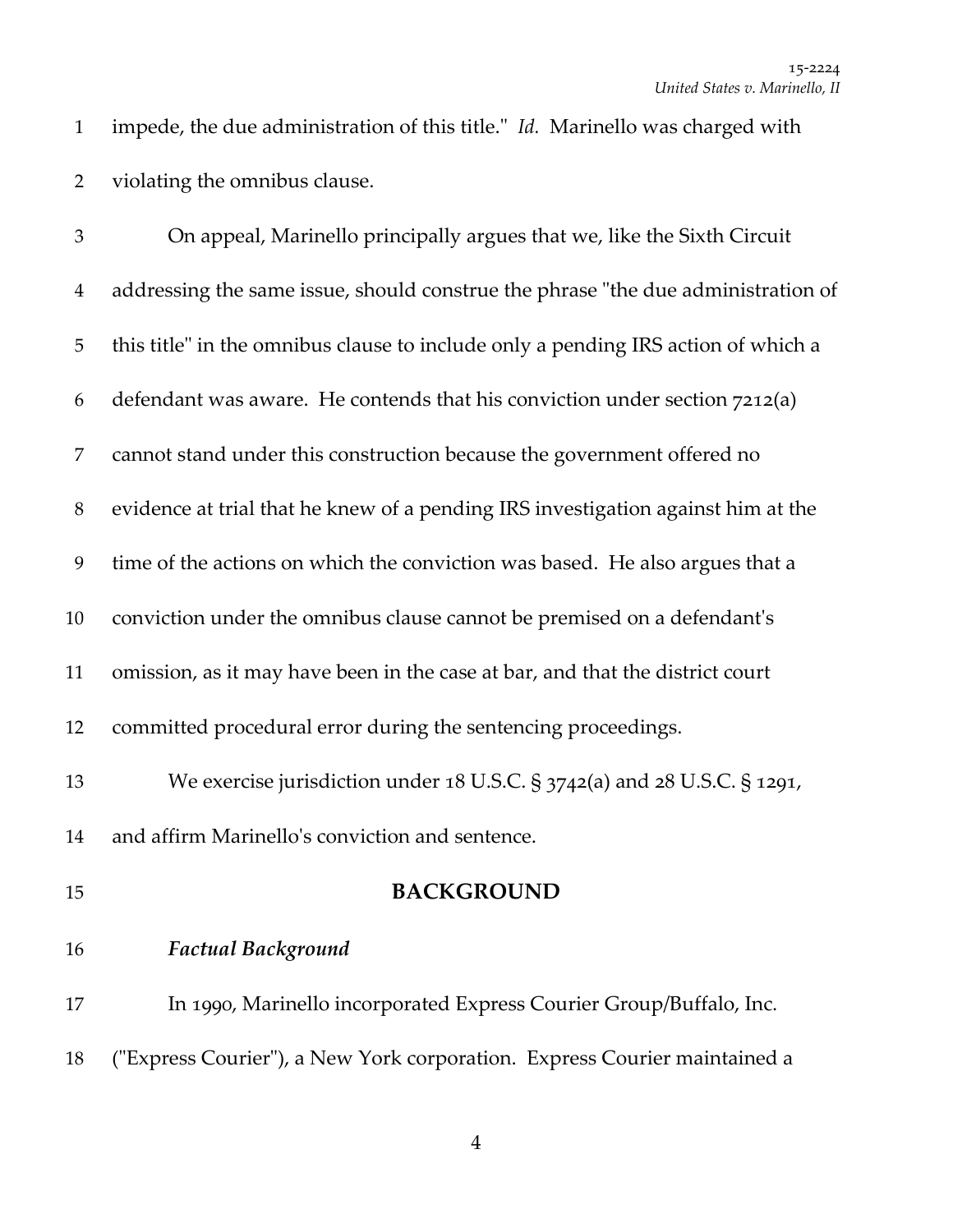| $\mathbf{1}$   | freight service that couriered documents and packages between the United States  |
|----------------|----------------------------------------------------------------------------------|
| $\overline{2}$ | and Canada. Despite owning and managing the company, Marinello maintained        |
| 3              | little documentation of his business income or expenses. He shredded or          |
| $\overline{4}$ | discarded most of the business's records, including bank account statements,     |
| 5              | employee work statements, gas receipts, and bills. Marinello paid his employees  |
| 6              | in cash and did not issue them (or himself) tax documents such as familiar Form  |
| 7              | 1099s or Form W-2s. He often used Express Courier's funds for personal           |
| 8              | purposes, including mortgage payments on his residence (made indirectly          |
| 9              | through weekly cash contributions to his wife) and monthly payments to his       |
|                |                                                                                  |
| 10             | mother's senior living center.                                                   |
| 11             | In December 2004, the IRS received an anonymous letter purporting to             |
| 12             | outline some of Marinello's business practices and accusing him of tax evasion.  |
| 13             | IRS Special Agent Angela Klimczak was assigned to investigate those allegations. |
| 14             | Upon reviewing its own records, the IRS discovered that, from at least 1992      |
| 15             | onward, Marinello failed to file personal or corporate income tax returns.       |
| 16             | Ultimately, Agent Klimczak recommended that the investigation be closed          |
| 17             | because the IRS could not at that time determine whether the unreported income   |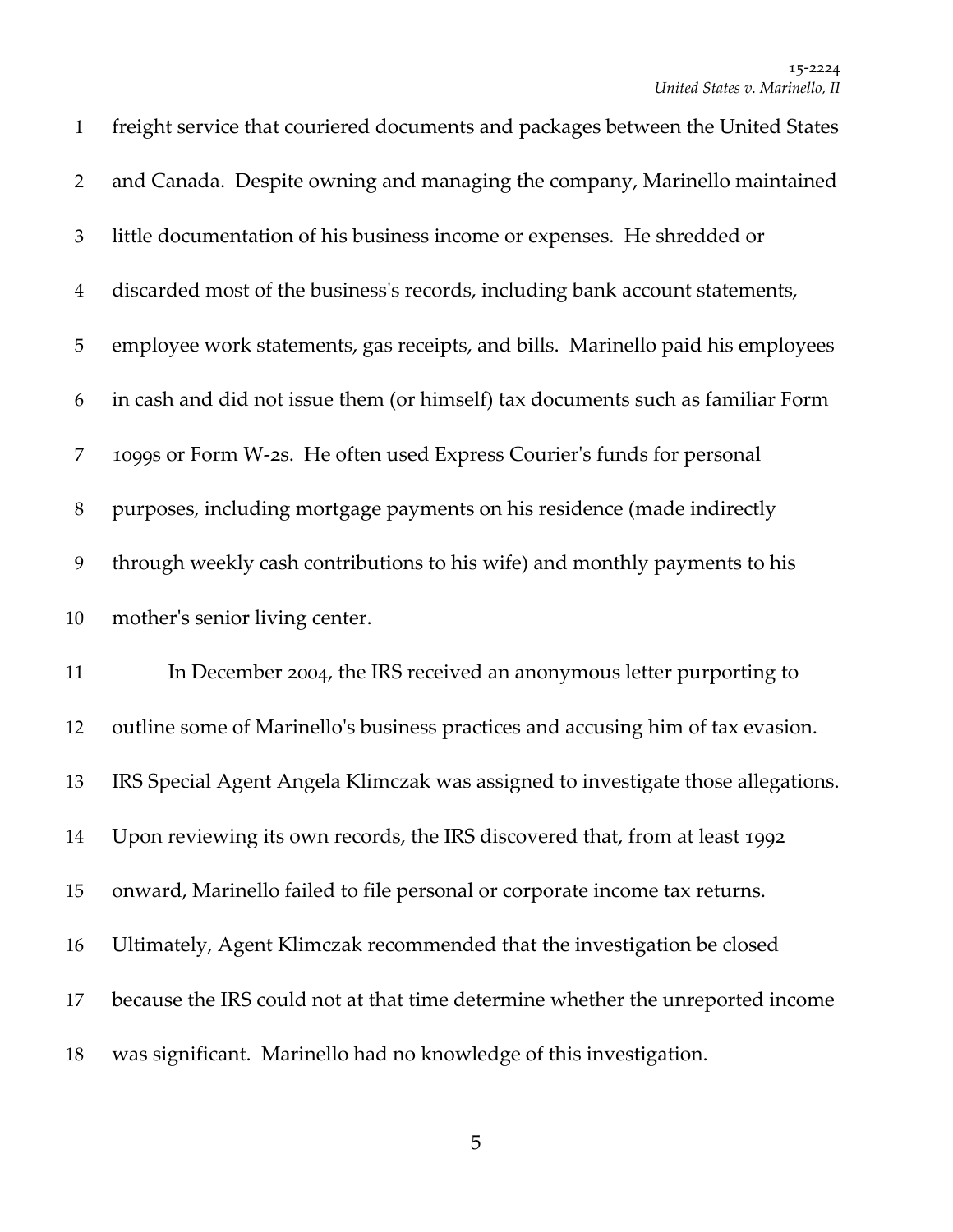| $\mathbf{1}$   | In 2005, Marinello sought the advice of counsel, whom he informed of his              |
|----------------|---------------------------------------------------------------------------------------|
| $\overline{2}$ | failure to file his tax returns. Counsel told Marinello that this failure to file was |
| 3              | improper and referred him to an accounting firm for a consultation. Allan             |
| $\overline{4}$ | Wiegley, a certified public accountant at that firm, told Marinello that he needed    |
| 5              | to provide records of business receipts and expenses in order to pay corporate        |
| 6              | taxes with respect to Express Courier and its business. Marinello was unable to       |
| 7              | do so: He had destroyed or failed to keep the documents.                              |
| $8\,$          | Marinello met with Wiegley again the following year to discuss a different            |
| 9              | matter. During the meeting, Marinello stated that he had made no progress in          |
| 10             | gathering Express Courier's business records. Wiegley declined to enter into a        |
| 11             | contract to perform accounting services for Express Courier or Marinello because      |
| 12             | there was inadequate documentation for him to prepare a corporate tax return.         |
| 13             | Despite the advice from counsel and two meetings with Wiegley, Marinello did          |
| 14             | not begin maintaining books and records for Express Courier.                          |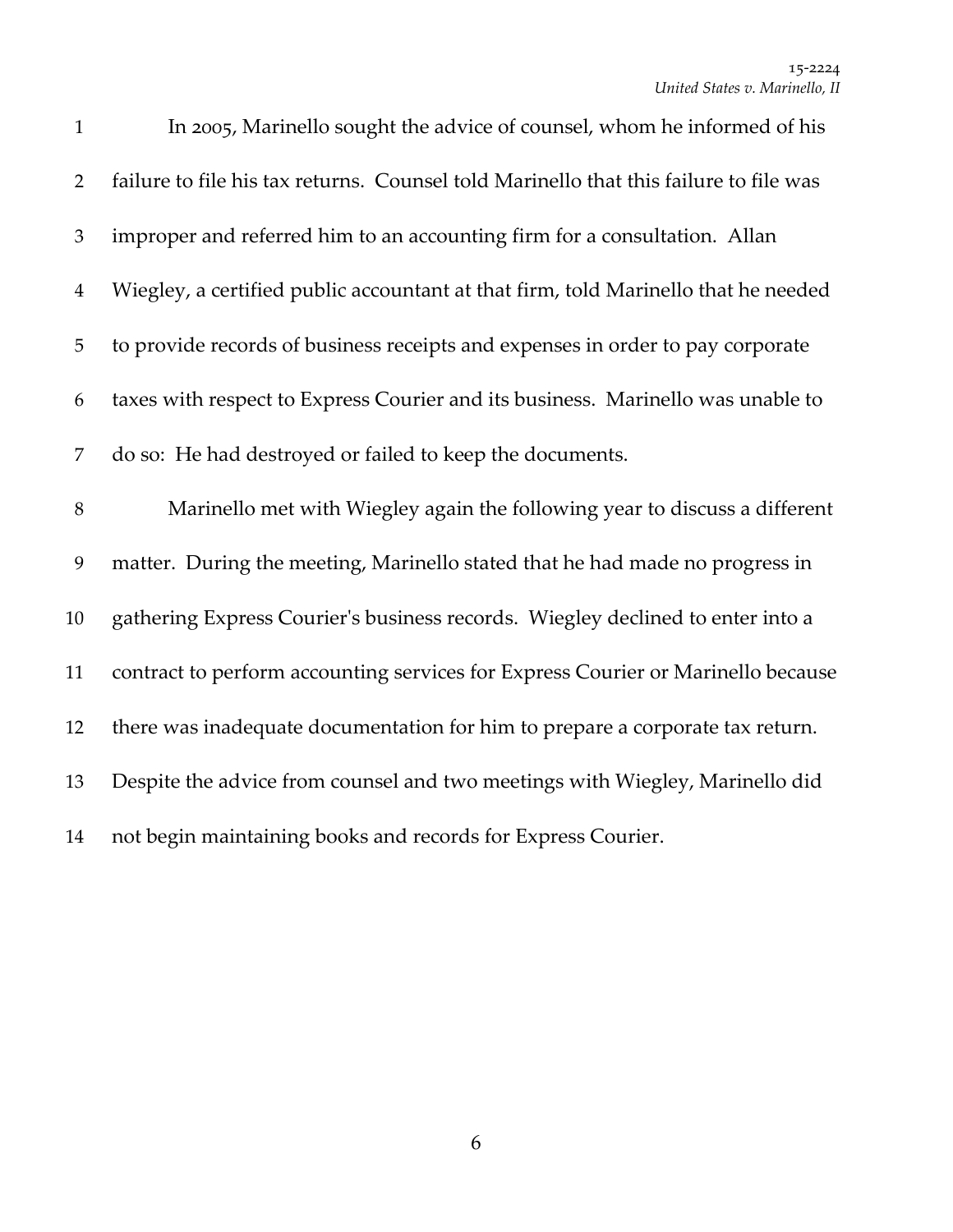| $\mathbf{1}$   | In each of the years 2005 through 2008, Express Courier had generated                   |
|----------------|-----------------------------------------------------------------------------------------|
| $\overline{2}$ | annual total gross receipts of between \$200,718.88 and \$445,184. During each of       |
| 3              | those years, Marinello took approximately \$26,000 to \$50,000 from Express             |
| $\overline{4}$ | Courier's business account and spent it in payment of his personal expenses.            |
| 5              | The IRS re-opened its investigation of Marinello in 2009. On June 1, 2009,              |
| 6              | Agent Klimczak conducted an interview of Marinello at his home. He told her             |
| 7              | that he could not recall the last time he had filed an income tax return. He            |
| $8\,$          | initially maintained that he did not file tax returns because he thought they were      |
| 9              | not required for persons who made less than \$1,000 per year. He eventually             |
| 10             | admitted that he had earned more than that amount annually and should have              |
| 11             | paid taxes, but "never got around to it." Testimony of Angela Klimczak, August          |
| 12             | 6, 2014, Trial Transcript ("Trial Tr.") at $172$ (App'x $181$ ). He stated that he used |
| 13             | business income (by cashing checks from Express Courier's customers and                 |
| 14             | depositing a portion of them into his personal bank account) as well as his             |
| 15             | business bank account to pay for personal expenses. He confirmed that he                |
| 16             | shredded bank statements and that he did not keep track of Express Courier's            |
| 17             | income or expenses. He also remembered telling an accountant that he shredded           |
| 18             | most of his business records. Marinello explained that he destroyed these               |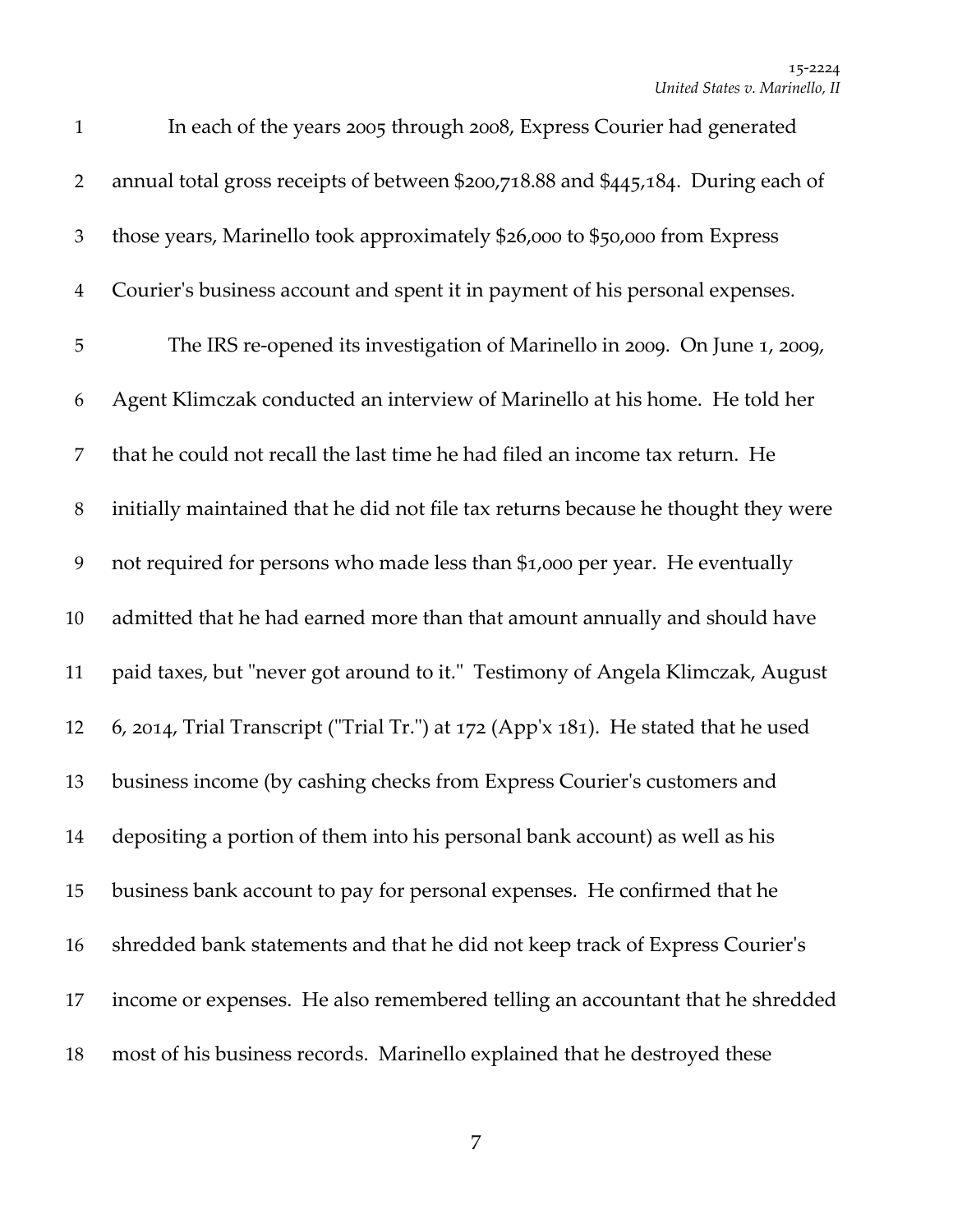| documents because "that's what [he had] been doing all along" and that he "took |
|---------------------------------------------------------------------------------|
| the easy way out." Id. at 194 (App'x 203).                                      |

*Procedural History*

| $\overline{4}$       | On October 16, 2012, in the United States District Court for the Western                                                                                                               |
|----------------------|----------------------------------------------------------------------------------------------------------------------------------------------------------------------------------------|
| 5                    | District of New York, Marinello was charged in a superseding indictment with                                                                                                           |
| 6                    | corruptly endeavoring to obstruct and impede the due administration of the                                                                                                             |
| 7                    | Internal Revenue laws, in violation of 26 U.S.C. § 7212(a) (Count One), and                                                                                                            |
| $8\,$                | willfully failing to file individual and corporate tax returns for calendar years                                                                                                      |
| 9                    | 2005 through 2008, in violation of 26 U.S.C. § 7203 (Counts Two through Nine).                                                                                                         |
| 10                   | Count One alleged that Marinello had violated section 7212(a) by, "among other                                                                                                         |
| 11                   | thing[s]":                                                                                                                                                                             |
| 12<br>13<br>14       | (1) failing to maintain corporate books and records for<br>[Express Courier] of which the defendant was an<br>employee, officer, owner and operator;                                   |
| 15<br>16<br>17<br>18 | (2) failing to provide the defendant's accountant with<br>complete and accurate information related to the<br>defendant's personal income and the income of<br><b>Express Courier;</b> |
| 19<br>20             | (3) destroying, shredding and discarding business<br>records of Express Courier;                                                                                                       |
| 21<br>22             | (4) cashing business checks received by Express Courier<br>for services rendered;                                                                                                      |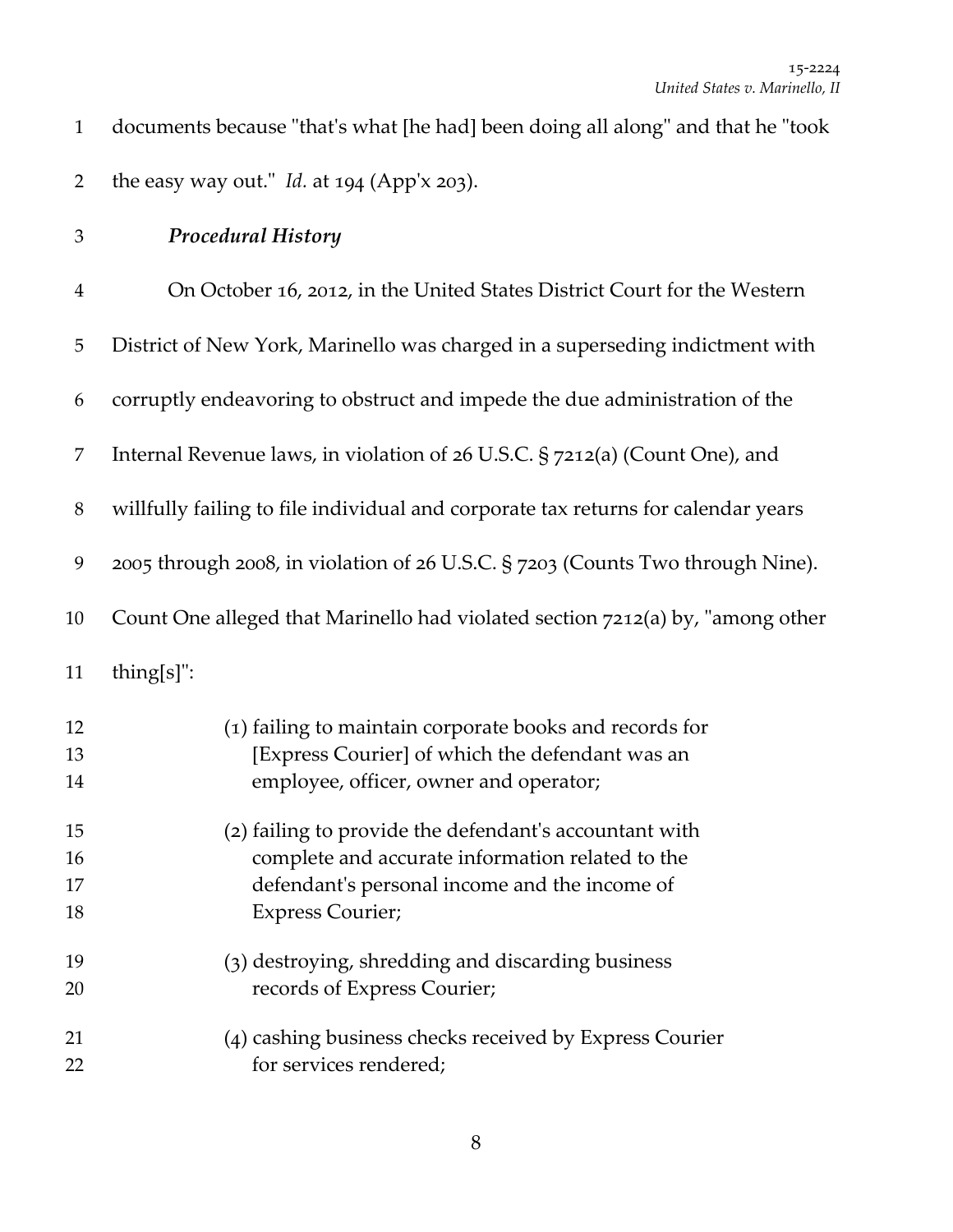| $\mathbf{1}$<br>$\overline{2}$ | (5) hiding income earned by Express Courier in<br>personal and other non-business bank accounts;                                                                                                                                                            |
|--------------------------------|-------------------------------------------------------------------------------------------------------------------------------------------------------------------------------------------------------------------------------------------------------------|
| 3                              | (6) transferring assets to a nominee;                                                                                                                                                                                                                       |
| $\overline{4}$                 | (7) paying employees of Express Courier with cash; and                                                                                                                                                                                                      |
| 5<br>6<br>7<br>8<br>9          | (8) using business receipts and money from business<br>accounts to pay personal expenses, including the<br>mortgage for the residence in which the defendant<br>resided and expenses related to the defendant's<br>mother's care at a senior living center. |
| 10                             | Superseding Indictment, dated October 16, 2012, at 1-2 (App'x 75-76) (formatting                                                                                                                                                                            |
| 11                             | altered). <sup>1</sup>                                                                                                                                                                                                                                      |
| 12                             | Before trial, Marinello sought an instruction that "the jury be                                                                                                                                                                                             |
| 13                             | unanimous on at least one of the means under which the government alleged                                                                                                                                                                                   |
| 14                             | [that] [he] ha[d] violated [title $26$ section $7212(a)$ ]" in order to convict him of that                                                                                                                                                                 |
| 15                             | offense. Defendant's Requested Jury Instruction, dated September 25, 2012, at 1                                                                                                                                                                             |
| 16                             | (App'x 41). If any juror harbored a reasonable doubt on any one of the means                                                                                                                                                                                |
| 17                             | alleged, the instruction required an acquittal on Count One. Id. The government                                                                                                                                                                             |

<sup>&</sup>lt;sup>1</sup> The original indictment alleged a ninth means of corrupt obstruction under Count One: "failing to file with the [IRS] personal income tax returns and corporate tax returns for Express Courier." Indictment, dated February 14, 2012, at 2 (App'x 25). In response to Marinelloʹs motion to strike this allegation as duplicitous of the remaining counts of the indictment, the government filed the superseding indictment, which removed it.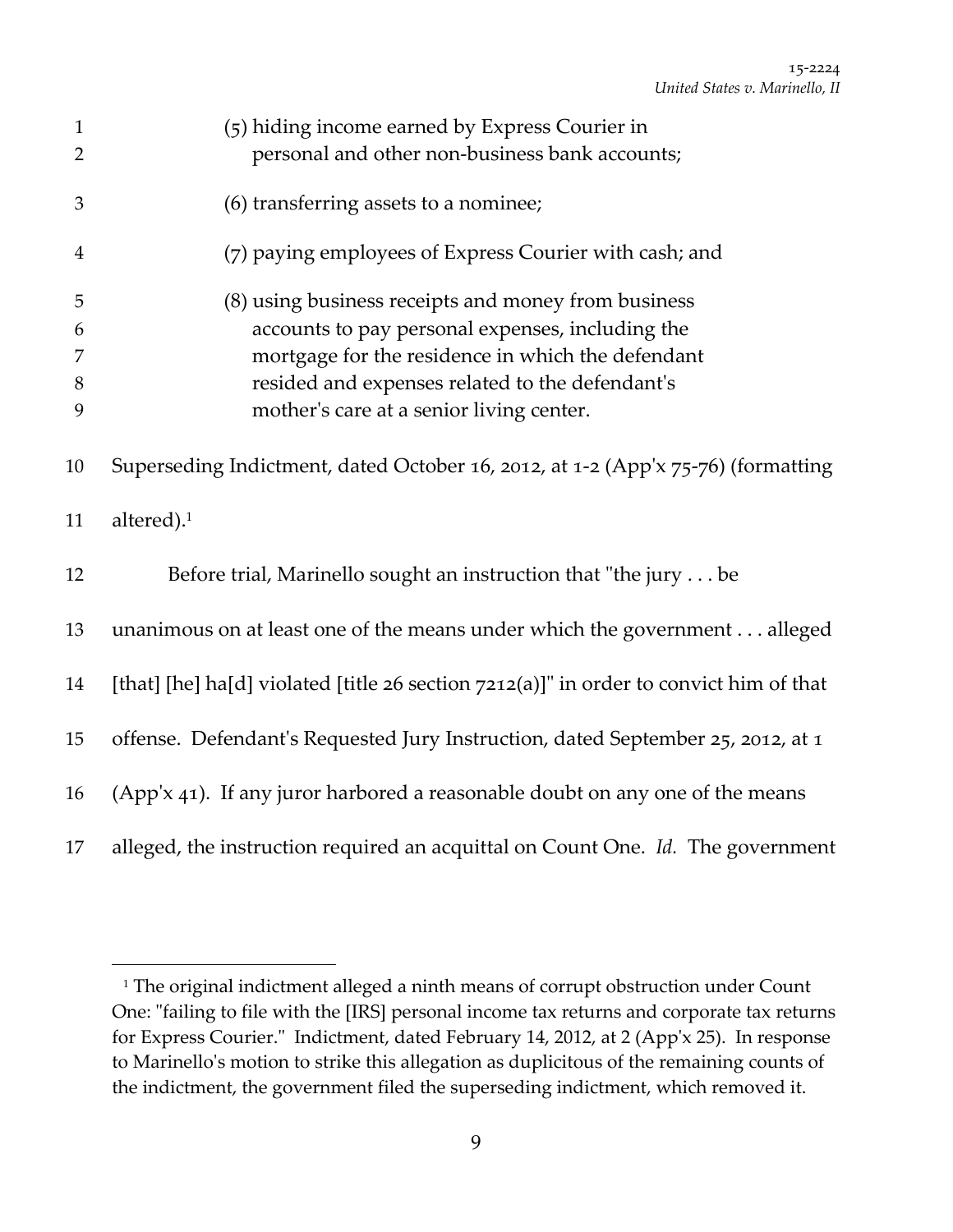| $\mathbf{1}$   | opposed this proposal as a misstatement of the law, contending that it was not             |
|----------------|--------------------------------------------------------------------------------------------|
| $\overline{2}$ | required to prove all of the means specified in Count One.                                 |
| $\mathfrak{Z}$ | At a pre-trial conference, the district court (William M. Skretny, Judge)                  |
| $\overline{4}$ | reserved ruling on the proposed jury instruction until trial. During that                  |
| $\mathbf 5$    | conference, Marinello's counsel represented that there was "no question [that              |
| 6              | Marinello] did not file his tax returns, corporate and personal," and that he had          |
| $\overline{7}$ | advised Marinello "to take a plea" to Counts Two through Nine. See Transcript              |
| $8\,$          | of pre-trial conference, October 4, 2012, at 2 (App'x 60). But Marinello declined to       |
| 9              | plead guilty to Count One, a felony. App'x 60-61.                                          |
| 10             | Marinello subsequently moved for submission to the jury of a special                       |
| 11             | verdict form requiring the jury to indicate whether it found him guilty or not             |
| 12             | guilty regarding each of the eight means of violating section 7212(a) alleged in           |
| 13             | Count One of the superseding indictment. By text order, the district court                 |
| 14             | deferred ruling on this request until trial.                                               |
| 15             | At trial, defense counsel conceded that Marinello did not file his tax                     |
| 16             | returns <sup>2</sup> but argued that Marinello could not be convicted on Count One because |

 The parties further stipulated that Marinello did not file with the IRS personal tax returns or corporate tax returns for Express Courier for tax periods 1992 through 2010. August 6, 2014 Trial Tr. at 64 (Appʹx 140).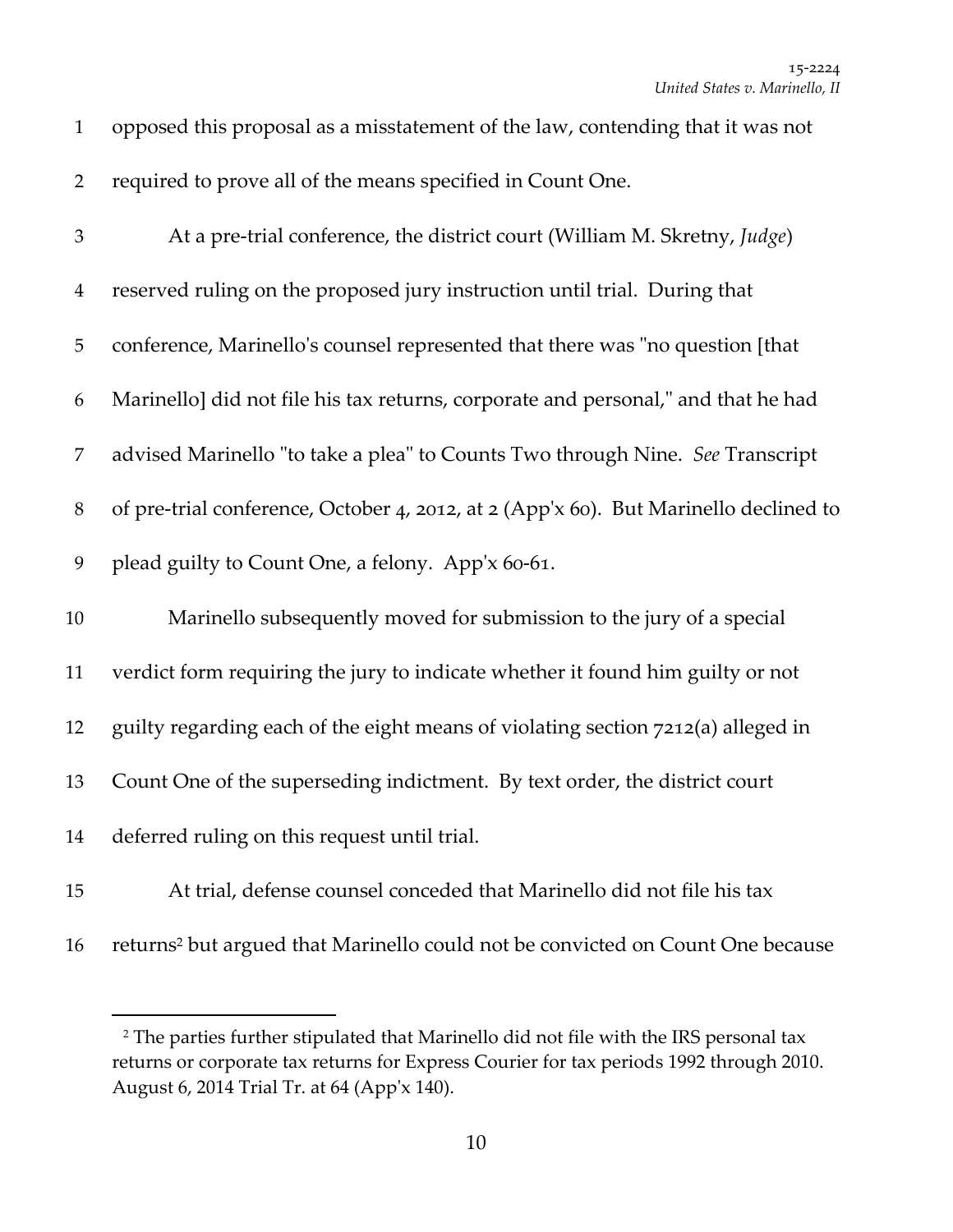| $\mathbf{1}$   | he lacked the requisite criminal intent under section $7212(a)$ , inasmuch as he did     |
|----------------|------------------------------------------------------------------------------------------|
| $\overline{2}$ | not "corruptly" obstruct or impede the administration of the Internal Revenue            |
| 3              | Code. <sup>3</sup> Defense counsel further argued that Marinello must have affirmatively |
| $\overline{4}$ | "do[ne] something," "[l]ike file a phony return," to be guilty of this offense.          |
| 5              | August 6, 2014 Trial Tr. at 55 (App'x 132).                                              |
| 6              | Over Marinello's objection, the district court declined to instruct the jury             |
| 7              | that it had to unanimously agree on at least one of the eight specified means by         |
| $8\,$          | which Marinello allegedly violated section 7212(a) to find him guilty under that         |
| 9              | section. No special verdict form was provided to the jury with respect to this           |
| 10             | offense. Instead, the district court instructed the jury as to the underlying means      |
| 11             | contained in Count One as follows:                                                       |
| 12             | [T]he indictment alleges multiple methods in which the                                   |
| 13             | crime [of violating section 7212(a)'s omnibus clause] can                                |
| 14             | be committed, but the government does not have to                                        |
| 15             | prove all of them for you to return a guilty verdict on                                  |
| 16             | this charge. Proof beyond a reasonable doubt of any                                      |
| 17             | one of the obstructive acts listed in the indictment is                                  |
| 18             | enough. To return a guilty verdict, all 12 of you must                                   |
| 19             | agree that at least one of these has been proved.                                        |

<sup>&</sup>lt;sup>3</sup> As to the remaining counts, Marinello argued that he was not guilty because the government could not prove he "willfully" failed to file his tax returns. August 6, 2014 Trial Tr. at 50 (App'x 127). See 26 U.S.C. § 7203 ("Any person required under this title . . . to make a return . . . who willfully fails to . . . make such return . . . shall, in addition to other penalties provided by law, be guilty of a misdemeanor . . . .").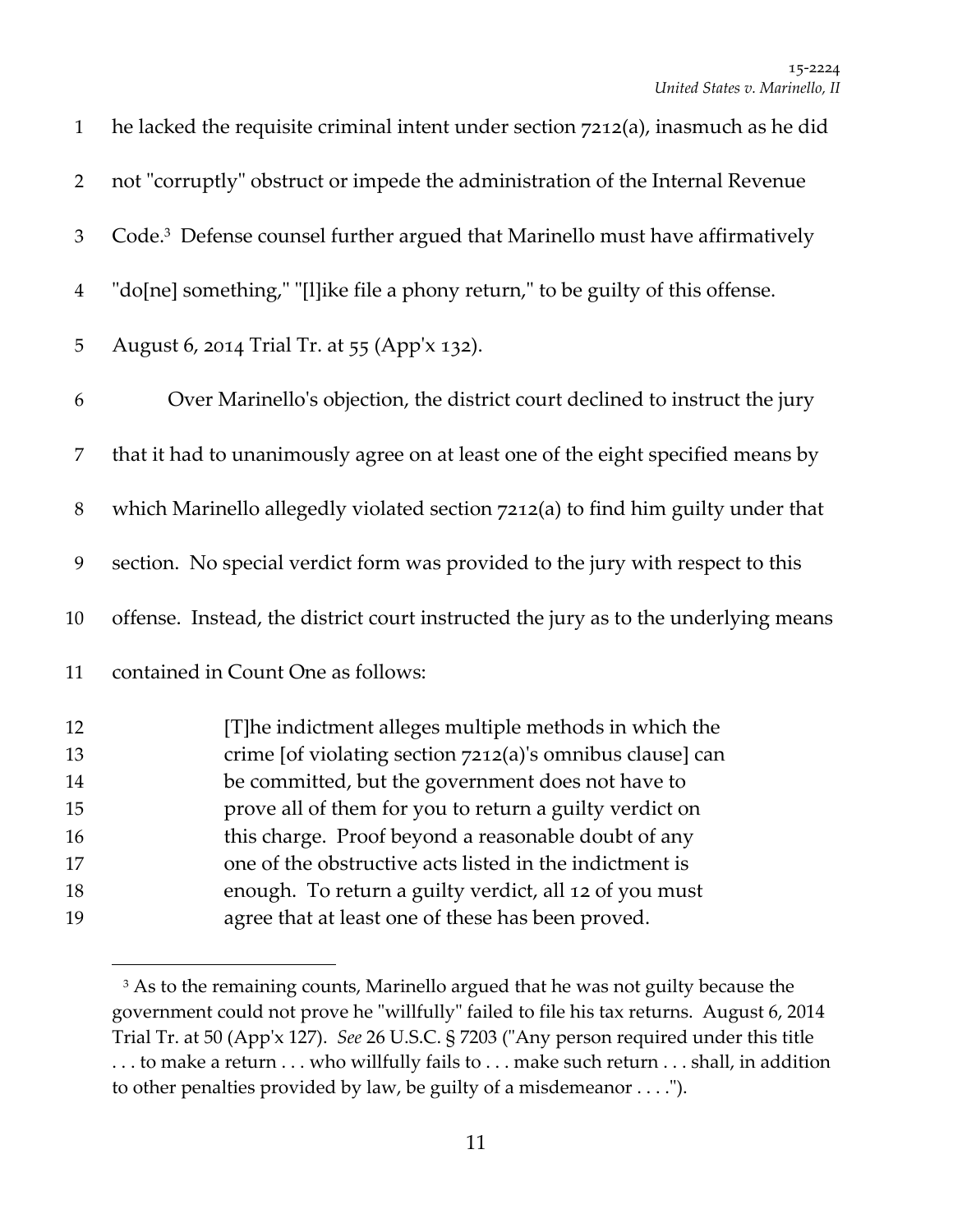- However, all of you need not agree that the same one has been proved.
	- August 11, 2014 Trial Tr. at 471 (Appʹx 433).

| $\overline{4}$ | The jury convicted Marinello on all counts. He then moved for a judgment                    |
|----------------|---------------------------------------------------------------------------------------------|
| 5              | of acquittal or a new trial under Federal Rules of Criminal Procedure 29 and 33,            |
| 6              | respectively, which the government opposed. <sup>4</sup> Marinello argued, inter alia, that |
| 7              | the phrase "the due administration of this title" in section 7212(a) refers                 |
| $\, 8$         | exclusively to pending IRS investigations, and that a defendant may be convicted            |
| 9              | under the statute only if he knowingly interferes with such an investigation.               |
| 10             | Employing that construction of the statute, which the Sixth Circuit had                     |
| 11             | previously adopted in United States v. Kassouf, 144 F.3d 952 (6th Cir. 1998),               |
| 12             | Marinello contended that he should be acquitted because there was no evidence               |
| 13             | that he had become aware of the IRS's investigation until his June 1, 2009,                 |
| 14             | interview with Agent Klimczak, which occurred after the offense conduct alleged             |
| 15             | in the superseding indictment had already taken place.                                      |
| 16             | The district court declined to construe section 7212(a) that narrowly.                      |
| 17             | Noting that a later panel of the Sixth Circuit had limited Kassouf to its facts, and        |

 Before the defense rested at trial, Marinello also made a motion pursuant to Rule 29, which was denied by oral order.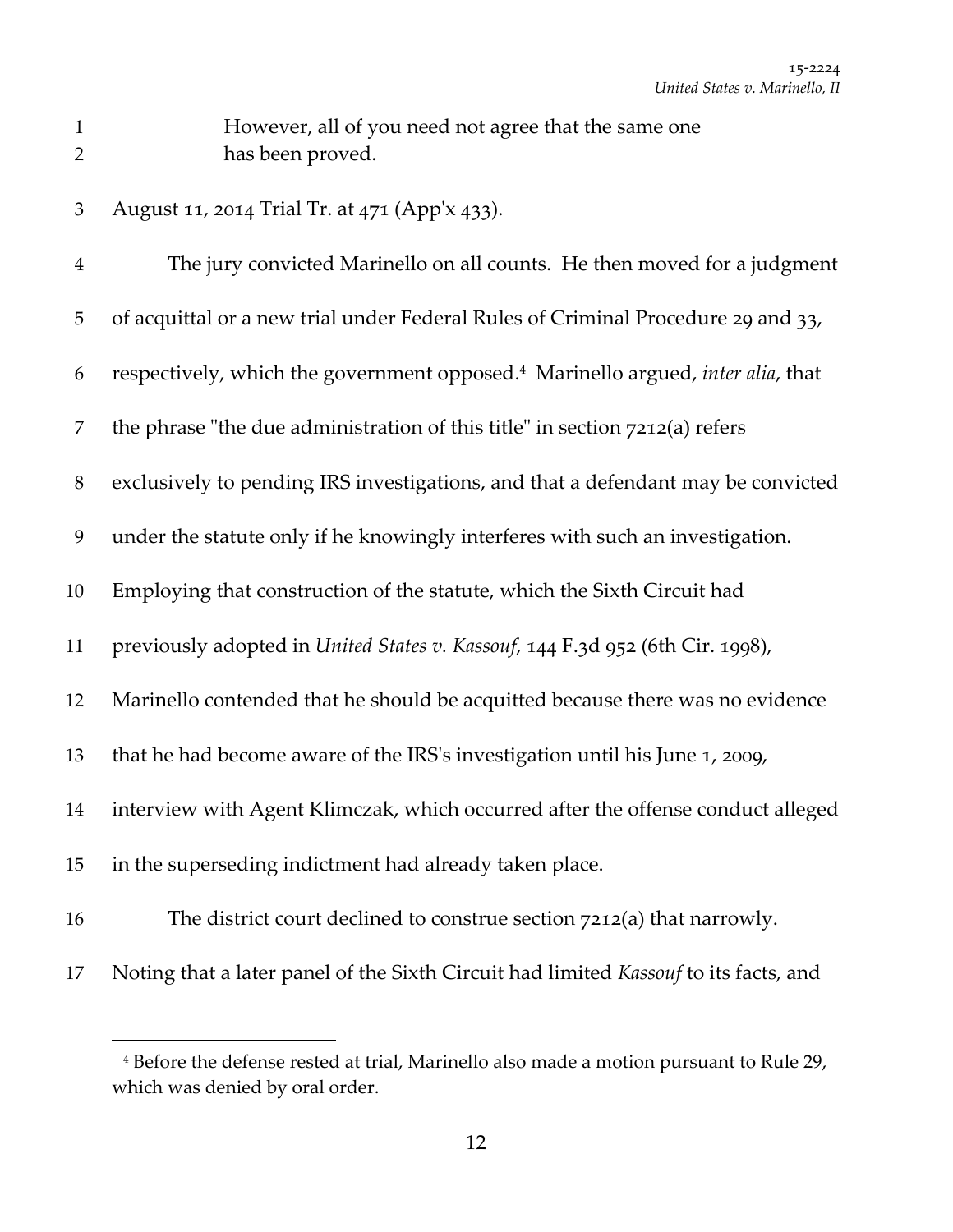| $\mathbf{1}$   | that other courts had declined to follow the <i>Kassouf</i> court's reasoning, the district |
|----------------|---------------------------------------------------------------------------------------------|
| $\overline{2}$ | court concluded that "[k]nowledge of a pending [IRS] investigation is not an                |
| 3              | essential element of the crime." Decision and Order at 6-7, United States v.                |
| $\overline{4}$ | Marinello, No. 12 Cr. 53S (W.D.N.Y. June 26, 2015) (App'x 549-50) (citing United            |
| $\mathbf 5$    | States v. Bowman, 173 F.3d 595, 600 (6th Cir. 1999) and United States v. Willner, No.       |
| 6              | 07 Cr. 183(GEL), 2007 WL 2963711, at *4, 2007 U.S. Dist. LEXIS 75597, at *10-11             |
| 7              | (S.D.N.Y. Oct. 11, 2007) (collecting cases)). In the court's view, "[t]he jury was          |
| $8\,$          | entitled to infer that Marinello acted corruptly to impede or obstruct the due              |
| 9              | administration of the Internal Revenue laws" by otherwise hindering the                     |
| 10             | collection of taxes due. Id. at 6 (App'x 549).                                              |
| 11             | In the defendant's Presentence Investigation Report (the "PSR"), the                        |
| 12             | Probation Office calculated the total tax loss from Marinello's activities as               |
| 13             | approximately \$598,215.53 by applying a percentage-based formula to his gross              |
| 14             | income from 2005 through 2008. See U.S. Sentencing Guidelines                               |
| 15             | Manual (hereinafter, "U.S.S.G.") § 2T1.1(c)(2)(A) (U.S. Sentencing Comm'n 2014)             |
| 16             | (indicating that this formula should be used "unless a more accurate")                      |
| 17             | determination of the tax loss can be made"). The total tax loss resulted in a base          |
| 18             | offense level of twenty. See U.S.S.G. §§ 2T1.1(a)(1), 2T4.1(H)-(I) (specifying, for         |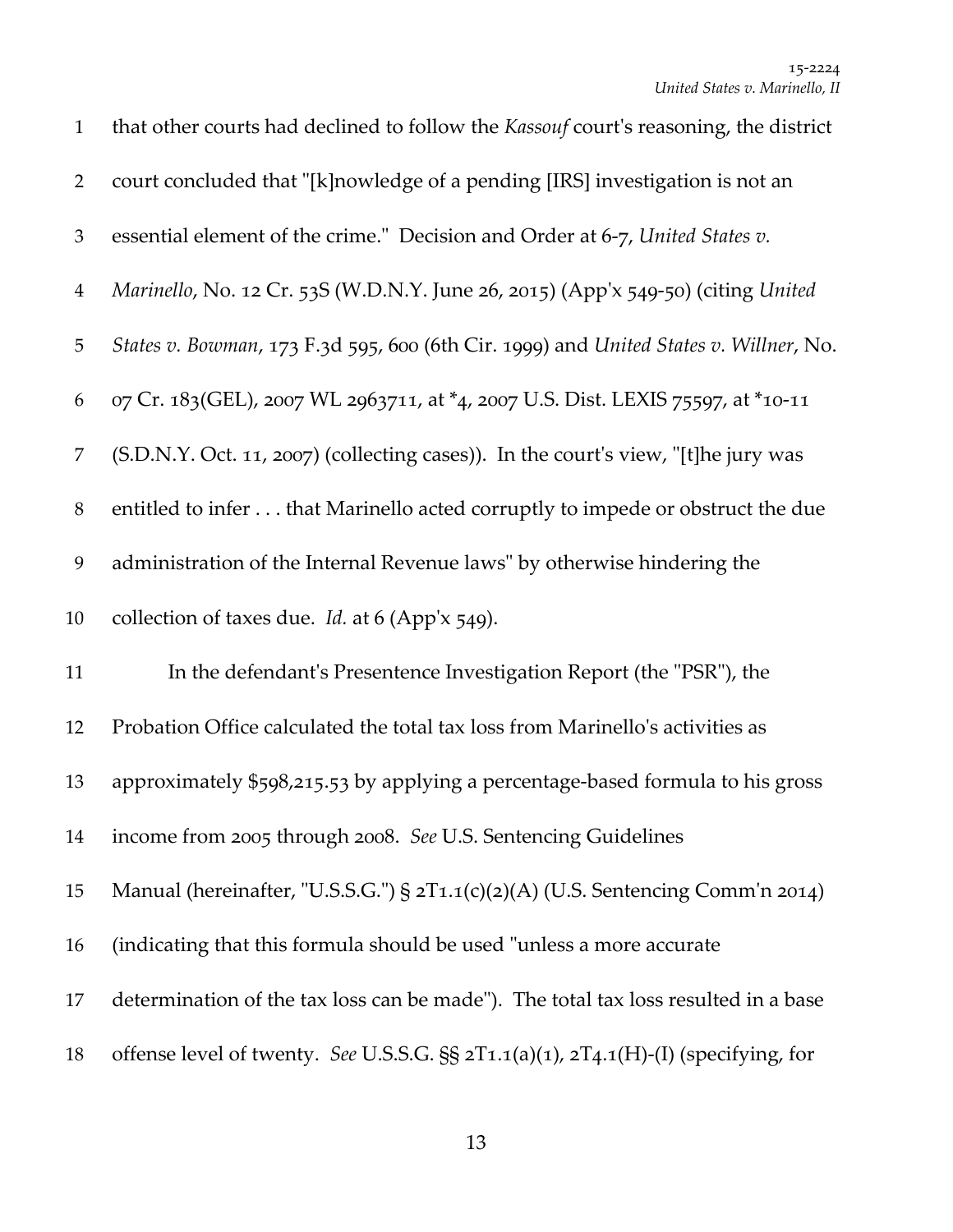| $\mathbf{1}$   | offenses involving willful failure to file returns, a base offense level of 20 where |
|----------------|--------------------------------------------------------------------------------------|
| $\overline{2}$ | the tax loss is "[m]ore than \$400,000" but not more than \$1,000,000). A two-level  |
| $\mathfrak{Z}$ | enhancement to the base offense level was applied because Marinello's                |
| $\overline{4}$ | conviction under Count One implicated an adjustment for obstructing or               |
| 5              | impeding the administration of justice. See U.S.S.G. § 3C1.1. Marinello was also     |
| 6              | deemed ineligible for the two-level reduction for acceptance of responsibility.      |
| 7              | See U.S.S.G. § 3E1.1(a). In the view of the Probation Office, Marinello had not      |
| $8\phantom{1}$ | clearly demonstrated an acceptance of responsibility for his offense conduct in      |
| 9              | part because he continued to decline to accept responsibility for the obstruction    |
| 10             | charge and insisted there was a legal basis to contest this issue. Thus, with a      |
| 11             | criminal history category of one and a total offense level of twenty-two,            |
| 12             | Marinello's advisory Guidelines range for sentencing was forty-one to fifty-one      |
| 13             | months. The Probation Office also determined that Marinello owed the IRS             |
| 14             | \$331,348.08 in corporate income taxes and \$20,415 in personal income taxes from    |
| 15             | 2005 to 2008, and recommended that those amounts be imposed by the court's           |
| 16             | restitution order.                                                                   |

 Marinello filed objections to the findings in the PSR, two of which are relevant to this appeal. First, he argued that the tax loss and restitution amounts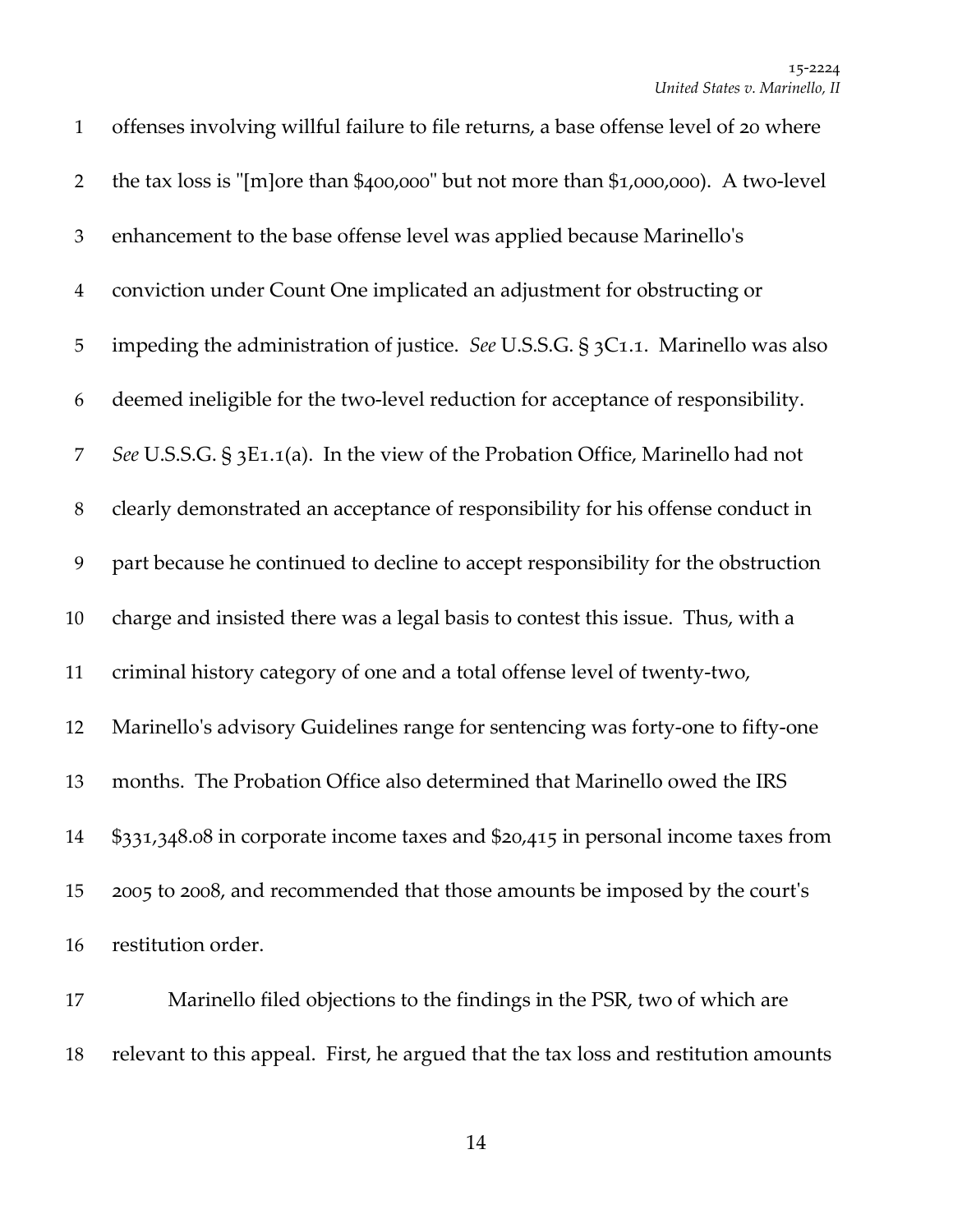| $\mathbf{1}$   | were incorrectly calculated. According to Marinello, "a more accurate"                       |
|----------------|----------------------------------------------------------------------------------------------|
| $\overline{2}$ | determination of tax loss c[ould] be made" based on the actual corporate and                 |
| $\mathfrak{Z}$ | personal tax returns he ultimately filed, years after the fact, for tax years 2005           |
| $\overline{4}$ | through 2008. Objections to the [PSR] and Statement With Respect to Sentencing               |
| 5              | Factors, dated January 14, 2015, at 2-3 (App'x 514-15) (quoting U.S.S.G.                     |
| 6              | $\S 2T1.1(c)(2)(A)$ (emphasis removed)). These returns reflected a tax loss of only          |
| 7              | \$48,890, which would have yielded a base offense level of fourteen instead of               |
| $8\,$          | twenty. See U.S.S.G. $\S$ $2T_4.1(E)$ . Marinello further asserted that any restitution      |
| 9              | was also capped at the \$48,890 amount.                                                      |
| 10             | Second, Marinello urged that the two-level reduction for acceptance of                       |
| 11             | responsibility was applicable. <sup>5</sup> He argued that his conduct merited the reduction |
| 12             | because he admitted to keeping poor business records and not paying his taxes;               |
| 13             | was previously willing to plead to the misdemeanor Counts Two through Nine;                  |
| 14             | and proceeded to trial only to preserve a dispute concerning whether he could be             |
| 15             | held criminally liable under the section 7212(a) obstruction charge.                         |

 Marinello did not argue that he was eligible for an additional one‐level reduction under U.S.S.G. § 3E1.1(b), nor does he make any argument with respect to this provision on appeal.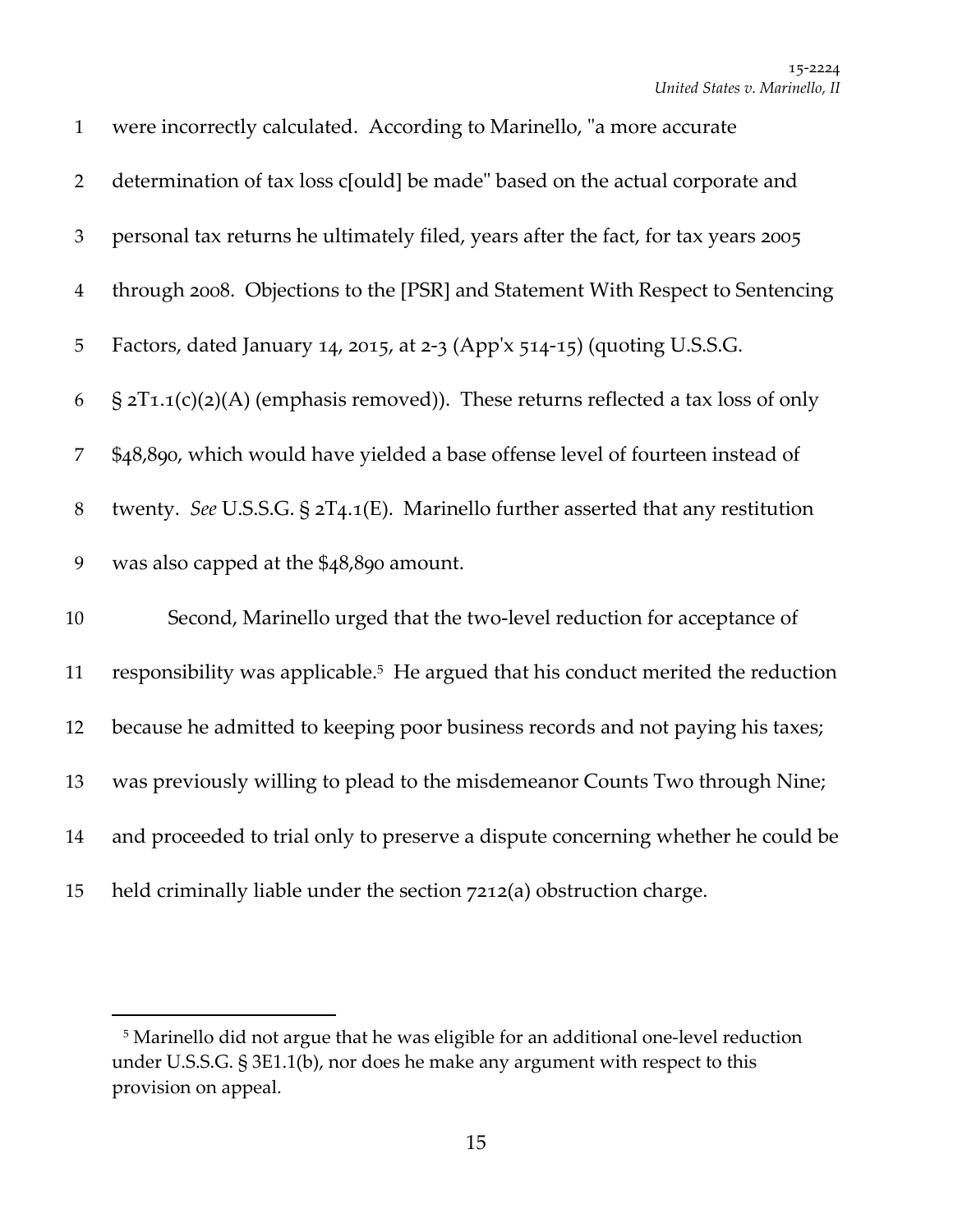| $\mathbf{1}$   | In response, the government asserted that there were a variety of                    |
|----------------|--------------------------------------------------------------------------------------|
| $\overline{2}$ | inaccuracies in Marinello's proffered tax returns (such as using an incorrect filing |
| 3              | status and improperly claiming his mother as a dependent), which rendered            |
| $\overline{4}$ | them unreliable for purposes of calculating either an alternative tax loss or        |
| 5              | restitution amount. The government further contended that the two-level              |
| 6              | reduction for acceptance of responsibility was inapplicable because Marinello        |
| 7              | was evasive during his discussions with Agent Klimczak at the June 1, 2009,          |
| 8              | interview, disputed that he acted with the requisite mens rea to be convicted        |
| 9              | under Count One, and stated at the time the PSR was prepared that he did not         |
| 10             | accept responsibility for the obstruction charge.                                    |
| 11             | In his reply brief, Marinello did not address any of the alleged inaccuracies        |
| 12             | the government highlighted in his tax returns. He continued to argue, however,       |
| 13             | that he deserved the reduction for acceptance of responsibility.                     |
| 14             | During Marinello's sentencing proceedings, the district court concluded              |
| 15             | that Marinello's alternative calculation of the tax loss and restitution at issue    |
| 16             | could not be used in light of the discrepancies the government identified in his     |
| 17             | proffered tax returns. The court therefore adopted the Probation Office's            |
| 18             | calculations of those figures and denied Marinello's first objection. His second     |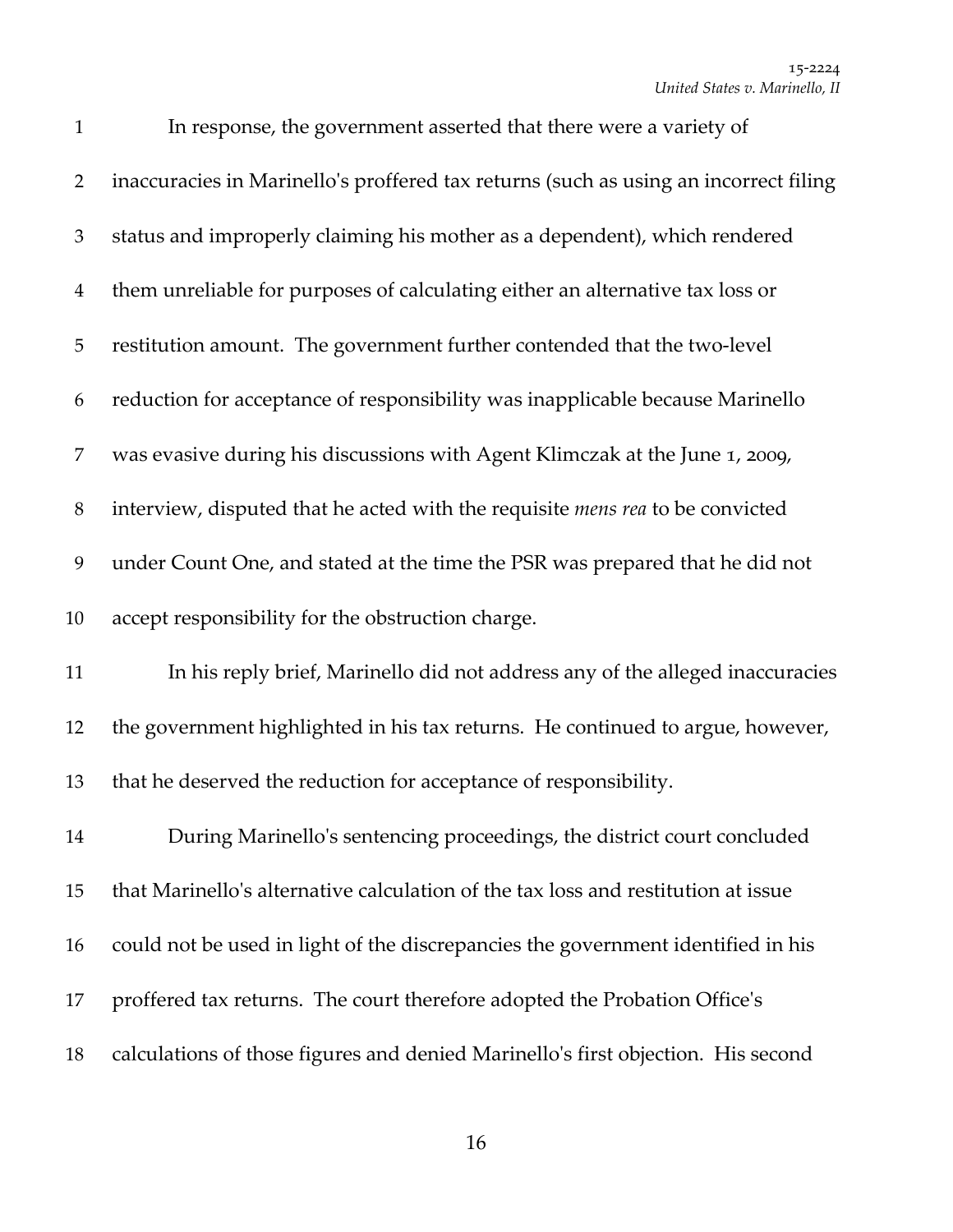| $\mathbf{1}$         | objection concerning the acceptance of responsibility reduction was also denied                                                                                                                          |
|----------------------|----------------------------------------------------------------------------------------------------------------------------------------------------------------------------------------------------------|
| $\overline{2}$       | based on the court's view that his case was not one of the "rare" situations                                                                                                                             |
| 3                    | specified in the Guidelines where the reduction is appropriate even though the                                                                                                                           |
| $\overline{4}$       | defendant exercised his constitutional right to proceed to trial. Transcript of                                                                                                                          |
| 5                    | Sentencing ("Sentencing Tr."), July 1, 2015, at 12 (App'x 566) (applying U.S.S.G.                                                                                                                        |
| 6                    | § 3E1.1 cmt. 2).                                                                                                                                                                                         |
| 7                    | Marinello addressed the court prior to sentencing. He stated that he                                                                                                                                     |
| $8\,$                | realized he had made a mistake, but that he did not accept the over half million                                                                                                                         |
| 9                    | dollar tax loss calculation by "a probation officer who probably without using an                                                                                                                        |
| 10                   | adding machine can't add a column of numbers together." Id. at 19 (App'x 573).                                                                                                                           |
| 11                   | After the district court observed that Marinello "expressed no remorse                                                                                                                                   |
| 12                   | whatsoever," Marinello responded:                                                                                                                                                                        |
| 13<br>14<br>15<br>16 | I have complete remorse. I have absolutely complete<br>remorse. I was overwhelmed by the job. I was<br>overwhelmed by everything. Business went-turned<br>south. And I tried to keep the company afloat. |
| 17<br>18<br>19       | I'm 69 years of age. I should be retired, and I'm<br>working every day of the week. Every month the [IRS]<br>gets a check.                                                                               |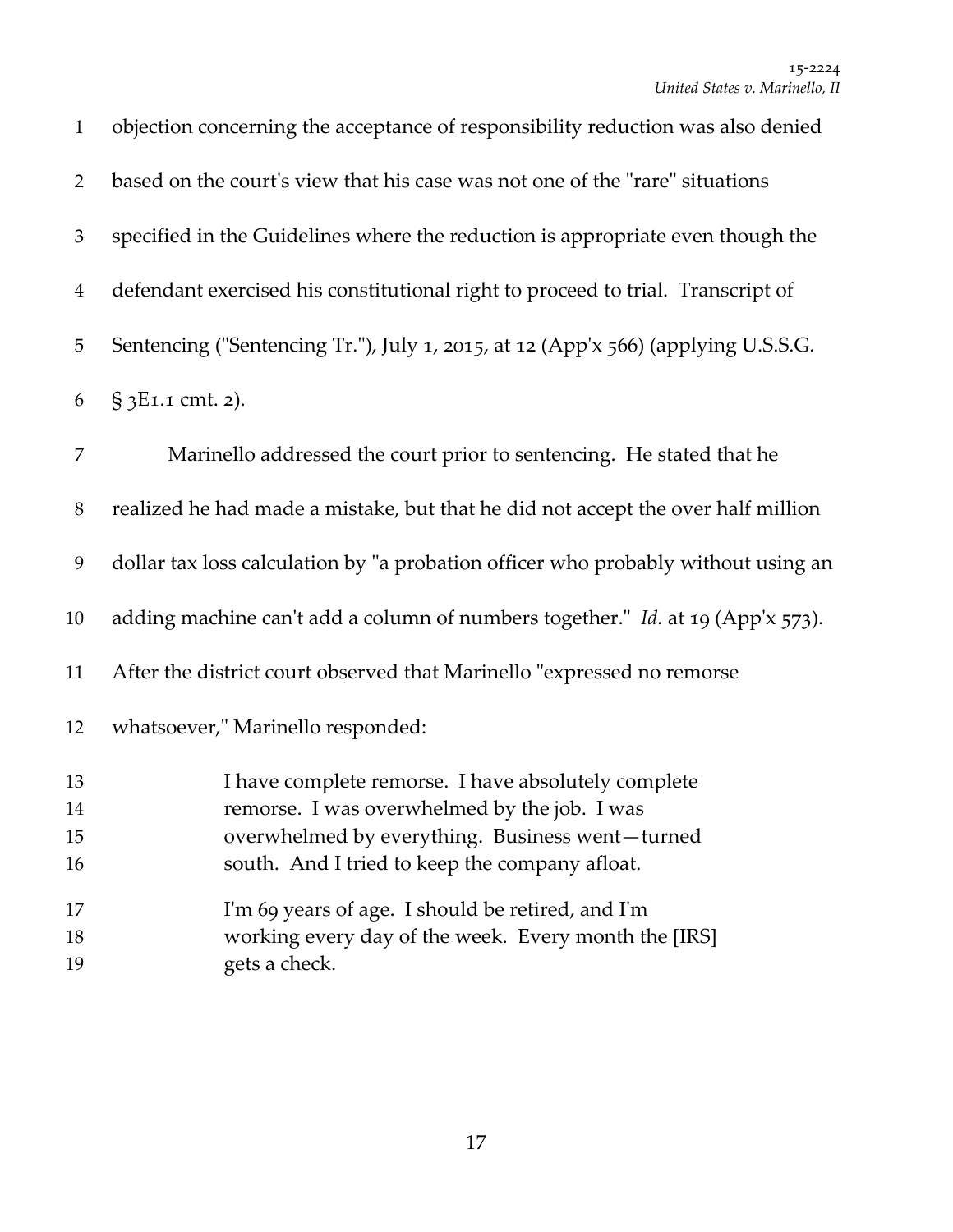| $\mathbf{1}$   | <i>Id.</i> at 20 (App'x 574). The government underscored that the defendant's           |
|----------------|-----------------------------------------------------------------------------------------|
| $\overline{2}$ | comments demonstrated that he clearly did not accept responsibility for his             |
| $\mathfrak{Z}$ | actions.                                                                                |
| $\overline{4}$ | Adopting the criminal history category, total offense level, and Guidelines             |
| 5              | range recommended by the Probation Office, the district court imposed a below-          |
| 6              | Guidelines sentence of thirty-six months' imprisonment and one year of                  |
| 7              | supervised release. The district court also imposed restitution in the amount of        |
| 8              | \$351,763.08, as recommended by the Probation Office. Following the entry of an         |
| 9              | amended judgment, this timely appeal followed.                                          |
| 10             | <b>DISCUSSION</b>                                                                       |
| 11             | Marinello makes three arguments on appeal. First, he urges us to adopt                  |
| 12             | the Sixth Circuit's interpretation of the phrase "the due administration of this        |
| 13             | title" in section 7212(a), as set forth in United States v. Kassouf, 144 F.3d 952 (6th  |
| 14             | Cir. 1998), which requires the prosecution to establish the defendant's knowledge       |
| 15             | of a pending IRS action <sup>6</sup> in order to support a conviction under the omnibus |
| 16             | clause. Marinello seeks reversal of his conviction on Count One and dismissal of        |

<sup>&</sup>lt;sup>6</sup> Marinello's argument presumably encompasses any pending IRS action and not only an IRS investigation or proceeding concerning the defendant charged with the omnibus clause violation, although he does not clarify this point in his appellate briefs.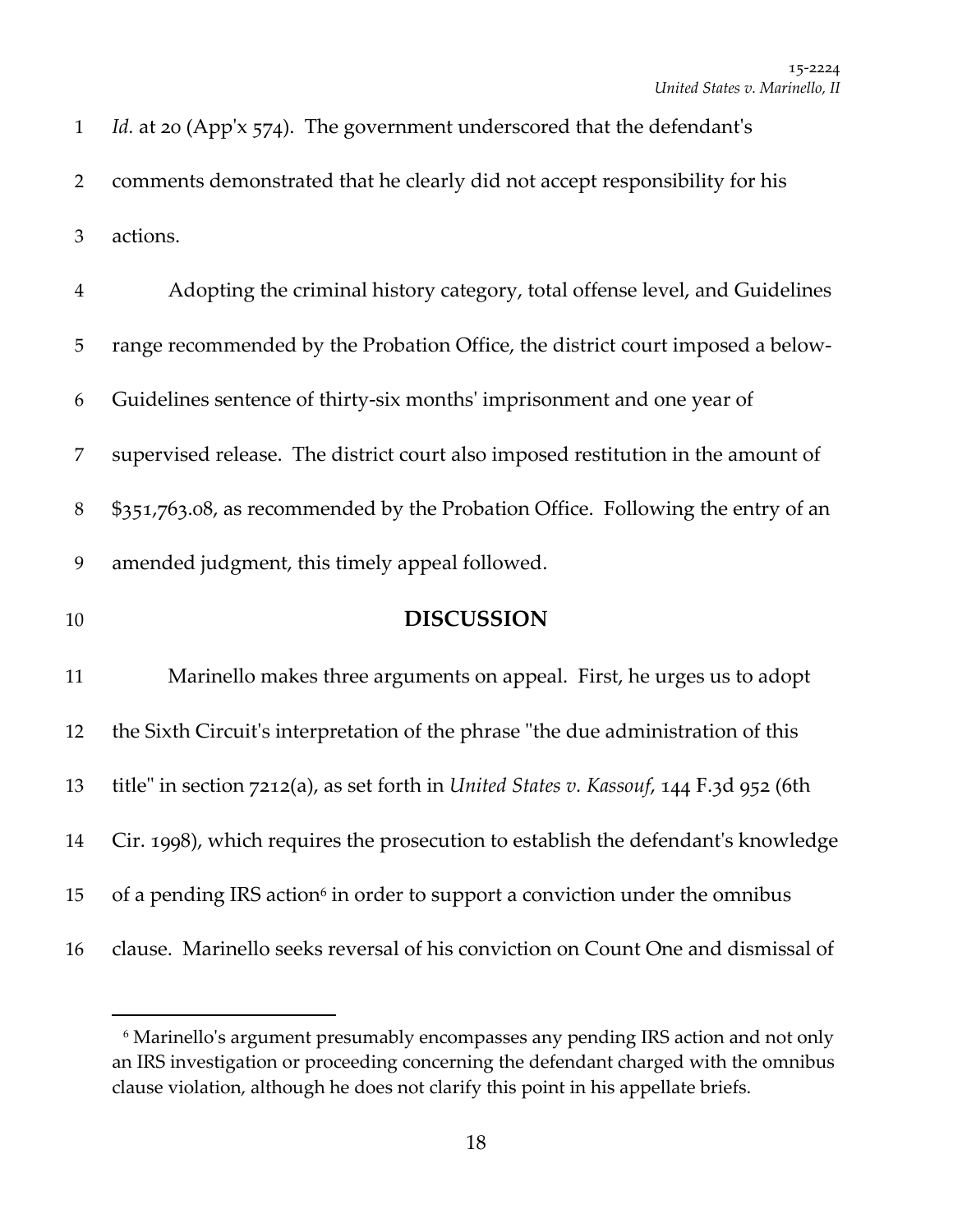| $\mathbf{1}$   | that count from the superseding indictment because there is no evidence that he       |
|----------------|---------------------------------------------------------------------------------------|
| $\overline{2}$ | knew of the IRS's investigation while engaging in the offense conduct alleged.        |
| $\mathfrak{Z}$ | Second, Marinello contends that a violation of the omnibus clause must be             |
| $\overline{4}$ | premised on an underlying affirmative act, not on an omission. Because the            |
| 5              | district court did not charge the jury with the unanimity instruction he requested    |
| 6              | or provide it with the special verdict form he suggested, he maintains that his       |
| 7              | conviction on Count One could have been improperly based on either of the two         |
| 8              | omissions alleged in the indictment: failure to keep Express Courier's books and      |
| 9              | records, and failure to provide complete records of personal and corporate            |
| 10             | income to his accountant. He seeks reversal and remand for a new trial on that        |
| 11             | ground if his conviction under section 7212(a) is not otherwise vacated.              |
| 12             | Third, Marinello argues that vacatur and remand for resentencing is                   |
| 13             | required because the district court procedurally erred in imposing his sentence.      |
| 14             | In his view, the district court impermissibly rejected his proffered tax returns as a |
| 15             | measure of the tax loss and restitution amounts without further inquiry by way        |
| 16             | of an evidentiary hearing or supplemental briefing. He also asserts that he was       |
| 17             | entitled to the two-level reduction to his base offense level for acceptance of       |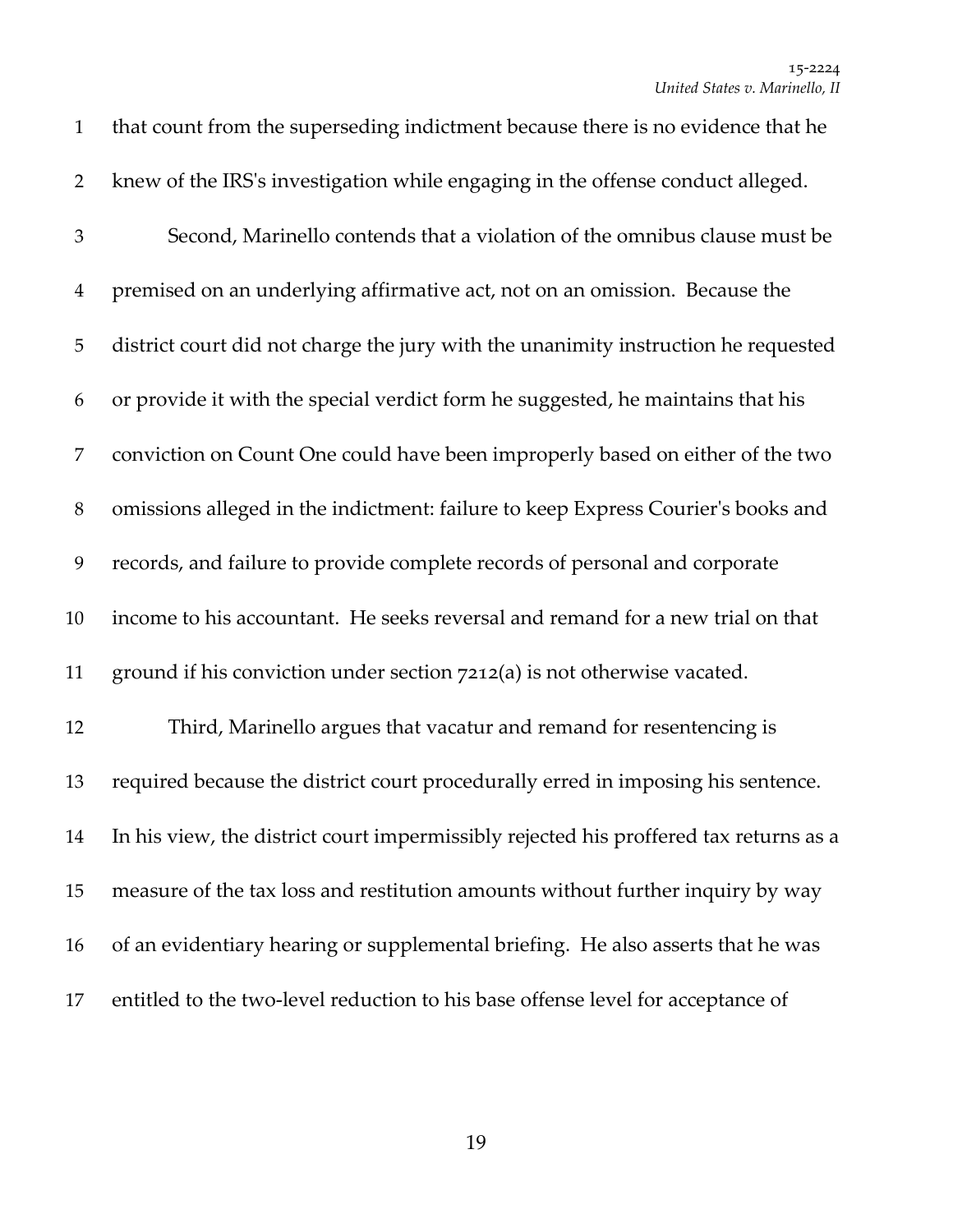- responsibility because he offered to plead guilty to the eight counts of willful failure to file tax returns.
- 

## **I. Standard of Review**

 A district courtʹs interpretation of a federal criminal statute is a question of law subject to *de novo* review by the Court of Appeals. *United States v. Aleynikov*, 676 F.3d 71, 76 (2d Cir. 2012). A defendantʹs challenge to a jury instruction is also reviewed *de novo*. *United States v. Sabhnani*, 599 F.3d 215, 237 (2d Cir. 2010). We will conclude that the district court committed reversible error if its instruction 9 "either fails to adequately inform the jury of the law, or misleads the jury as to the correct legal standard.ʺ *Id.* (quoting *United States v. Quattrone*, 441 F.3d 153, 177 (2d Cir. 2006)). 12 We review the procedural reasonableness of a sentence "under a ʹdeferential abuse‐of‐discretion standard.ʹʺ *United States v. Jesurum*, 819 F.3d 667, 670 (2d Cir. 2016) (quoting *Gall v. United States*, 552 U.S. 38, 41 (2007)). A district 15 court commits procedural error if, as relevant here, it "fails to calculate (or 16 improperly calculates) the Sentencing Guidelines range" or "selects a sentence 17 based on clearly erroneous facts." *United States v. Chu*, 714 F.3d 742, 746 (2d Cir.

2013) (quoting *United States v. Robinson*, 702 F.3d 22, 38 (2d Cir. 2012)). Decisions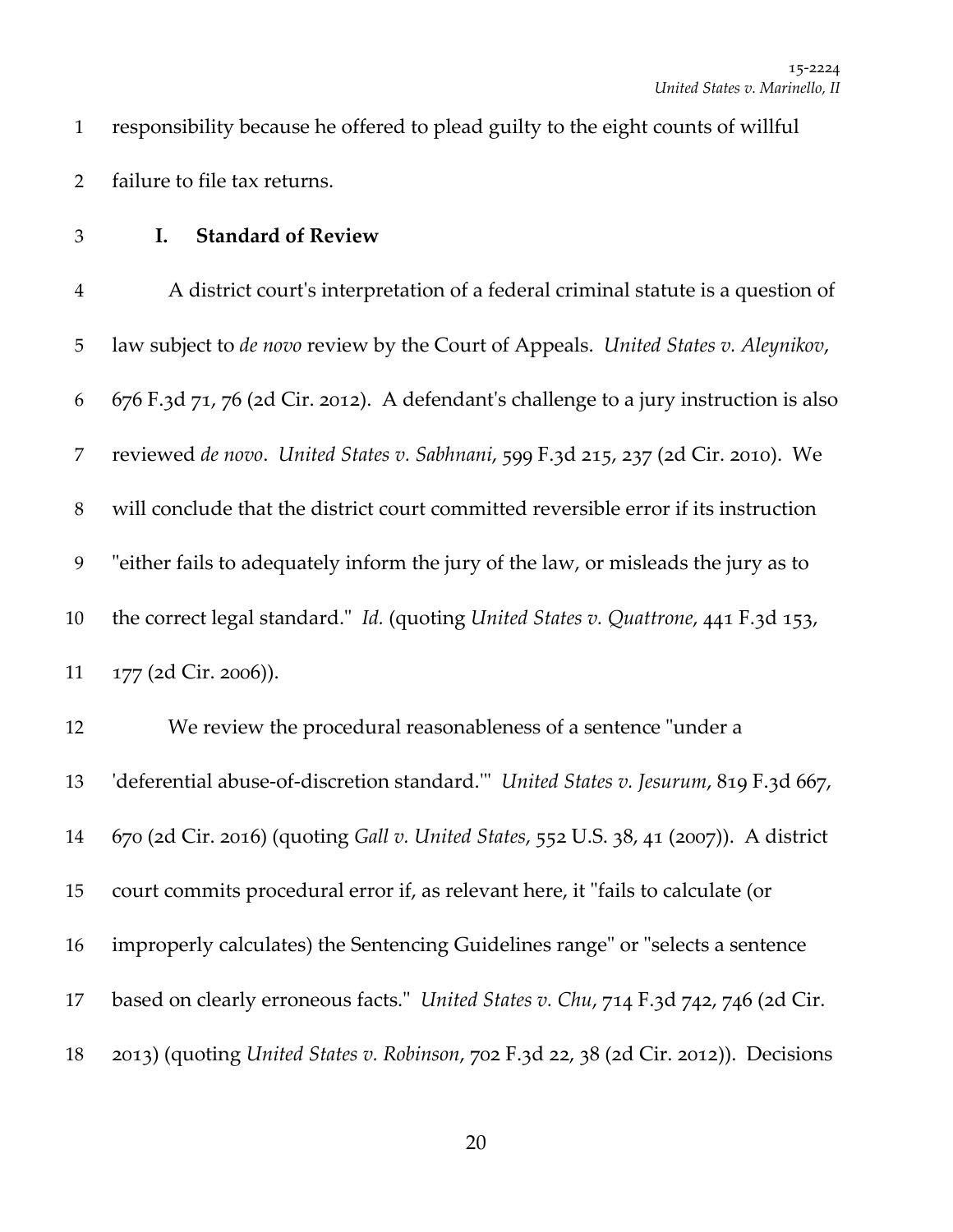| $\mathbf{1}$   | as to the procedures used to resolve sentencing disputes, including disputes        |
|----------------|-------------------------------------------------------------------------------------|
| $\overline{2}$ | concerning an order of restitution, are reviewed for abuse of discretion, United    |
| $\mathfrak{Z}$ | States v. Maurer, 226 F.3d 150, 151-52 (2d Cir. 2000) (per curiam) (citing United   |
| $\overline{4}$ | States v. Slevin, 106 F.3d 1086, 1091 (2d Cir. 1996)), and "are within the district |
| 5              | court's discretion so long as the defendant is given an adequate opportunity to     |
| 6              | present his position," Sabhnani, 599 F.3d at 257-58.                                |
| $\overline{7}$ | A Pending IRS Action and a Defendant's Knowledge of That Action<br>II.              |
| $8\,$          | Are Not Offense Elements Under 26 U.S.C. § 7212(a)'s Omnibus                        |
| 9              | Clause                                                                              |
| 10             | Section 7212(a) criminalizes certain "[a]ttempts to interfere with [the]            |
| 11             | administration of internal revenue laws." Under section 7212(a),                    |
| 12             | [w] hoever [1] corruptly or by force or threats of force                            |
| 13             | (including any threatening letter or communication)                                 |
| 14             | endeavors to intimidate or impede any officer or                                    |
| 15             | employee of the United States acting in an official                                 |
| 16             | capacity under this title, or [2] in any other way corruptly                        |
| 17             | or by force or threats of force (including any threatening                          |
| 18             | letter or communication) obstructs or impedes, or                                   |
| 19             | endeavors to obstruct or impede, the due administration of                          |
| 20             | this title, shall, upon conviction thereof, be [fined or                            |
| 21             | imprisoned, or both].                                                               |
| 22             | 26 U.S.C. § 7212(a) (emphases added). The first clause addresses conduct            |
| 23             | specifically directed toward federal officers or employees in the discharge of      |
| 24             | their duties under Title 26 of the United States Code-the Internal Revenue          |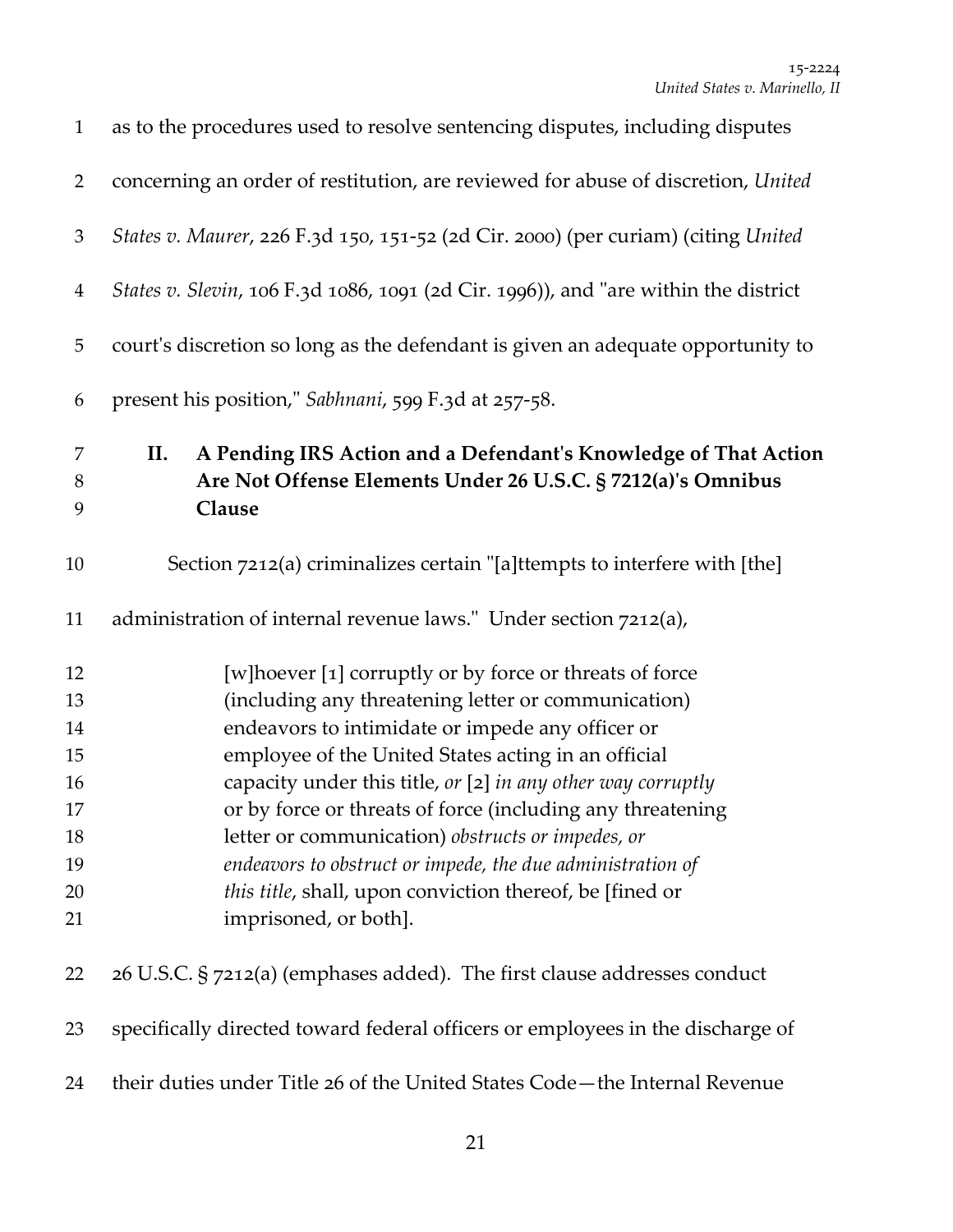| $\mathbf{1}$   | Code. The second clause, the "omnibus clause," is a catch-all provision that         |
|----------------|--------------------------------------------------------------------------------------|
| $\overline{2}$ | criminalizes "any other way" of corruptly obstructing or impeding the due            |
| $\mathfrak{Z}$ | administration of the Internal Revenue Code. The term "corruptly" within the         |
| $\overline{4}$ | meaning of this section encompasses conduct that has "the intent to secure an        |
| $\mathbf 5$    | unlawful advantage or benefit either for one's self or for another." United States   |
| 6              | v. Parse, 789 F.3d 83, 121 (2d Cir. 2015) (quoting United States v. Kelly, 147 F.3d  |
| 7              | 172, 177 (2d Cir. 1998)).                                                            |
| $8\,$          | Marinello asks that we conclude, as the Sixth Circuit did in Kassouf, that           |
| 9              | the statutory phrase "the due administration of this title" under the omnibus        |
| 10             | clause refers exclusively to pending IRS investigations or proceedings, of which a   |
| 11             | defendant must have knowledge in order to corruptly obstruct or impede them.         |
| 12             | For the reasons that follow, we decline to adopt this construction.                  |
| 13             | In Kassouf, the defendant was charged with corruptly endeavoring to                  |
| 14             | obstruct and impede the due administration of the tax laws, in violation of          |
| 15             | section 7212(a). 144 F.3d at 953. He allegedly failed to maintain partnership        |
| 16             | books and records, transferred business funds into various bank accounts for         |
| 17             | personal expenditures, and filed false tax returns that did not disclose substantial |
| 18             | assets. Id. at 953 & n.1. The district court granted the defendant's motion to       |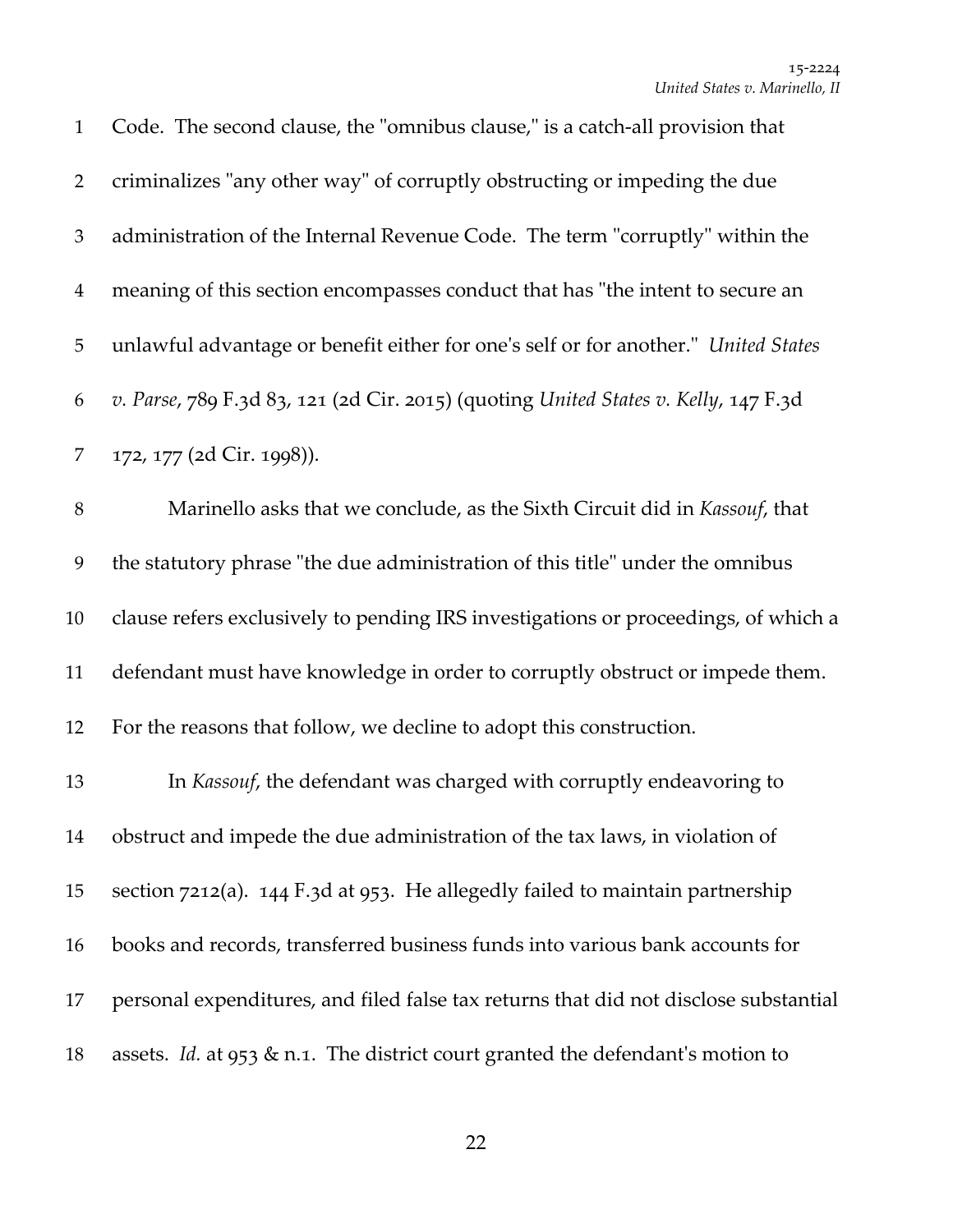| $\mathbf{1}$   | dismiss the section 7212(a) count from the indictment for failure to state an         |
|----------------|---------------------------------------------------------------------------------------|
| $\overline{2}$ | offense, finding that the government had not alleged as elements of the crime         |
| $\mathfrak{Z}$ | that the defendant had knowledge of a pending IRS proceeding or investigation.        |
| $\overline{4}$ | See id. at 954. On appeal, the Sixth Circuit affirmed, agreeing with the district     |
| 5              | court that "due administration of the Title requires some pending IRS action"-        |
| 6              | such as "subpoenas, audits or criminal tax investigations"-"of which the              |
| 7              | defendant was aware." Id. at 957 & n.2.                                               |
| $\, 8$         | The Sixth Circuit based its conclusion on a comparison of the omnibus                 |
| 9              | clause with another statute, 18 U.S.C. § 1503. See id. at 957. Section 1503, entitled |
| 10             | "Influencing or injuring officer or juror generally," provides in relevant part:      |
| 11             | Whoever corruptly, or by threats or force, or by any                                  |
| 12             | threatening letter or communication, endeavors to                                     |
| 13             | influence, intimidate, or impede any grand or petit                                   |
| 14             | juror, or officer in or of any court of the United States,                            |
| 15             | or officer who may be serving at any examination or                                   |
| 16             | other proceeding before any United States magistrate                                  |
| 17             | judge or other committing magistrate, in the discharge                                |
| 18             | of his duty, or injures any such grand or petit juror in                              |
| 19             | his person or property on account of any verdict or                                   |
| 20             | indictment assented to by him, or on account of his                                   |
| 21             | being or having been such juror, or injures any such                                  |
| 22             | officer, magistrate judge, or other committing                                        |
| 23             | magistrate in his person or property on account of the                                |
| 24             | performance of his official duties, or corruptly or by                                |
| 25             | threats or force, or by any threatening letter or                                     |
| 26             | communication, influences, obstructs, or impedes, or                                  |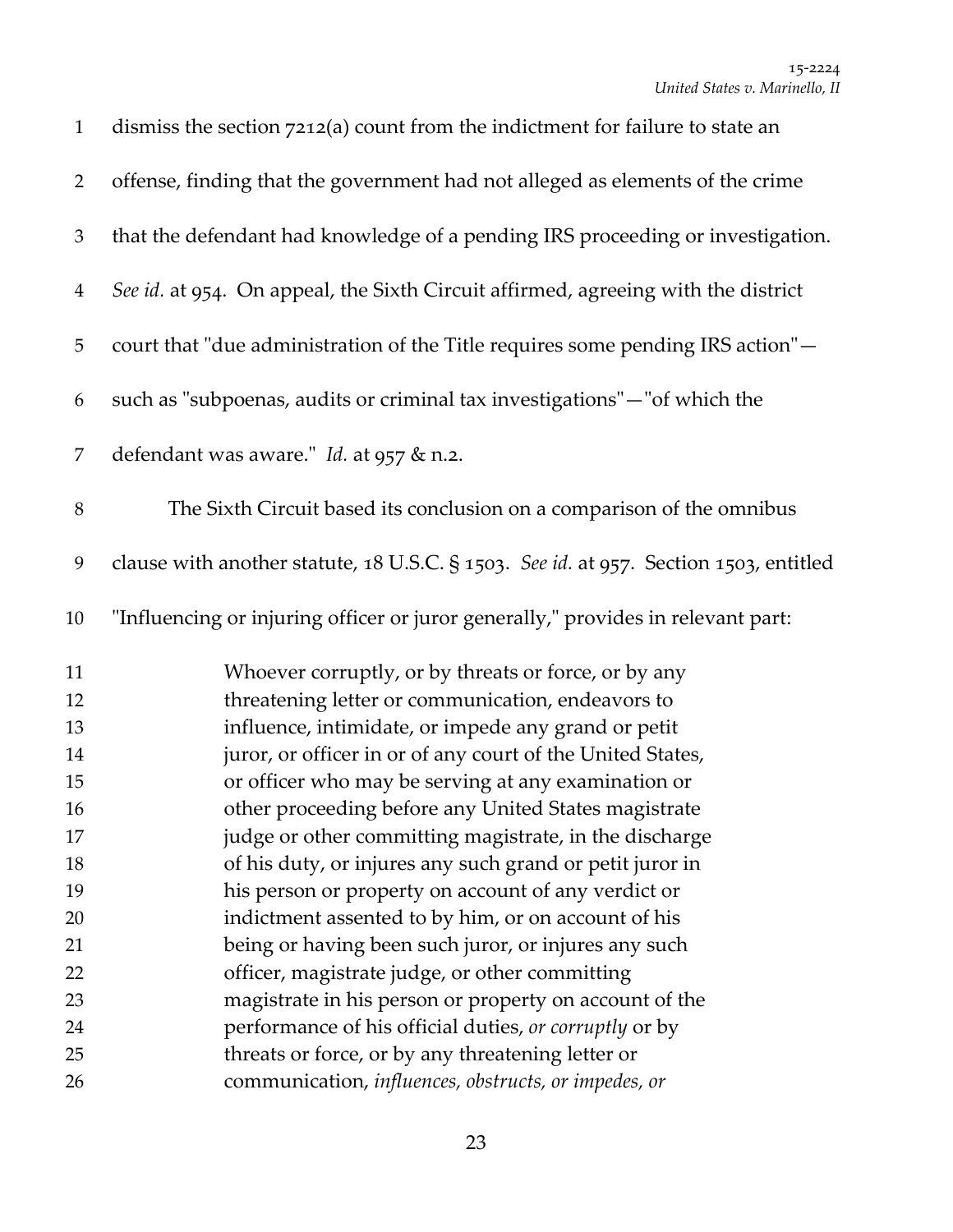| $\mathbf{1}$<br>$\overline{2}$<br>3 | endeavors to influence, obstruct, or impede, the due<br>administration of justice, shall be punished as provided in<br>subsection (b). |
|-------------------------------------|----------------------------------------------------------------------------------------------------------------------------------------|
| $\overline{4}$                      | 18 U.S.C. § 1503(a) (emphasis added). Relying on the similarities between the                                                          |
| 5                                   | texts of section 1503(a) and section 7212(a), the Sixth Circuit consulted case law                                                     |
| 6                                   | interpreting section 1503 for guidance on how to construe "the due                                                                     |
| 7                                   | administration of this title" under section 7212(a). See Kassouf, 147 F.3d at 956-58.                                                  |
| $8\,$                               | In particular, the Sixth Circuit looked to United States v. Aguilar, 515 U.S. 593                                                      |
| 9                                   | (1995), a decision addressing the scope of offense conduct covered by section                                                          |
| 10                                  | 1503(a)'s broad prohibition on corrupt efforts to influence, obstruct, or impede                                                       |
| 11                                  | the due administration of justice, see id. at 598-600. In Aguilar, the Supreme Court                                                   |
| 12                                  | limited this provision's reach by imposing "a 'nexus' requirement": To be found                                                        |
| 13                                  | guilty of this offense, the "action taken by the accused must be with an intent to                                                     |
| 14                                  | influence judicial or grand jury proceedings." Id. at 599; see also id. (describing                                                    |
| 15                                  | the nexus requirement as "a relationship in time, causation, or logic" between the                                                     |
| 16                                  | defendant's offense conduct and a judicial proceeding). In so deciding, the                                                            |
| 17                                  | Supreme Court appeared to assume that "the due administration of justice"                                                              |
| 18                                  | under section 1503(a) only applied to pending grand jury or judicial proceedings,                                                      |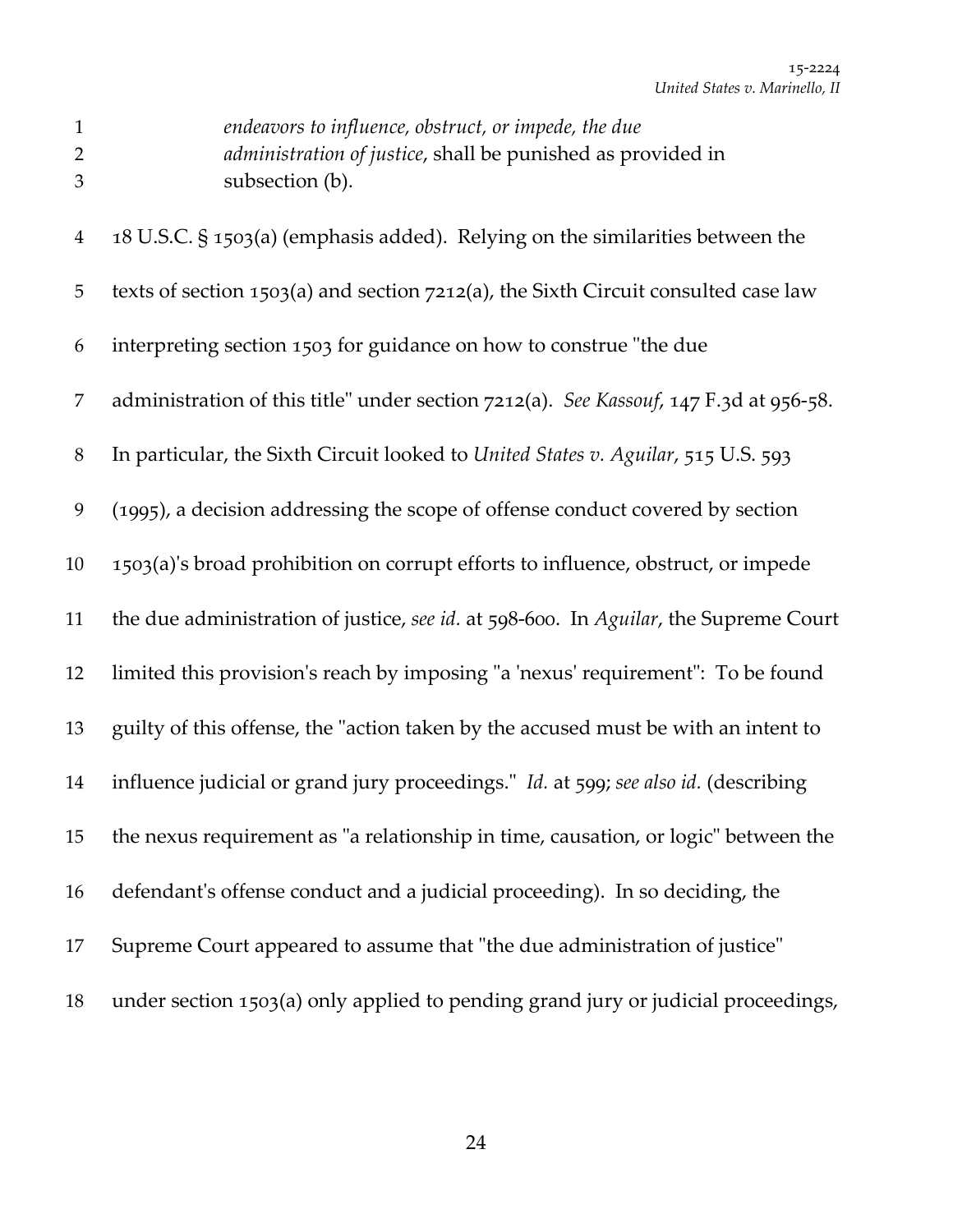| $\mathbf{1}$   | in line with the way courts have previously read this statutory phrase. <sup>7</sup> See id. |
|----------------|----------------------------------------------------------------------------------------------|
| $\overline{2}$ | The Supreme Court's decision was motivated by a concern that section 1503(a)                 |
| 3              | could sweep too broadly: Not just "any act, done with the intent to obstruct the             |
| $\overline{4}$ | due administration of justice, is sufficient to impose criminal liability"; otherwise,       |
| 5              | the connection between a defendant's corrupt endeavors and a judicial                        |
| 6              | proceeding could be too attenuated. See id. at 602 (emphasis in original) (ellipsis          |
| 7              | and internal quotation marks removed). Instead, in order to be convicted of                  |
| $8\phantom{1}$ | corruptly interfering with the due administration of justice under section 1503(a),          |
| 9              | a defendant must be aware that his conduct is "likely to affect the judicial                 |
| 10             | proceeding." Id. at 599.                                                                     |
| 11             | Deeming Aguilar's analysis of section 1503(a) to be instructive, including                   |
| 12             | the Supreme Court's implicit adoption of the longstanding reading of "the due                |
| 13             | administration of justice," <sup>8</sup> the Sixth Circuit interpreted by analogy "the due   |
| 14             | administration of this title" under section 7212(a) to require, as offense elements,         |

 *See, e.g.*, *United States v. Bashaw*, 982 F.2d 168, 170 (6th Cir. 1992) (ʺBecause section is intended to protect the administration of justice in federal court and those participating therein, due administration of justice has been interpreted as extending only to pending judicial proceedings." (internal quotation marks and citation omitted)).

<sup>&</sup>lt;sup>8</sup> The independent meaning of "the due administration of justice," however, was never at issue in *Aguilar*—in fact, the defendant there was charged with "corruptly endeavor[ing] to influence, obstruct, and impede [a] *grand jury investigation*.ʺ *See id.* at ‐99 (emphasis added).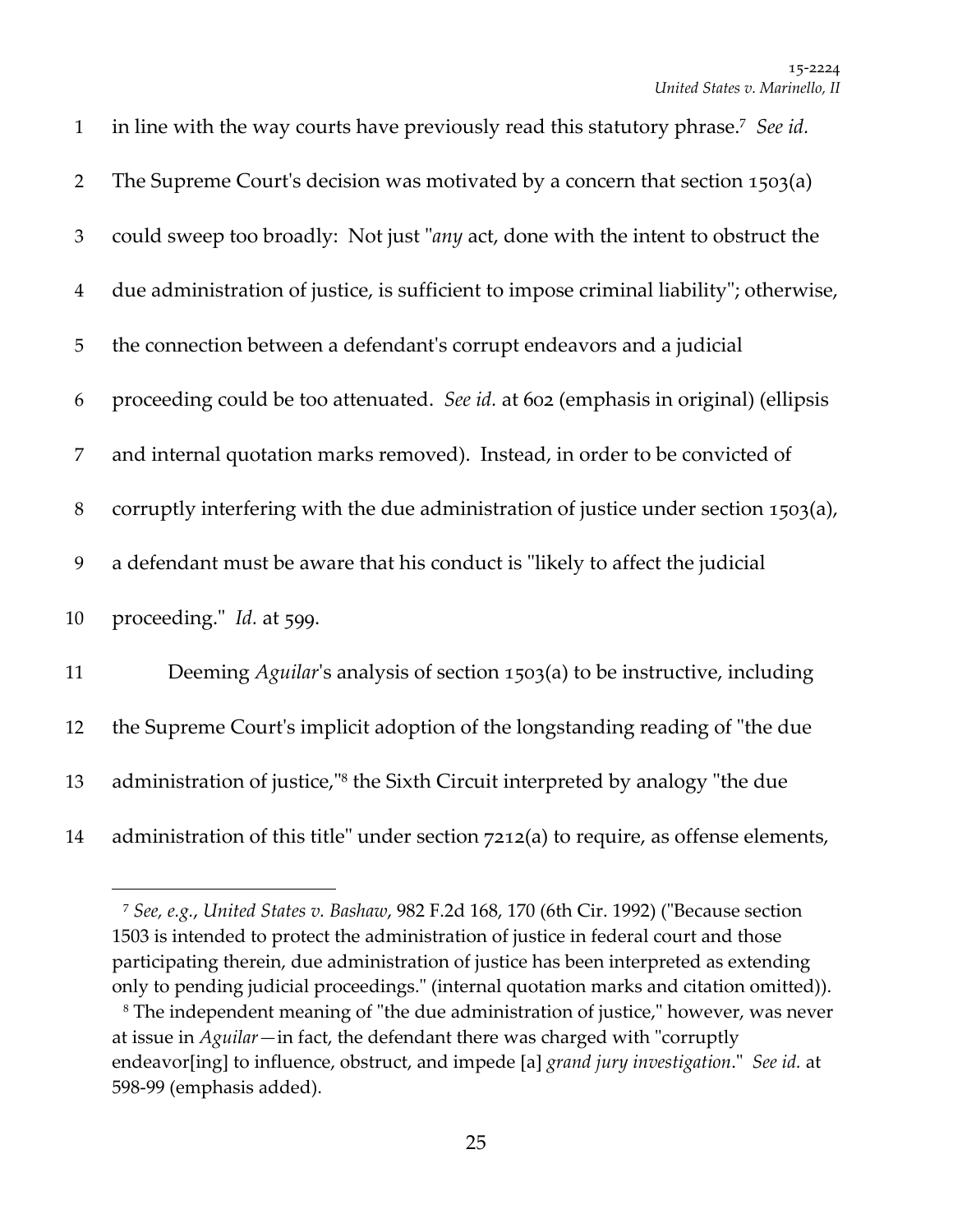| $\mathbf{1}$   | that a defendant (1) have knowledge of (2) "some pending IRS action." Kassouf,         |
|----------------|----------------------------------------------------------------------------------------|
| $\overline{2}$ | 144 F.3d at 956-57. Noting again the similar language contained in the two             |
| $\mathfrak{Z}$ | statutes, the court used a canon of construction to find that this similarity          |
| $\overline{4}$ | permitted it to infer that Congress meant for section 7212(a) to apply to              |
| 5              | analogous situations. See id. at 957-58 (applying the "canon of statutory              |
| 6              | construction that courts will presume that Congress knew of the prevailing law         |
| 7              | when it enacted the statute" at issue). The court also expressed its concern that,     |
| $8\,$          | were the omnibus clause not limited to pending IRS actions, a defendant could          |
| 9              | be subject to undefined "liability for conduct which was legal (such as failure to     |
| 10             | maintain records) and occurred long before an IRS audit, or even a tax return          |
| 11             | was filed." Id. at 957; see also id. at 958 ("[I]t would be highly speculative to find |
| 12             | conduct such as the destruction of records, which might or might not be needed,        |
| 13             | in an audit which might or might not ever occur, is sufficient to make out an          |
| 14             | omnibus clause violation." (citation omitted)). The court then affirmed the            |
| 15             | dismissal of the disputed count of the indictment on the basis of the rule it had      |
| 16             | enunciated. <sup>9</sup> <i>Id.</i> at 960.                                            |

<sup>&</sup>lt;sup>9</sup> Judge Daughtrey dissented from the majority's conclusion in this regard, noting that no other circuit at the time had required that a defendant knowingly obstruct or impede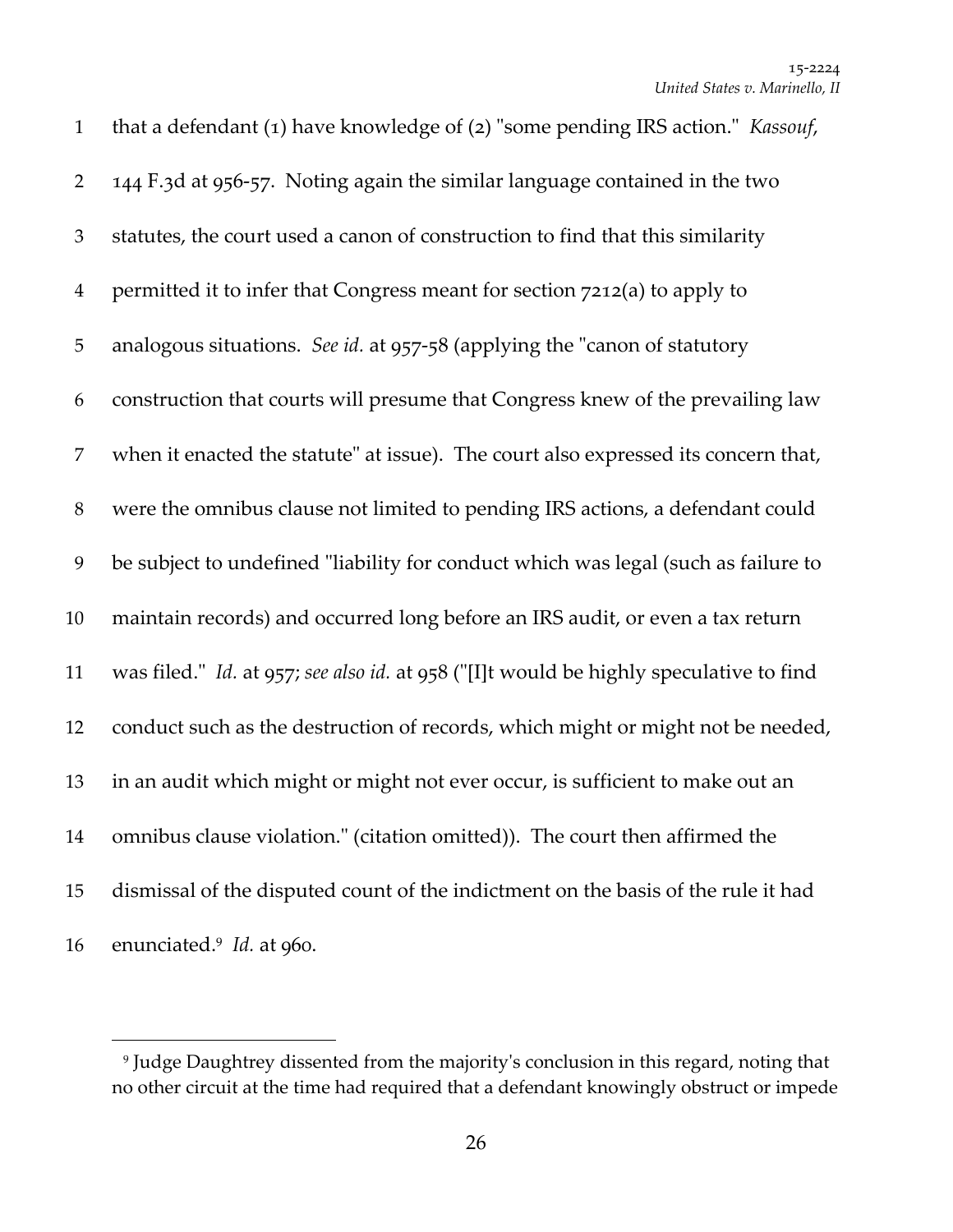| $\mathbf{1}$   | We think the Sixth Circuit's analogy is inapposite. To begin with, the text           |
|----------------|---------------------------------------------------------------------------------------|
| $\overline{2}$ | of section 1503(a) is distinguishable from section $7212(a)$ in at least two ways.    |
| 3              | First, section 1503(a)'s statutory language focuses principally on grand jury or      |
| $\overline{4}$ | judicial proceedings. Indeed, its prohibition of corrupt endeavors to influence,      |
| 5              | obstruct, or impede the due administration of justice "follows a long list of         |
| 6              | specific prohibitions of conduct that interferes with actual judicial proceedings,"   |
| 7              | United States v. Wood, 384 F. App'x 698, 704 (10th Cir. 2010), cert. denied, 562 U.S. |
| 8              | 1225 (2011); accord Willner, 2007 WL 2963711, at *4, 2007 U.S. Dist. LEXIS 75597, at  |
| 9              | $*$ 11; see also United States v. Sorensen, 801 F.3d 1217, 1232 (10th Cir. 2015)      |
| 10             | (endorsing the reasoning in Wood), cert. denied, 136 S. Ct. 1163 (2016). This list-   |
| 11             | which specifically mentions jurors, officers of the court, magistrate judges, and     |

a pending IRS action in order to be convicted under section 7212(a)ʹs omnibus clause. *Kassouf*, 144 F.3d at 960‐61 (Daughtrey, *J*., dissenting in part).

<u> 1989 - Johann Stein, marwolaethau a gweledydd a ganlad y ganlad y ganlad y ganlad y ganlad y ganlad y ganlad</u>

Shortly after *Kassouf* was decided, another panel of the Sixth Circuit suggested its disapproval of this rule by concluding that "*Kassouf* must be limited to its precise holding and facts." *See Bowman*, 173 F.3d at 600; *see also id.* at 599-600 (deciding that "an individual's deliberate filing of false forms with the IRS specifically for the purpose of causing the IRS to initiate action against a taxpayer is encompassed within § 7212(a)ʹs proscribed conduct," even though "no IRS proceeding or investigation was underway" when the defendant engaged in the underlying offense conduct). However, the court has more recently stated to the contrary that the rule articulated in *Kassouf* remains the law of the Sixth Circuit. *See United States v. Miner*, 774 F.3d 336, 345 (6th Cir. 2014) (ʺ[P]ost‐*Kassouf* and post‐*Bowman*, a defendant may not be convicted under the omnibus clause unless he is 'acting in response to some pending IRS action of which [he is] aware.ʹʺ (second brackets in original) (quoting *United States v. McBride*, 362 F.3d 360, 372 (6th Cir. 2004))), *cert. denied*, 135 S. Ct. 2060 (2015).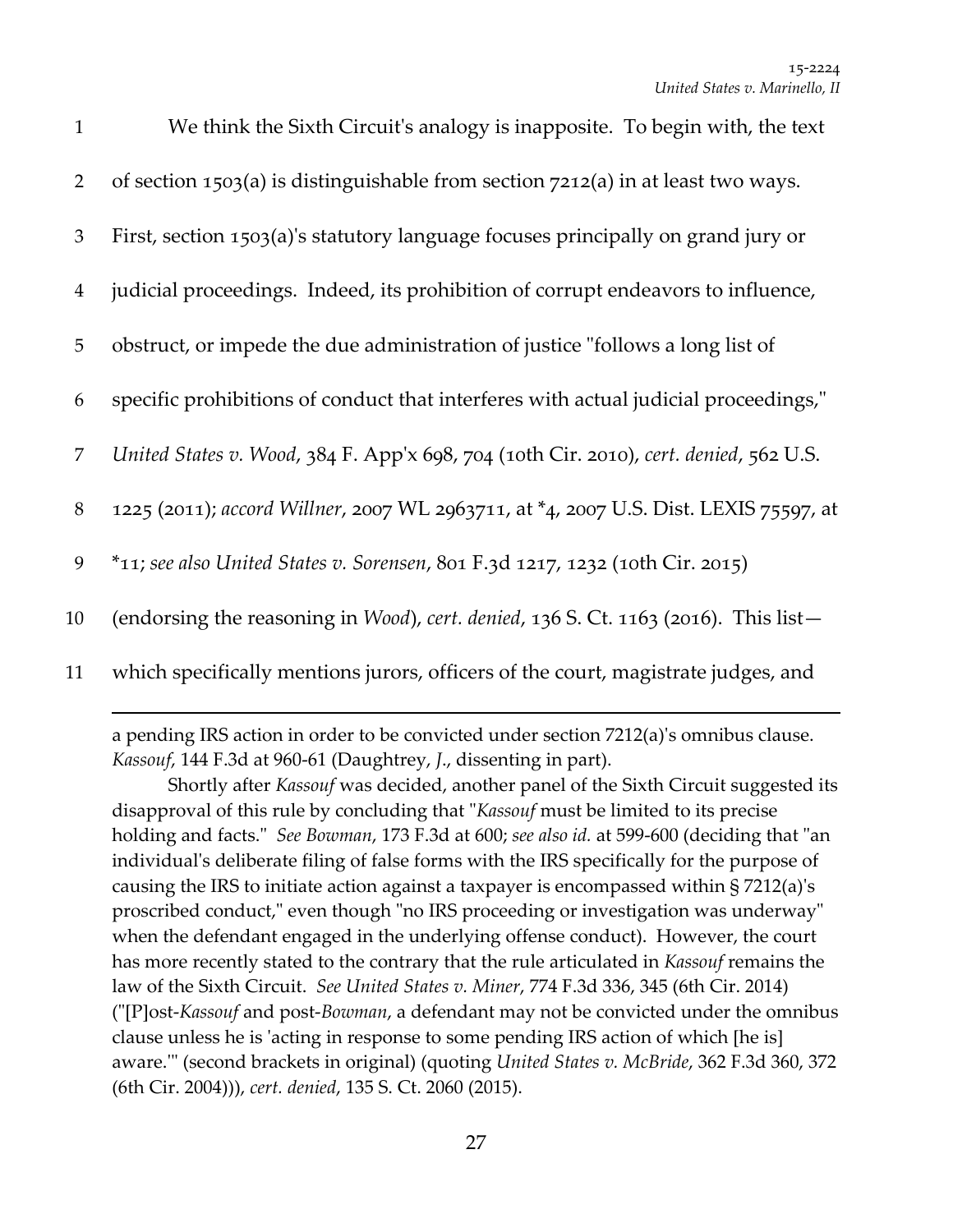| $\mathbf{1}$   | committing magistrates, as well as "examination[s] or other proceeding[s]" before           |
|----------------|---------------------------------------------------------------------------------------------|
| $\overline{2}$ | a magistrate judge or committing magistrate, "verdict[s]," and "indictment[s]" $-$          |
| 3              | supports a reading that tethers the "due administration of justice" to actual grand         |
| $\overline{4}$ | jury or judicial proceedings. See 18 U.S.C. § 1503(a). By contrast, section 7212(a)         |
| 5              | does not contain any such reference to IRS actions, investigations, or proceedings          |
| 6              | that would support analogizing it to section 1503(a). Instead, the first part of            |
| 7              | section 7212(a) refers broadly to attempts to interfere with officers or employees          |
| $8\,$          | "acting in an official capacity" under the tax code, 26 U.S.C. § 7212(a), which             |
| 9              | suggests that the omnibus provision similarly applies to the full range of these            |
| 10             | individuals' official duties.                                                               |
| 11             | Second, and most apparent, the statutes employ different statutory                          |
| 12             | phrases: "the due administration of <i>justice</i> ," 18 U.S.C. § 1503(a) (emphasis added), |
| 13             | and "the due administration of this title," 26 U.S.C. § 7212(a) (emphasis added).           |
| 14             | This difference indicates that the statutes carry different meanings. See Kassouf,          |
| 15             | 144 F.3d at 960 (Daughtrey, J., dissenting in part) ("[I]f Congress wished 26 U.S.C.        |
| 16             | § 7212(a) to be interpreted in an identical fashion, identical language would have          |
| 17             | been inserted into that statute."). The plain language of section 7212(a)'s                 |
| 18             | omnibus clause "prohibits any effort to obstruct the administration of the tax code,        |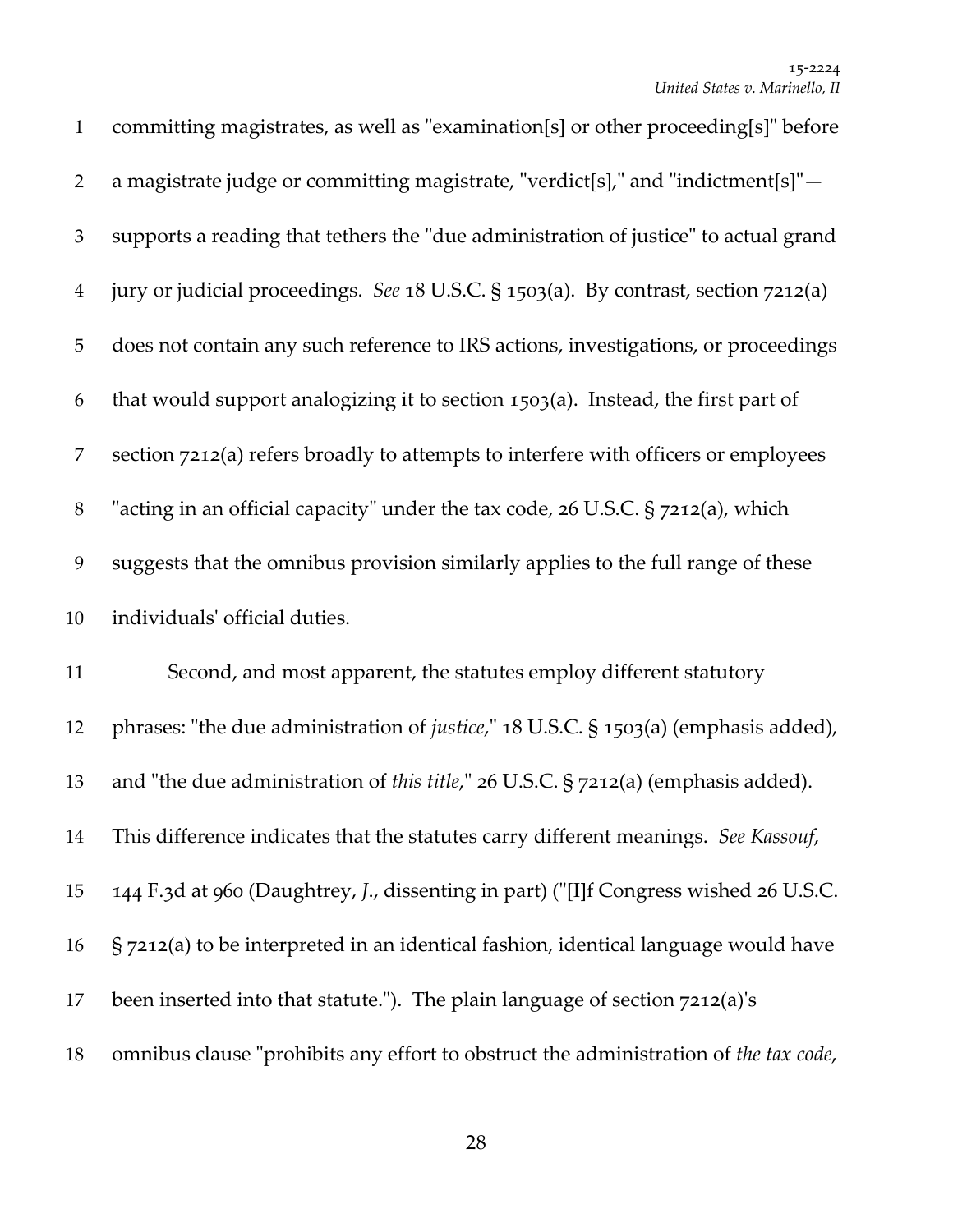| $\mathbf{1}$   | not merely of investigations and proceedings conducted by the tax authorities."         |
|----------------|-----------------------------------------------------------------------------------------|
| $\overline{2}$ | Willner, 2007 WL 2963711, at *5, 2007 U.S. Dist. LEXIS 75597, at *12 (emphasis in       |
| $\mathfrak{Z}$ | original). As the Sixth Circuit noted in Kassouf, the administration of the Internal    |
| $\overline{4}$ | Revenue Code "encompass[es] a vast range of activities": "mailing out internal          |
| $\mathbf 5$    | revenue forms; answering taxpayers' inquiries; receiving, processing, recording         |
| 6              | and maintaining tax returns, payments and other taxpayers['] submissions; as            |
| 7              | well as monitoring taxpayers' compliance with their obligations." 144 F.3d at           |
| $8\,$          | 956; see also Sorensen, 801 F.3d at 1232 ("[T]he IRS duly administers the internal-     |
| 9              | revenue laws [by] carrying out its lawful functions to ascertain income[ and            |
| 10             | to] compute, assess, and collect income taxes[.]" (internal quotation marks and         |
| 11             | citation omitted)). In light of these responsibilities, it is apparent that "the IRS    |
| 12             | does duly administer the tax laws even before initiating a proceeding." Sorensen,       |
| 13             | 801 F.3d at 1232; see Direct Mktg. Ass'n v. Brohl, 135 S. Ct. 1124, 1129 (2015) ("[T]he |
| 14             | Federal Tax Code has long treated information gathering as a phase of tax               |
| 15             | administration procedure that occurs before assessment, levy, or collection.").         |
| 16             | Thus, it is possible to violate section $7212(a)$ by corruptly obstructing or           |
| 17             | impeding the due administration of the Internal Revenue Code "without an                |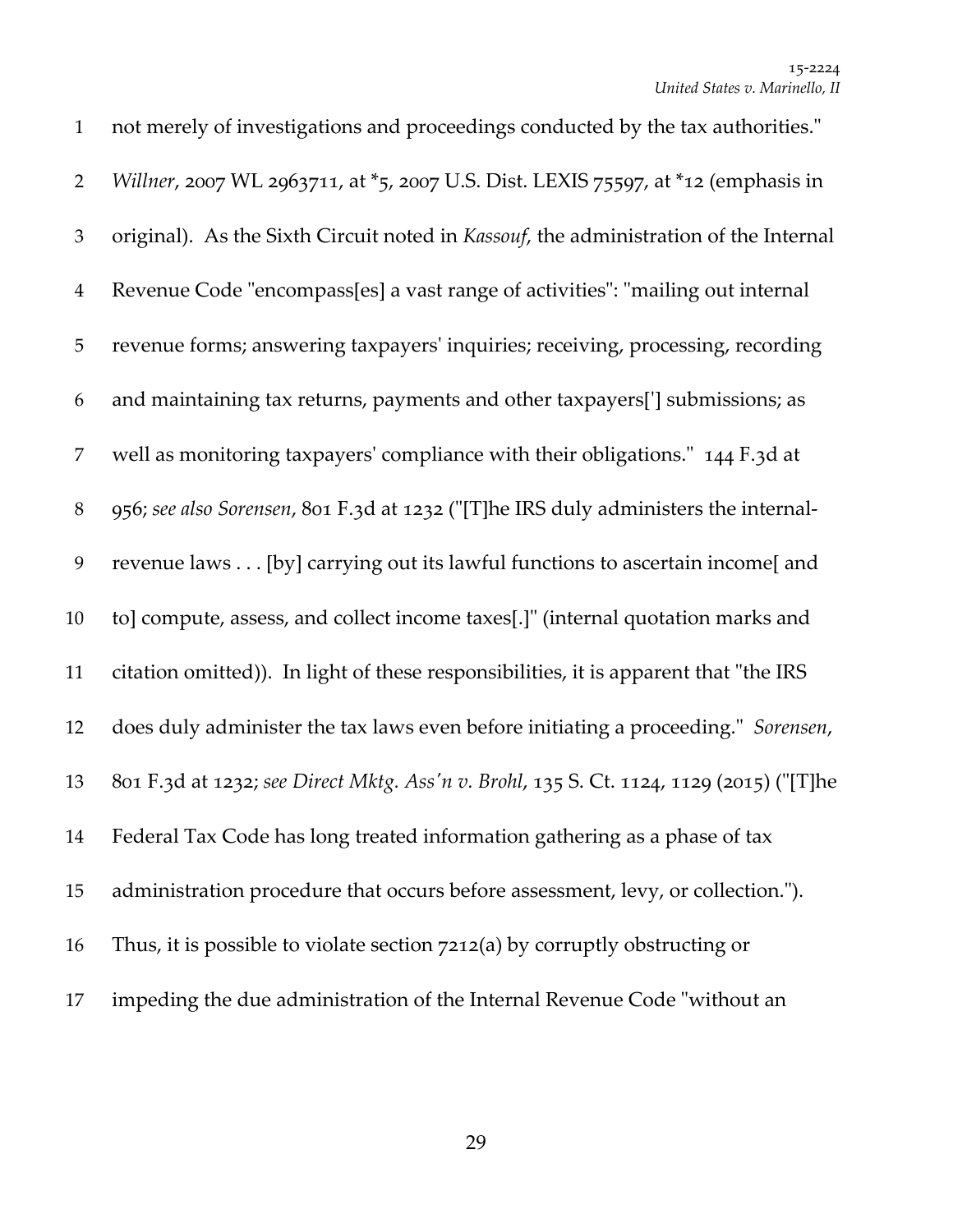| $\mathbf{1}$   | awareness of a particular [IRS] action or investigation" (for instance, "by          |
|----------------|--------------------------------------------------------------------------------------|
| $\overline{2}$ | thwarting the annual reporting of income"). Wood, 384 F. App'x at 704.               |
| $\mathfrak{Z}$ | Section 1503's legislative history also makes clear that Congress intended           |
| $\overline{4}$ | "the due administration of justice" to refer only to grand jury or judicial          |
| 5              | proceedings; however, no comparable legislative history points to interpreting       |
| 6              | "the due administration of this title" under section 7212(a) in a similar manner. A  |
| 7              | predecessor version of section 1503 criminalized "corrupt[] endeavors to             |
| $8\,$          | influence, intimidate, or impede any witness or officer in any court of the United   |
| 9              | States in the discharge of his duty, or corrupt[] endeavors to obstruct or           |
| 10             | impede[] the due administration of justice therein." See Pettibone v. United States, |
| 11             | 148 U.S. 197, 202 (1893) (emphases added) (quoting Rev. Stat., Tit. LXX, ch. 4,      |
| 12             | § 5399 (2d ed. 1878)); see also Aguilar, 515 U.S. at 599 (noting that Pettibone      |
| 13             | "constru[ed] the predecessor statute to $\S$ 1503"). Although the word "therein" has |
| 14             | since been removed from section 1503(a), there is no indication by Congress that,    |
| 15             | in so doing, it intended to fundamentally alter the statute's meaning. See Willner,  |
| 16             | 2007 WL 2963711, at *4, 2007 U.S. Dist. LEXIS 75597, at *12 ("Nothing about the      |
| 17             | history of revision of [section 1503] indicates that the elimination of the last     |
| 18             | word ['therein'] was intended to affect the meaning.").                              |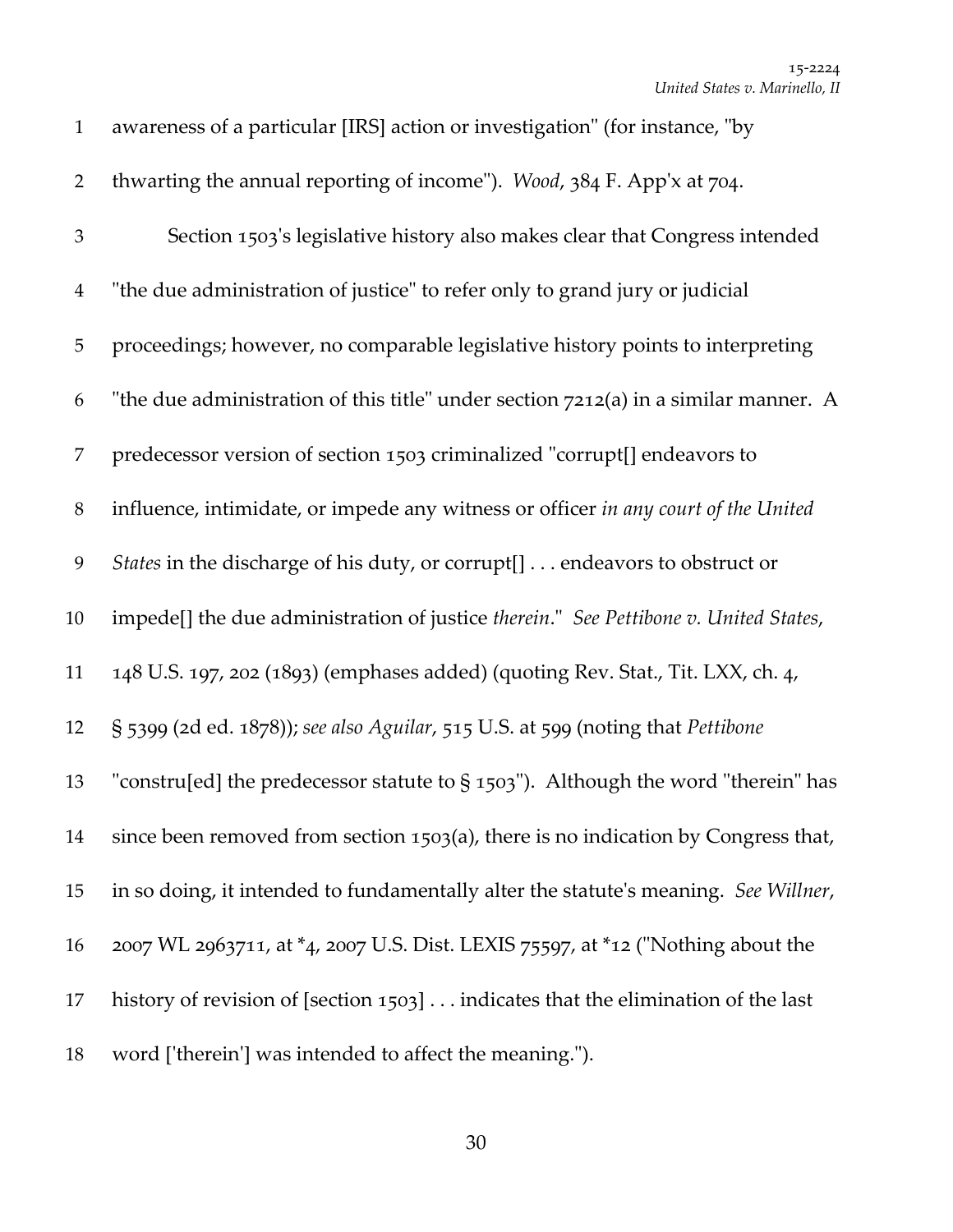| $\mathbf{1}$   | In addition to what we think is a mistaken analogy to section 1503(a), we            |
|----------------|--------------------------------------------------------------------------------------|
| $\overline{2}$ | find unpersuasive the vagueness or overbreadth concern identified in Kassouf in      |
| 3              | support of that court's construction of the omnibus clause. The Sixth Circuit        |
| $\overline{4}$ | narrowly interpreted "the due administration of this title" under section 7212(a)    |
| 5              | in part based on a concern that, were proof of a defendant's awareness of a          |
| 6              | pending IRS action not otherwise required, a defendant could be subject to           |
| 7              | punishment for engaging in lawful conduct. See Kassouf, 144 F.3d at 957-58. But      |
| $8\,$          | we have already rejected a similar challenge to section 7212(a) on grounds of        |
| 9              | vagueness and overbreadth. See Kelly, 147 F.3d at 176 (agreeing with five other      |
| 10             | circuits concluding that the use of the term "corruptly" in section 7212(a) does not |
| 11             | render this provision unconstitutionally vague or overbroad (citing United States    |
| 12             | v. Brennick, 908 F. Supp. 1004, 1010-13 (D. Mass. 1995))). Moreover, other courts,   |
| 13             | including the Sixth Circuit, have decided that section 7212(a)'s "mens rea           |
| 14             | requirement" sufficiently "restricts the omnibus clause's reach only to conduct      |
| 15             | that is committed 'corruptly." United States v. Miner, 774 F.3d 336, 347 (6th Cir.   |
| 16             | 2014) (collecting cases), cert. denied, 135 S. Ct. 2060 (2015). <sup>10</sup>        |

<sup>&</sup>lt;sup>10</sup> To the extent *Kassouf* based its vagueness or overbreadth concern on the Supreme Court's analysis in *Aguilar*, we note that the reliance is likely misplaced. In fashioning the nexus requirement previously discussed, the Supreme Court suggested that its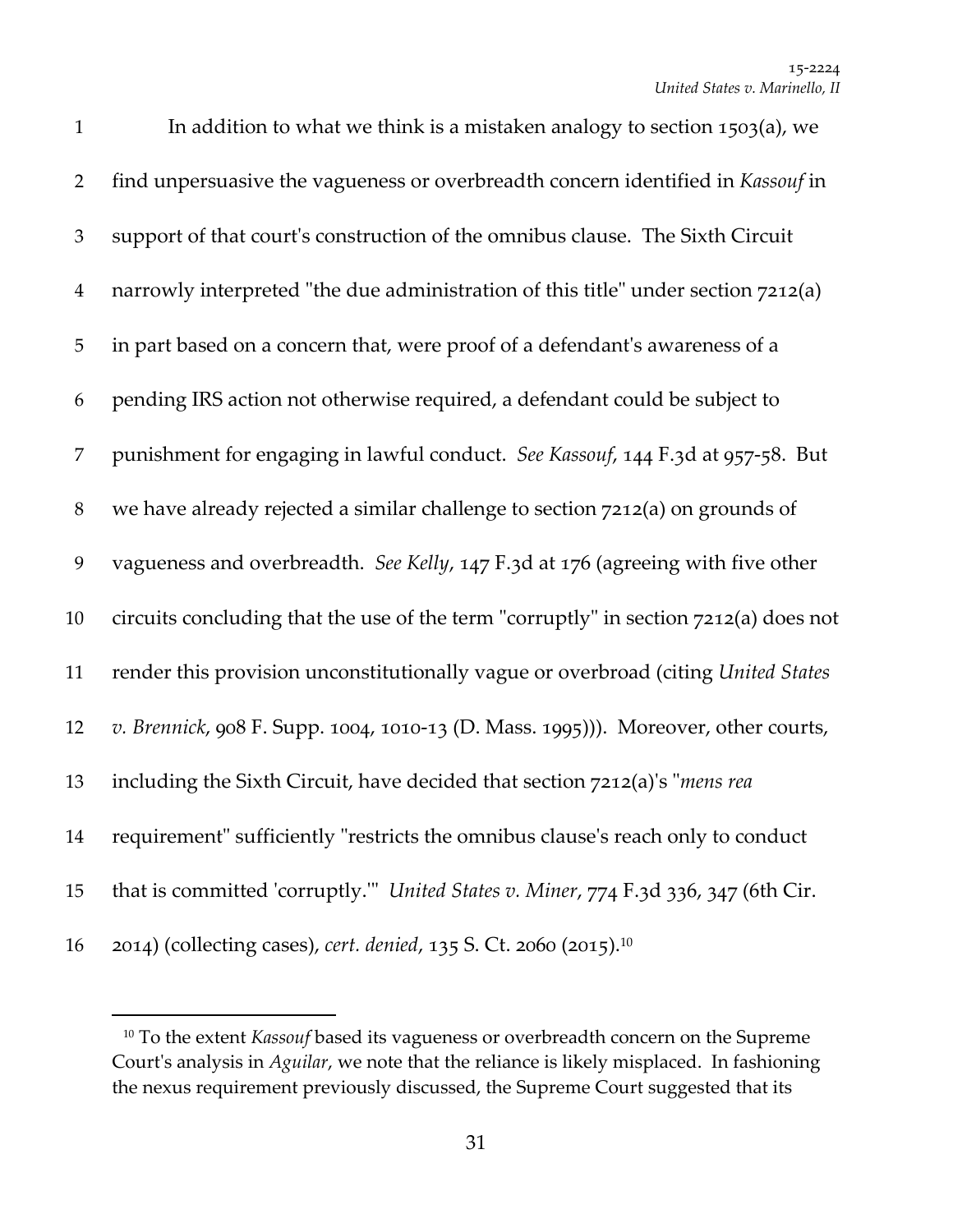| $\mathbf{1}$   | For those reasons, we decline Marinello's invitation to adopt the Kassouf               |
|----------------|-----------------------------------------------------------------------------------------|
| 2              | rule. Instead, we join three of our sister circuits in concluding that section          |
| 3              | 7212(a)'s omnibus clause criminalizes corrupt interference with an official effort      |
| $\overline{4}$ | to administer the tax code, and not merely a known IRS investigation. See               |
| 5              | Sorensen, 801 F.3d at 1232 (disagreeing with Kassouf because section 1503(a) and        |
| 6              | section 7212(a) "are [in]sufficiently similar to apply Aguilar's reasoning to           |
| $\overline{7}$ | § 7212(a)"); United States v. Floyd, 740 F.3d 22, 32 & n.4 (1st Cir.) (determining that |
| $8\,$          | "[a] conviction for violation of section 7212(a) does not require proof of either a     |
| 9              | tax deficiency or an ongoing audit," and rejecting <i>Kassouf</i> (citations omitted)), |
| 10             | cert. denied sub nom. Dion v. United States, 135 S. Ct. 124 (2014); United States v.    |
|                |                                                                                         |

11 *Massey,* 419 F.3d 1008, 1010 (9th Cir. 2005) (stating that "the government need not

<u> 1989 - Johann Stoff, amerikansk politiker (d. 1989)</u>

interpretation of the term "corruptly" under section 1503(a) adequately addressed any potential problems of overbreadth, inasmuch as a defendant must be aware that his conduct is "likely to affect the judicial proceeding." *See* 515 U.S. at 599; *see also id.* at 602 (concluding that, "if [a man] knew of a pending investigation and lied to his wife about his whereabouts at the time of the crime, thinking that an FBI agent might decide to interview her and that she might in turn be influenced in her statement to the agent by her husband's false account of his whereabouts," the husband could not be convicted under section 1503 because his knowledge of the likely effect on a judicial proceeding is unclear). By raising the specter that the "*due administration*" of the tax code under section 7212(a) could be too vague or overbroad, however, *Kassouf* misconstrues *Aguilar's* focus on the *mens rea* requirement ("corruptly") as also encompassing a focus on the "due administration" language. We do not read *Aguilar* as expressing any concern regarding, much less tying its holding to, the "due administration" language in section 1503(a).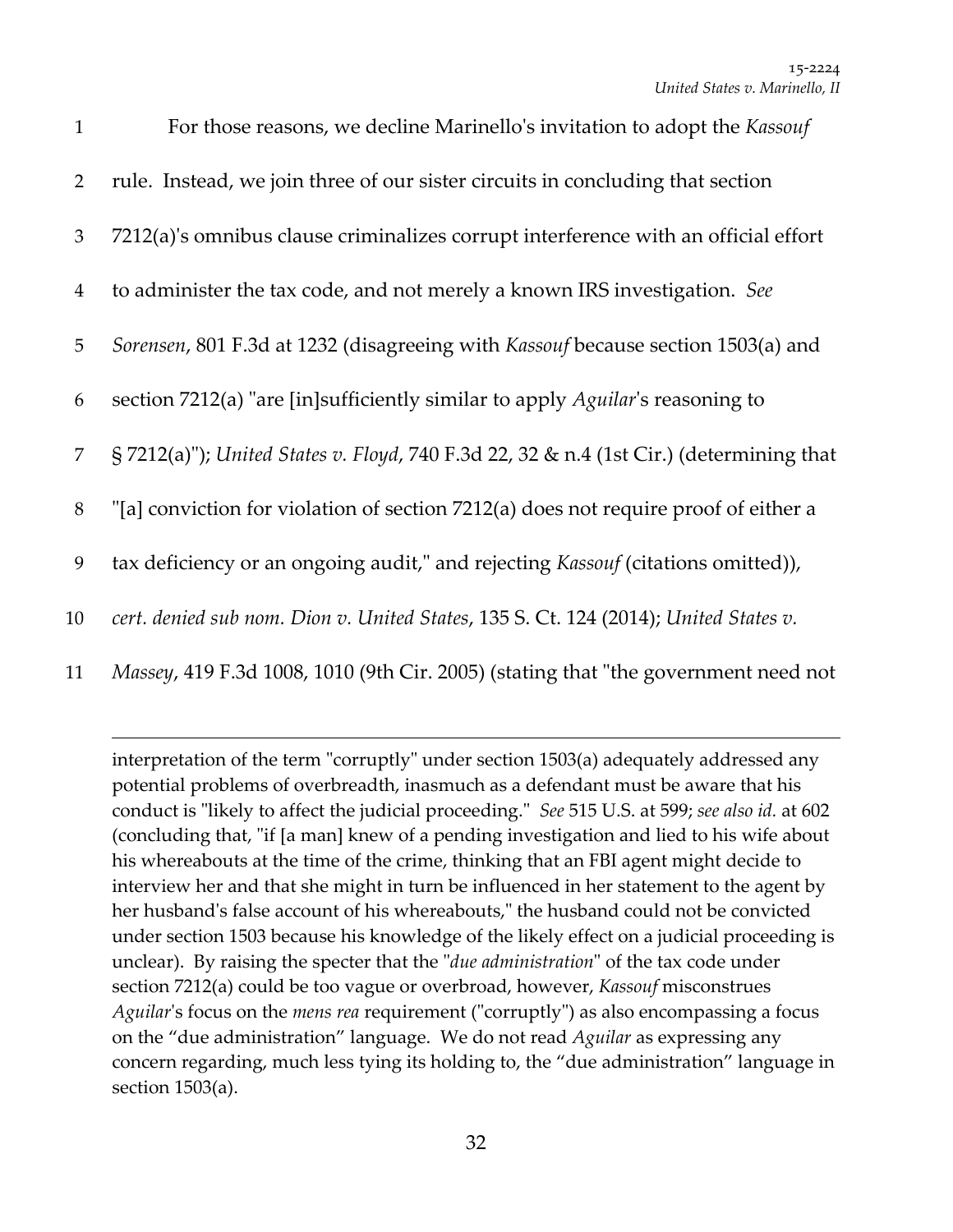| $\mathbf{1}$   | prove that the defendant was aware of an ongoing tax investigation to obtain a                |
|----------------|-----------------------------------------------------------------------------------------------|
| $\overline{2}$ | conviction under § 7212(a)"), cert. denied, 547 U.S. 1132 (2006). <sup>11</sup> Notably,      |
| 3              | although we have not explicitly adopted this rule in any previous opinion, we                 |
| $\overline{4}$ | have implicitly applied it by affirming convictions under section 7212(a)'s                   |
| 5              | omnibus clause without discussion of the defendant's awareness of a pending                   |
| 6              | IRS proceeding. See United States v. McLeod, 251 F.3d 78, 80 (2d Cir. 2001)                   |
| 7              | (affirming sentence imposed where the defendant helped his clients falsify tax                |
| $8\,$          | returns), cert. denied, 534 U.S. 935 (2001); Kelly, 147 F.3d at 174-75 (affirming the         |
| 9              | defendant's conviction for providing a false agreement to the tax authorities to              |
| 10             | substantiate a deduction on his tax return).                                                  |
| 11             | Our conclusion is consistent with at least two other sources. First, in the                   |
| 12             | body of case law that developed within the forty-four years that elapsed between              |
| 13             | section 7212's enactment in 1954 <sup>12</sup> and Kassouf's issuance in 1998, the government |
| 14             | assures us (and we have found no reason to doubt) that no court had limited the               |

 In addition to the First, Ninth, and Tenth Circuits, the Eleventh Circuit, in a decision that predates *Kassouf*, upheld an attorneyʹs conviction under section 7212(a)ʹs omnibus clause for creating a corporation to "disguise the character of [a client's] illegally earned income and repatriate it," even where the attorney had no knowledge that his client was engaged in a "sting operation" with the government against him. See United States v. *Popkin*, 943 F.2d 1535, 1536‐37, 1541 (11th Cir. 1991), *cert. denied*, 503 U.S. 1004 (1992). *See* Act of Aug. 16, 1954, ch. 736, 68A Stat. 855.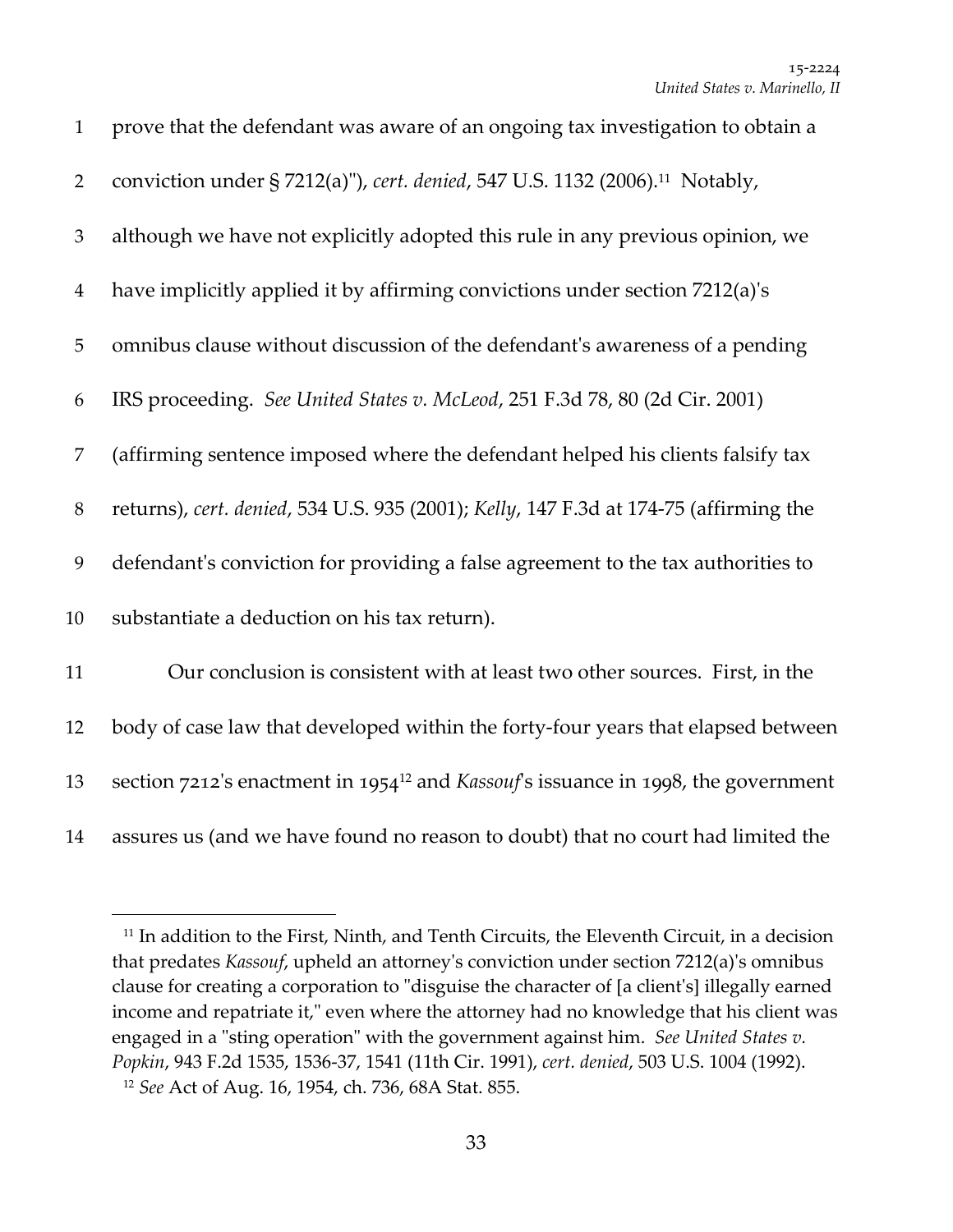| $\mathbf{1}$   | omnibus clause's application to the corrupt obstruction or impediment of a            |
|----------------|---------------------------------------------------------------------------------------|
| $\overline{2}$ | known and pending IRS action. See Appellee's Br. at 19. To the contrary,              |
| $\mathfrak{Z}$ | contemporary model jury instructions for use outside of the Sixth Circuit do not      |
| $\overline{4}$ | include these criteria as elements of the offense. See 3 Leonard B. Sand et al.,      |
| 5              | Modern Federal Jury Instructions: Criminal ¶ 59.05, Instruction 59-32 & cmt. (2016)   |
| 6              | (containing pattern instructions or formulations for a violation of section           |
| 7              | 7212(a)'s omnibus clause in the First, Seventh, Tenth, and Eleventh Circuits).        |
| $8\,$          | Second, the Department of Justice's internal tax division policy states that          |
| 9              | the omnibus clause may be used "to prosecute a person who, prior to any audit or      |
| 10             | investigation, engaged in large-scale obstructive conduct involving the tax           |
| 11             | liability of third parties." U.S. Dep't of Justice, Criminal Tax Manual § 17.03 (2012 |
| 12             | ed.), https://www.justice.gov/sites/default/files/tax/legacy/2013/05/14/              |
| 13             | CTM%20Chapter%2017.pdf (last visited August 1, 2016) (emphasis added),                |
| 14             | archived at https://perma.cc/QWW4-DTJL. Pursuant to this policy, a defendant          |
| 15             | may be charged under the omnibus clause in the absence of a pending IRS action.       |
| 16             | See also id. § 17.04 ("To establish a Section 7212(a) omnibus clause violation, the   |
| 17             | government must prove beyond a reasonable doubt that the defendant in any             |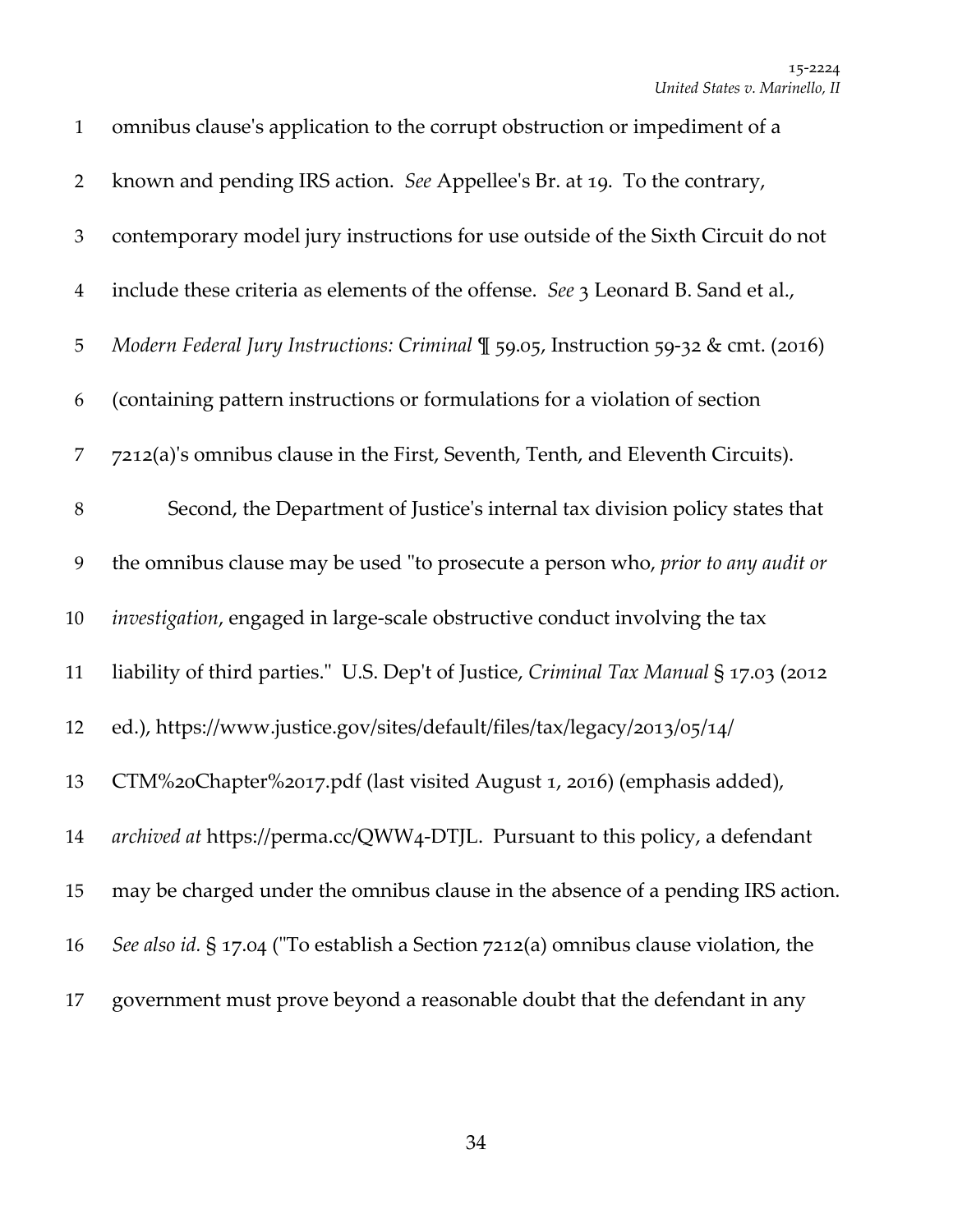|  |  |  |  | way $(1)$ corruptly $(2)$ endeavored $(3)$ to obstruct or impede the due |  |  |  |  |  |  |
|--|--|--|--|--------------------------------------------------------------------------|--|--|--|--|--|--|
|--|--|--|--|--------------------------------------------------------------------------|--|--|--|--|--|--|

2 administration of the Internal Revenue Code.").

3 Because we conclude that, under section  $7212(a)$ , "the due administration

- 4 of this title" is not limited to a pending IRS investigation or proceeding of which
- 5 the defendant had knowledge, we reject Marinelloʹs first argument as without

 $6$  merit.<sup>13</sup>

<sup>&</sup>lt;sup>13</sup> In his reply brief, Marinello also raises for the first time an argument that the enactment of a statute in 2002 prohibiting the knowing destruction, alteration, or falsification of records "with the intent to impede, obstruct, or influence the investigation or proper administration of any matter within the jurisdiction of any department or agency of the United States . . . , *or in relation to or contemplation of any such matter*,ʺ 18 U.S.C. § 1519 (emphasis added), demonstrates that Congress employs specific language when it prohibits conduct "not predicated upon the existence of any federal action or proceeding," Appellant's Reply Br. at 9. Marinello points to the absence of similar language in 26 U.S.C. § 7212(a) prohibiting corrupt obstruction or impediment "in relation to or contemplation of" an IRS action—which Congress did not add to section 7212(a) in 2002—as support for his theory that a defendantʹs knowledge of such a pending action is required to violate the omnibus clause. Ordinarily, we do not address an argument that the district court has not previously considered. *See In re Nortel Networks Corp. Sec. Litig.*, 539 F.3d 129, 132 (2d Cir. 2008) (*per curiam*); *Allianz Ins. Co. v. Lerner*, 416 F.3d 109, 114 (2d Cir. 2005). Even if we did so here, however, we have found no authority that supports Marinelloʹs attempt to create offense elements by contrasting 18 U.S.C.  $\S$  1519 with 26 U.S.C.  $\S$  7212(a). Moreover, "Congressional inaction, $\alpha$  such as the lack of retroactive amendment to section 7212(a) in light of section 1519, "lacks 'persuasive significance' because 'several equally tenable inferences' may be drawn from such inaction.ʺ *Pension Benefit Guar. Corp. v. LTV Corp.*, 496 U.S. 633, 650 (1990) (quoting *United States v. Wise*, 370 U.S. 405, 411 (1962)).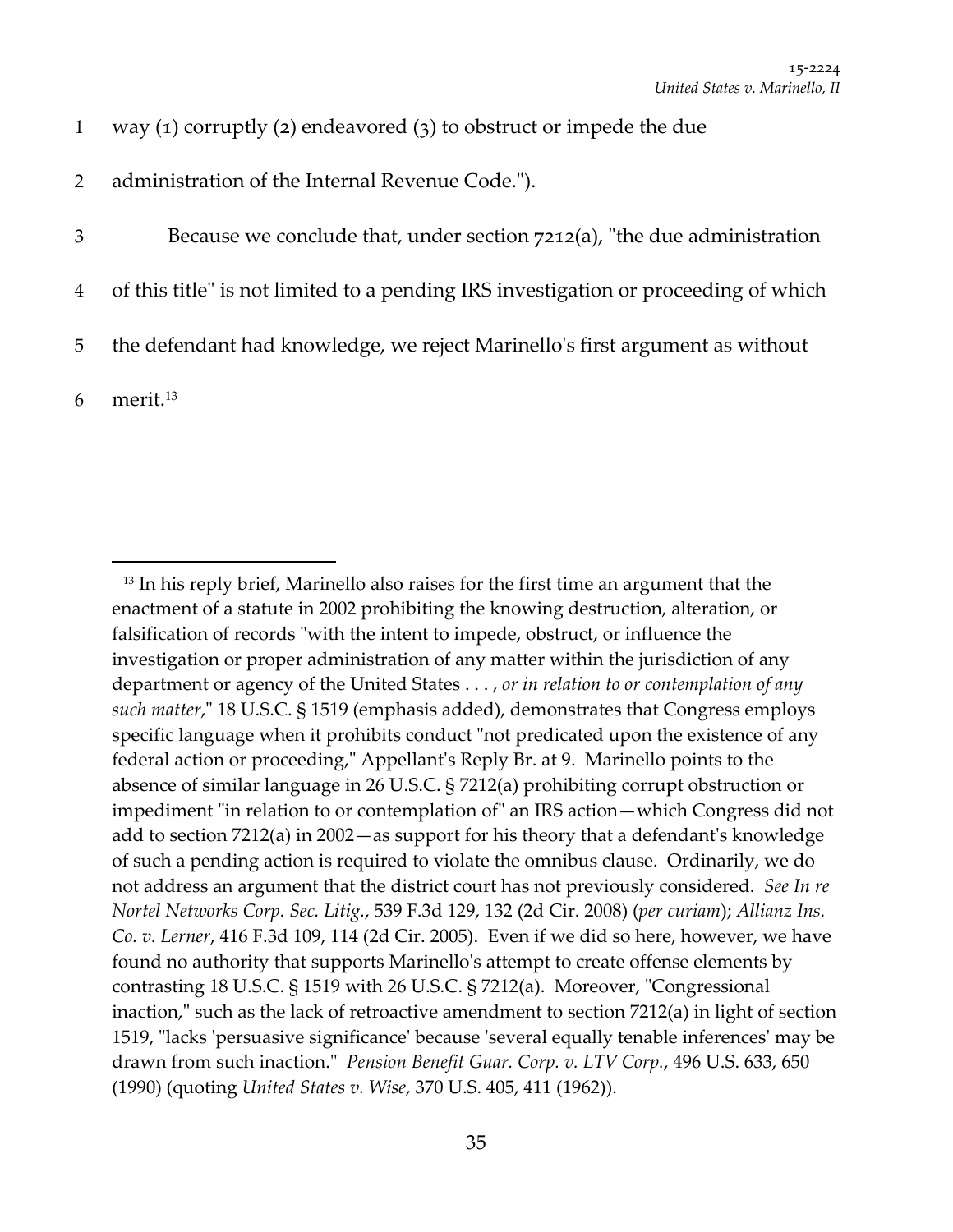| An Omnibus Clause Violation May Be Premised on an Omission |  |
|------------------------------------------------------------|--|
|------------------------------------------------------------|--|

| $\overline{2}$ | Marinello's next argument proceeds in two steps. First, citing Kelly,               |
|----------------|-------------------------------------------------------------------------------------|
| 3              | Marinello asserts that an omission cannot form the basis of a conviction under      |
| $\overline{4}$ | the omnibus clause. Second, to ensure that he was not improperly convicted for      |
| 5              | a failure to act, he contends that the jury should have been instructed that it was |
| 6              | required to unanimously agree on at least one of the underlying means alleged in    |
| $\overline{7}$ | Count One (two of which pertained to omissions) and to render a special verdict     |
| 8              | specifying which of those underlying means it found were met. <sup>14</sup>         |

 $14$  Marinello further argues in passing that Count One falsely states that "the defendant's accountant" was not provided with complete and accurate records for tax purposes, *see* Superseding Indictment at 1 (Appʹx 75), because he maintains that no professional relationship existed between him and Wiegley. The record shows that Marinello consulted with Wiegley, although the two did not sign a contract for accounting services. While the superseding indictmentʹs description of Wiegley could have been more precise, we conclude that Marinelloʹs argument fails for at least two reasons. First, assuming that the jury had relied on the allegations pertaining to "the defendant's accountant" in order to convict under Count One, its verdict demonstrates that, based on the evidence introduced at trial, it agreed with the superseding indictment's description of Wiegley as his accountant. Thus, the jury resolved the instant factual dispute in the governmentʹs favor. Moreover, if and to the extent that the superseding indictmentʹs description of Wiegley was erroneous, that error is harmless. The jury clearly did not convict Marinello on Count One based solely on his offense conduct in connection with his consultations with Wiegley, whether or not Wiegley was his accountant. Marinello's counsel effectively conceded at trial that Marinello engaged in all of the other means alleged under Count One, *see* August 6, 2014 Trial Tr. at 51‐56 (Appʹx 128‐33), and counsel only disputed whether Marinello performed any of the acts or omissions alleged with the requisite corrupt intent. The juryʹs verdict of conviction demonstrates that it concluded that the government proved such corrupt intent with respect to the other conduct alleged in the indictment, in which Marinello concedes he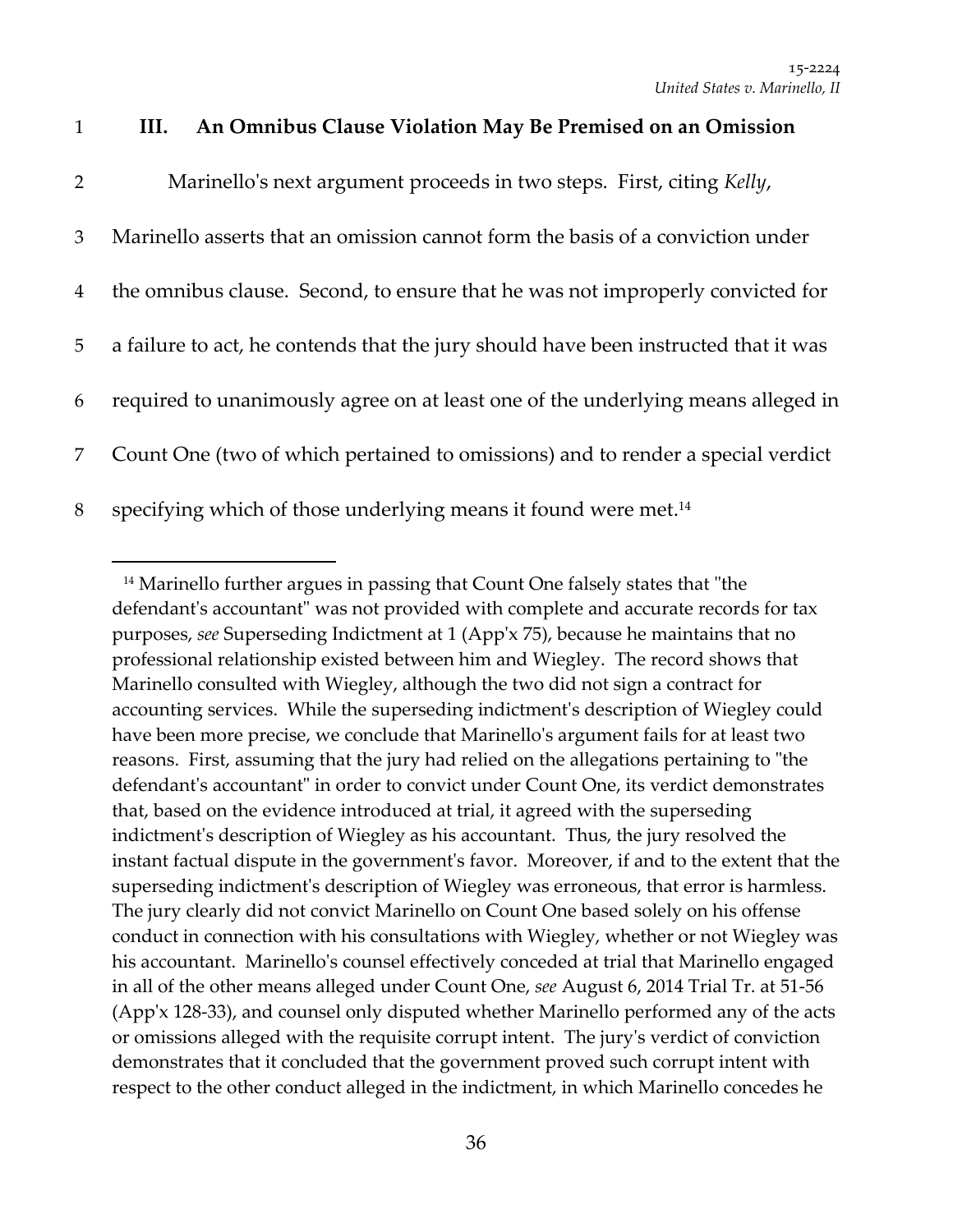| $\mathbf{1}$   | In Kelly, we described section 7212(a)'s omnibus clause as "render[ing]                |
|----------------|----------------------------------------------------------------------------------------|
| $\overline{2}$ | criminal 'any other' action which serves to obstruct or impede the due                 |
| 3              | administration of the revenue laws." 147 F.3d at 175 (quoting 26 U.S.C.                |
| $\overline{4}$ | $\S$ 7212(a)). From this statement, Marinello attempts to extract the principle that a |
| 5              | violation of the omnibus clause must be predicated on a defendant's affirmative        |
| 6              | "action," and not an omission. But Kelly did not cabin offense conduct under the       |
| 7              | omnibus clause in this manner; section 7212(a) broadly prohibits corruptly             |
| $8\,$          | obstructing or impeding, or endeavoring to obstruct or impede, the due                 |
| 9              | administration of the tax laws "in any other way." See 26 U.S.C. § 7212(a). We do      |
| 10             | not see how a defendant could escape criminal liability under the omnibus clause       |
| 11             | for a corrupt omission that is designed to delay the IRS in the administration of      |
| 12             | its duties merely because the offense conduct involved an omission. Cf. Kelly,         |
| 13             | 147 F.3d at 177 (approving a jury instruction defining the term "endeavors" under      |
| 14             | section 7212(a) to mean "to knowingly and intentionally act or to knowingly and        |
| 15             | intentionally make any effort which has a reasonable tendency to bring about the       |
| 16             | desired result" (emphasis added)). For example, a defendant surely could be            |
| 17             | charged under section 7212(a) for knowingly failing to provide the IRS with            |
|                |                                                                                        |

engaged. Thus, whether or not the alleged omission describing Wiegley as Marinelloʹs accountant was properly before the jury is immaterial.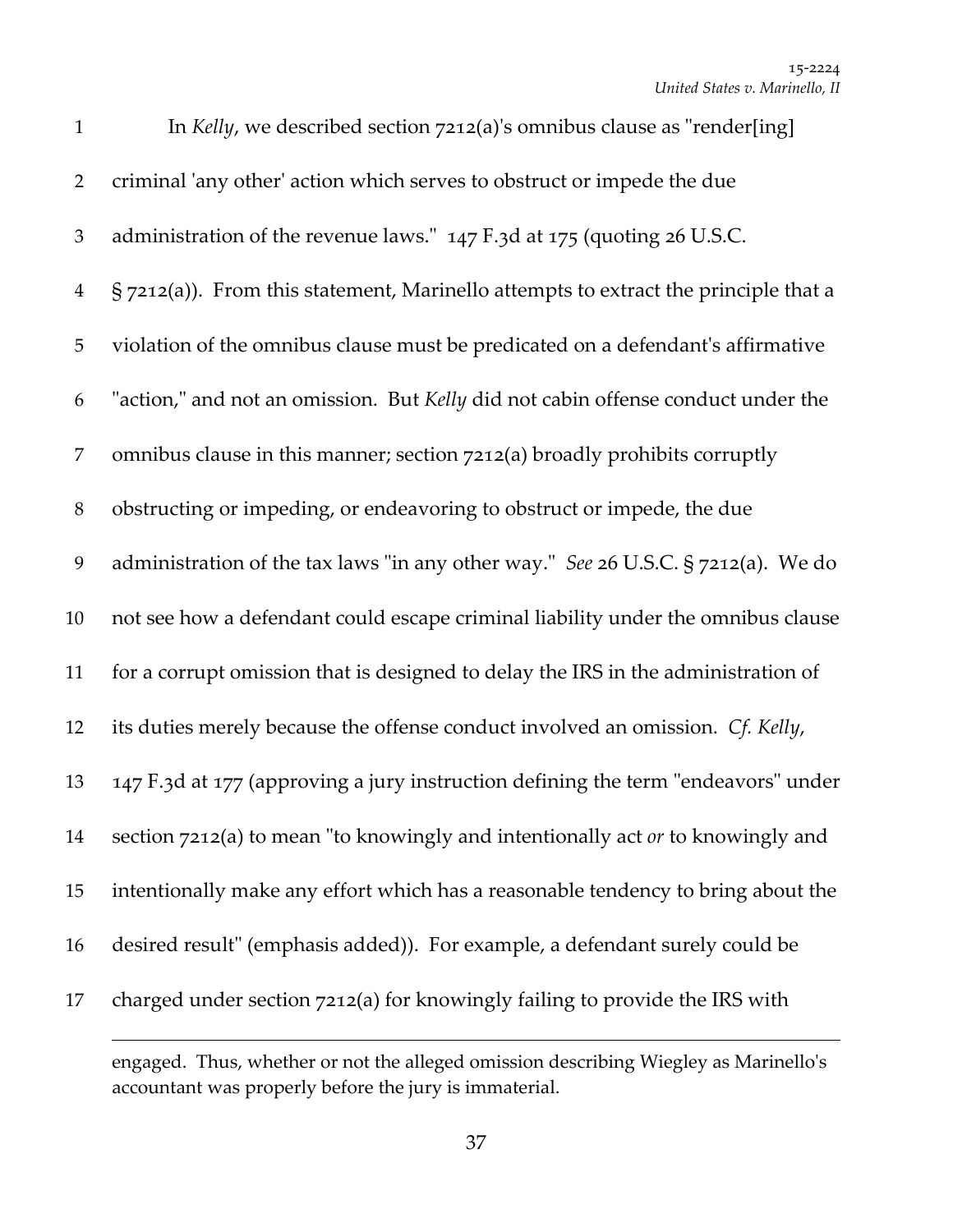| $\mathbf{1}$   | materials that it requests, or, as in Marinello's case, for failing to document or |
|----------------|------------------------------------------------------------------------------------|
| $\overline{2}$ | provide a proper accounting of business income and expenses. <sup>15</sup> While   |
| $\mathfrak{Z}$ | apparently not as common as prosecutions based on one or more affirmative          |
| $\overline{4}$ | acts, we are aware of several cases in which the government has prosecuted on      |
| 5              | the basis of an omission as a means of violating section $7212(a)$ 's omnibus      |
| 6              | clause. <sup>16</sup>                                                              |
| $\overline{7}$ | We conclude, then, that an omission may be a means by which a defendant            |
| 8              | corruptly obstructs or impedes the due administration of the Internal Revenue      |
| 9              | Code under section 7212(a). And it follows that Marinello's second argument on     |

<sup>&</sup>lt;sup>15</sup> We nonetheless recognize that the scope of omissions on which an omnibus clause violation could be based is not limitless. *See Wood*, 384 F. Appʹx at 708 (suggesting it is "a questionable proposition" that a defendant's mere failure to file tax returns could constitute a violation of the omnibus clause, particularly because the "willful failure to file tax returns is addressed in a different section of the Internal Revenue Code, 26 U.S.C. § 7203"). Whatever those limits may be, the omissions at issue here do not exceed them.

<sup>&</sup>lt;sup>16</sup> *See, e.g., Kassouf,* 144 F.3d at 953 n.1 (alleging the defendant "failed to maintain or cause to be maintained partnership books and records"; "failed to report or cause to be reported substantial amounts of interest earned on [certain] bank accounts"; and transferred property "without making or causing to be made any record of that sale or transferʺ); *United States v. Armstrong*, 974 F. Supp. 528, 531 (E.D. Va. 1997) (alleging the defendant "provided false information to, and withheld material information from, his tax return preparer with regard to his travel expense reimbursements and income"); *United States v. Bezmalinovic*, No. S3 96 CR 97 MGC, 1996 WL 737037, at \*2, 1996 U.S. Dist. LEXIS 18976, at \*5‐6 (S.D.N.Y. Dec. 26, 1996) (alleging the defendant failed to report salary payments to certain employees "in any IRS Form W-2" or "to remit to the IRS the [payroll and unemployment] tax[es] due and owing").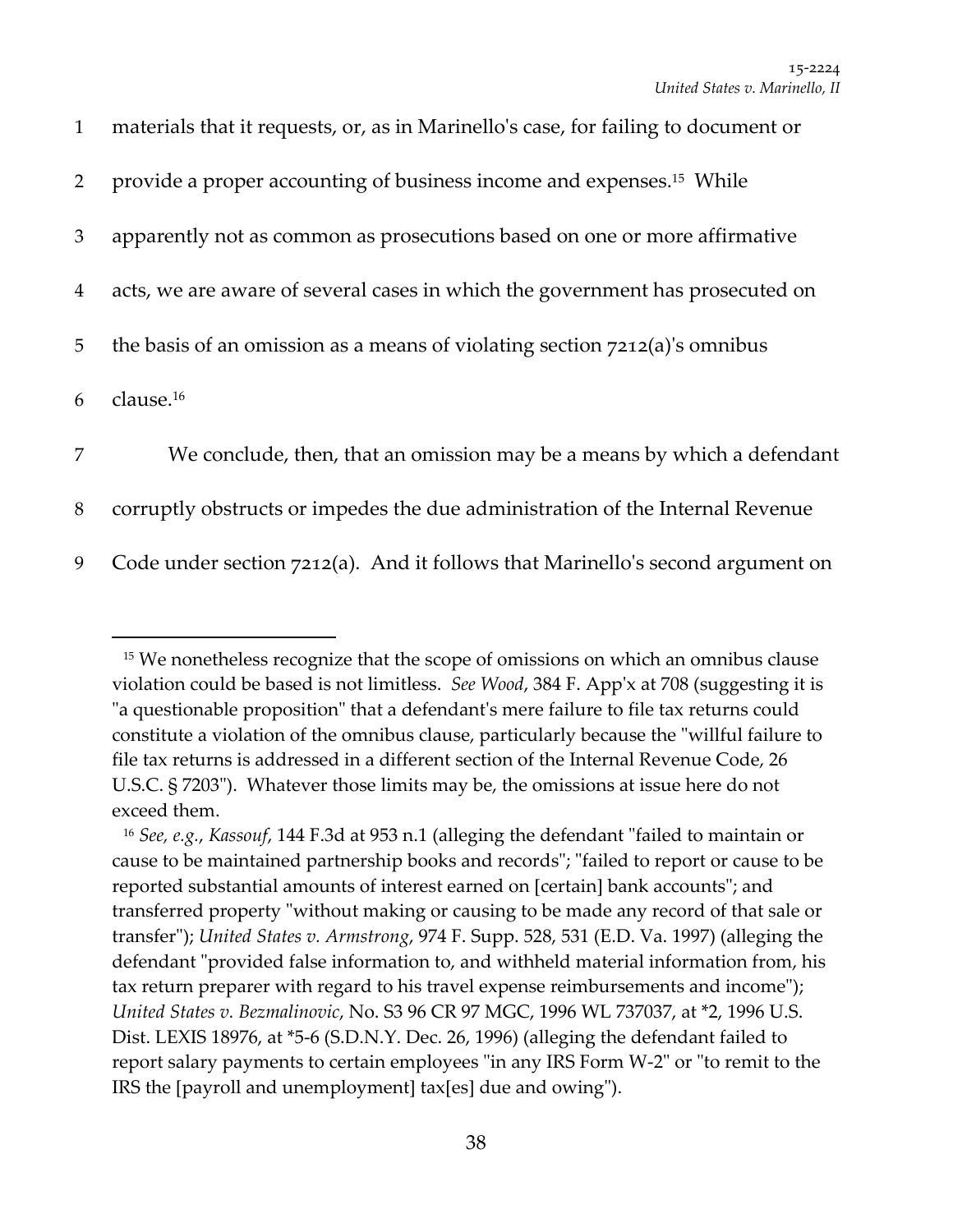| $\mathbf{1}$   | appeal is also without merit because the jury could have relied on his alleged      |
|----------------|-------------------------------------------------------------------------------------|
| $\overline{2}$ | failure to keep Express Courier's books and records, or to provide Wiegley with     |
| 3              | complete and accurate information on his personal and corporate income, as a        |
| $\overline{4}$ | basis for its conviction on Count One. No unanimity instruction or special          |
| $\mathbf 5$    | verdict form was therefore required in order to distinguish the jury's assessment   |
| 6              | of the underlying affirmative actions as opposed to the omissions alleged under     |
| $\overline{7}$ | this count, because there is no requirement under the statute to make certain       |
| $8\,$          | that, if Marinello were convicted, the conviction was based solely on an            |
| 9              | affirmative action and not an omission.                                             |
| 10             | Marinello has not raised in this Court the issue of whether a unanimity             |
|                |                                                                                     |
| 11             | instruction or special verdict form is required for any other reason during trials  |
| 12             | arising out of alleged section 7212(a) omnibus clause violations, and we therefore  |
| 13             | do not decide or offer an opinion with respect to any such argument. His pre-       |
| 14             | trial filings sought an instruction that the jury unanimously agree on at least one |
| 15             | of the eight means alleged in order to convict, as well as a special verdict form   |
| 16             | requiring that the jury specify its findings on each of those means. However, he    |
| 17             | does not repeat arguments concerning those requests on appeal. Cf. JP Morgan        |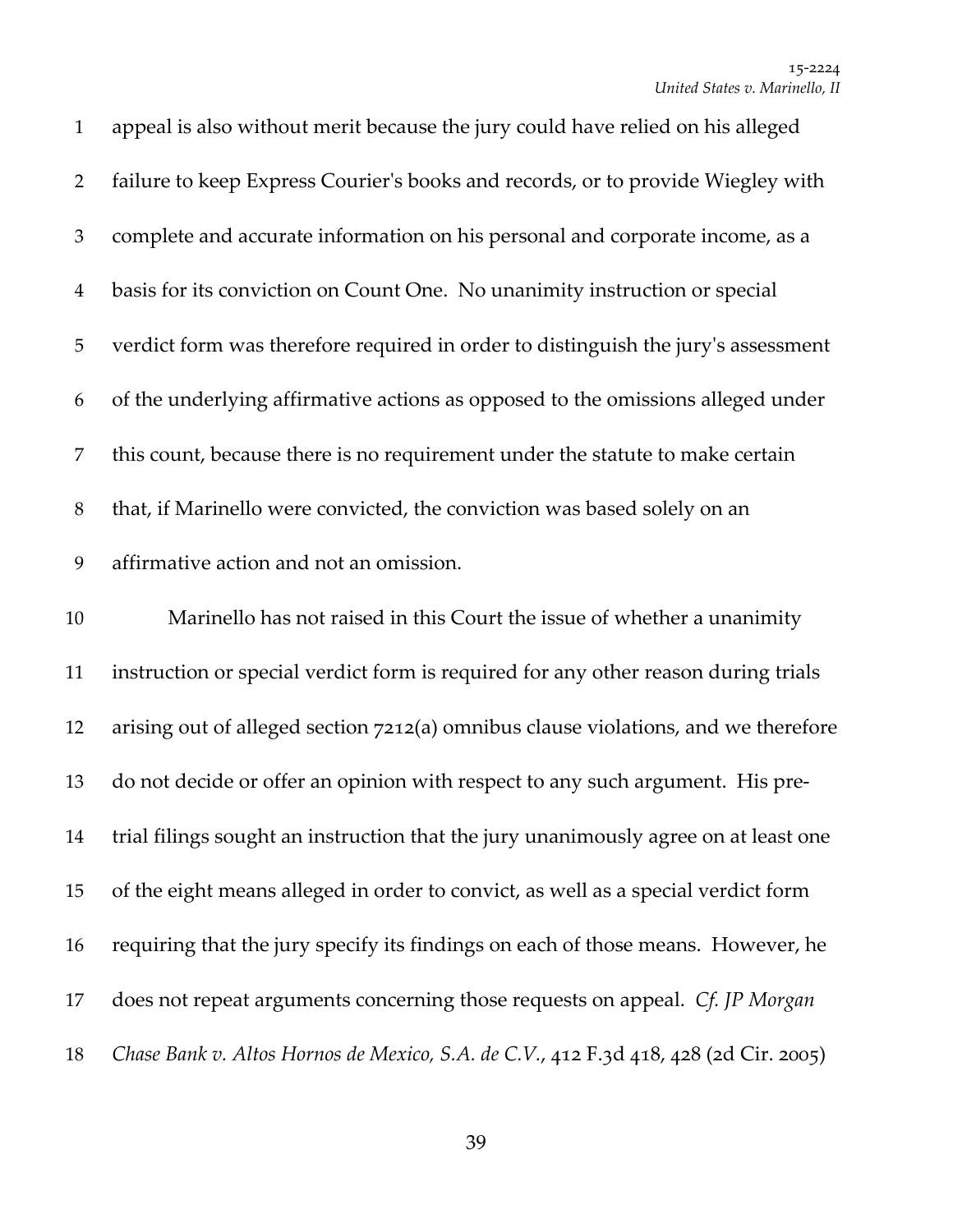1 (ʺ[A]rguments not made in an appellantʹs opening brief are waived even if the 2 appellant pursued those arguments in the district court or raised them in a reply 3 brief.").<sup>17</sup>

## 4 **IV. The District Court Did Not Procedurally Err In Determining** 5 **Marinelloʹs Sentence**

 Finally, Marinelloʹs remaining arguments—that the district court should have conducted further inquiries to calculate the tax loss and restitution 8 amounts, and should have applied the two-level reduction for acceptance of responsibility—do not convince us that the district court committed procedural error meriting resentencing. 11 Marinello argues that the district court's "cursory review" of his proffered

12 tax returns in arriving at a tax loss of  $$598,215.53$  and a total restitution amount

<sup>&</sup>lt;sup>17</sup> We note nevertheless that while the Ninth Circuit does not appear to object to the use of a unanimity instruction in this context, *see United States v. Murphy*, 824 F.3d 1197, 1201, 1206 (9th Cir. 2016), at least two courts (the Tenth Circuit and a district court in Washington D.C.) have ruled that the instruction is erroneous. *See Sorensen*, 801 F.3d at 1237 (concluding that the district court erred by requiring unanimity on one or more of the listed means, in part because the instruction "ignored the indictment's language charging that [the defendant] violated § 7212(a) ʹby the following means, *among others* . . . .ʹʺ (emphasis in original)); *United States v. Adams*, 150 F. Supp. 3d 32, 37‐38 (D.D.C. 2015) (agreeing with *Sorensen*ʹs conclusion, and quoting *Richardson v. United States*, 526 U.S. 813, 817 (1999) for the proposition that "[a] federal jury need not always decide unanimously which of several possible sets of underlying brute facts make up a particular element, say, which of several possible means the defendant used to commit an element of the crime").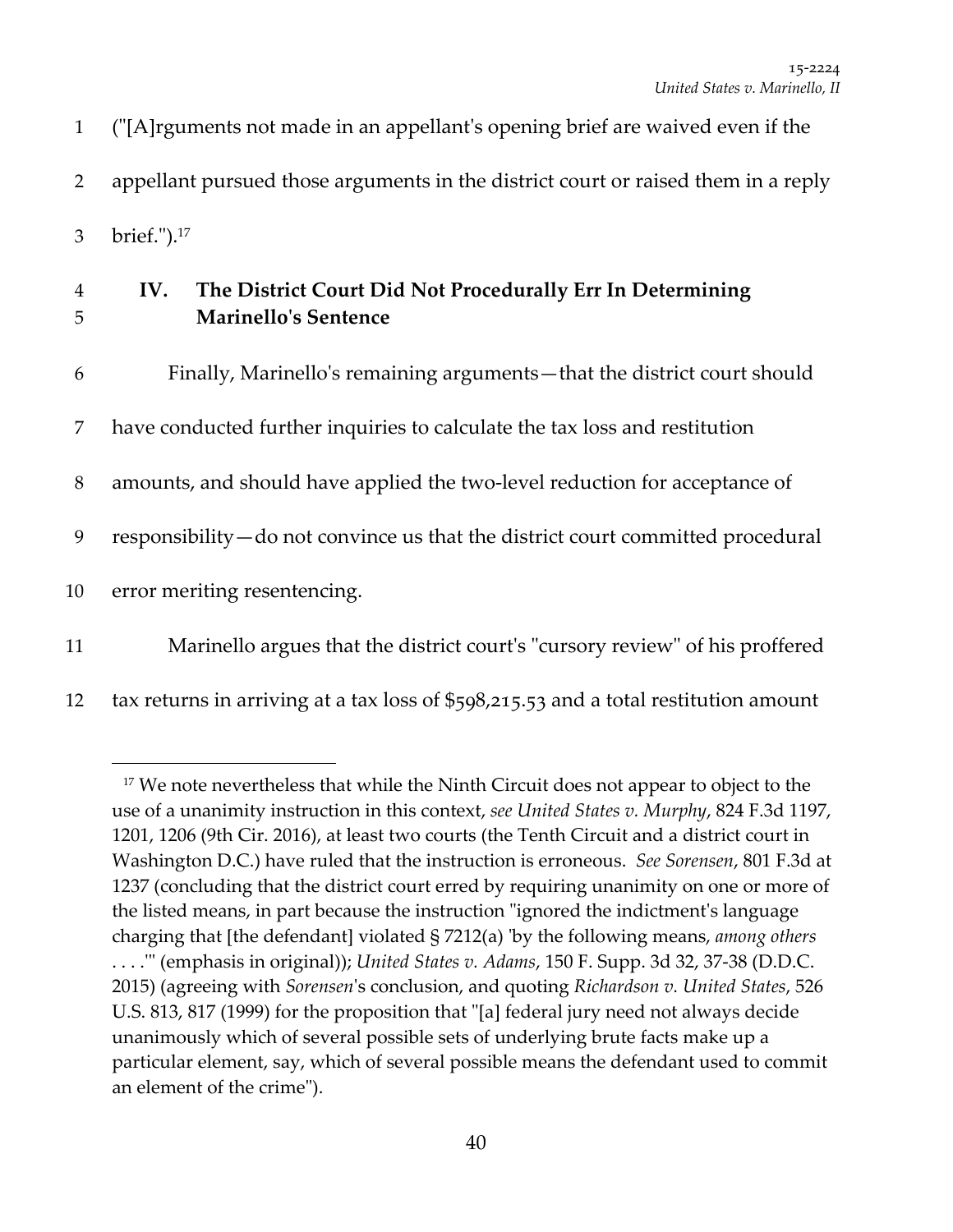of \$351,763.08, without conducting an evidentiary hearing or receiving 2 supplemental submissions, "was unfair and violated his due process rights." See 3 Appellant's Br. at 29. But a district court "is not required, by either the Due Process Clause or the federal Sentencing Guidelines, to hold a full‐blown evidentiary hearing in resolving sentencing disputes. . . . All that is required is that the court afford the defendant some opportunity to rebut the [g]overnmentʹs allegations.ʺ *Sabhnani*, 599 F.3d at 258 (quoting *Maurer*, 266 F.3d at 151‐52). Here, Marinello challenged the Probation Officeʹs calculations in his objections to the PSR, attaching his personal and corporate tax returns in an effort to show that \$48,890 was a more appropriate tax loss and restitution amount. He did not, however, respond on reply to the many inaccuracies the government identified in these returns. The district court considered his objection and, crediting the 13 government's arguments, ultimately rejected it before imposing sentence. 14 Because Marinello was afforded "some opportunity" to dispute the tax loss and restitution amounts, and to respond to the governmentʹs arguments with respect to his tax returns, the district court did not abuse its discretion by not obtaining additional information regarding this issue. *See id.*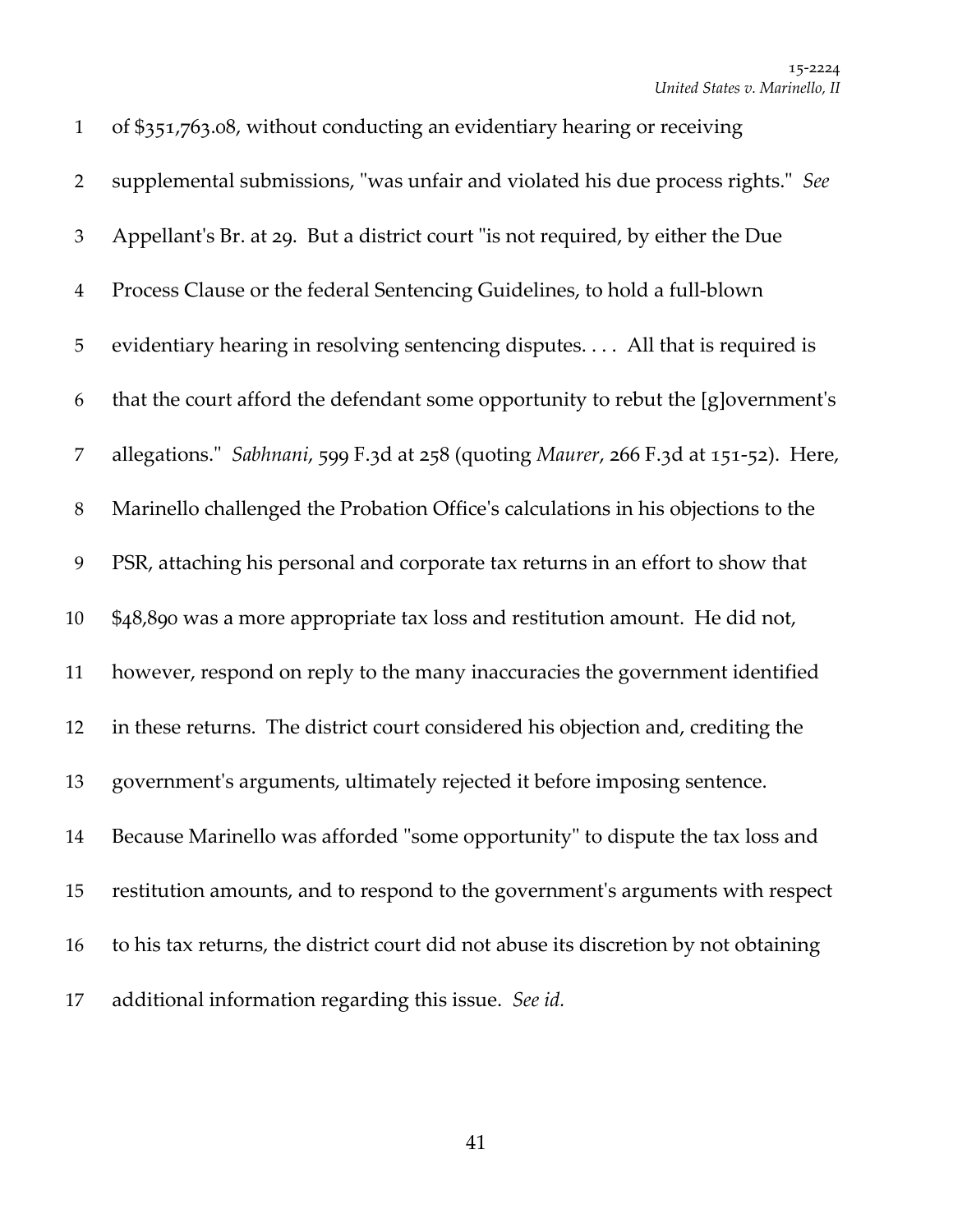| $\mathbf{1}$   | Nor can we say that the district court abused its discretion by denying                  |
|----------------|------------------------------------------------------------------------------------------|
| $\overline{2}$ | Marinello a two-level decrease to his base offense level because he did not              |
| 3              | "clearly demonstrate[] acceptance of responsibility for his offense," a decision to      |
| $\overline{4}$ | which we accord "great deference on review," see U.S.S.G. § 3E1.1(a) & cmt. 5.           |
| 5              | Marinello's sole relevant contention on appeal is that his "offer[] to plead guilty      |
| 6              | to the failures to file income tax returns" "should have received some                   |
| 7              | consideration in sentencing." Appellant's Br. at 30. But an offer to plead guilty to     |
| 8              | some counts of an indictment provides limited evidence of acceptance of                  |
| 9              | responsibility; even a defendant who pleads guilty is not guaranteed to receive          |
| 10             | the adjustment for acceptance of responsibility. See U.S.S.G. § 3E1.1 cmt. 3.            |
| 11             | Moreover, we agree with the district court's conclusion that Marinello's                 |
| 12             | case is not one of the "rare situations" contemplated in the Guidelines in which a       |
| 13             | defendant "may clearly demonstrate an acceptance of responsibility for his               |
| 14             | criminal conduct even though he exercises his constitutional right to a trial"-for       |
| 15             | instance, by "go[ing] to trial to assert and preserve issues that do not relate to       |
| 16             | factual guilt." See id. cmt. 2. Marinello proceeded to trial on the theory that he       |
| 17             | lacked the requisite <i>mens rea</i> to commit the omnibus clause violation, an issue of |
| 18             | factual guilt. It was only in post-trial briefing that Marinello's legal argument        |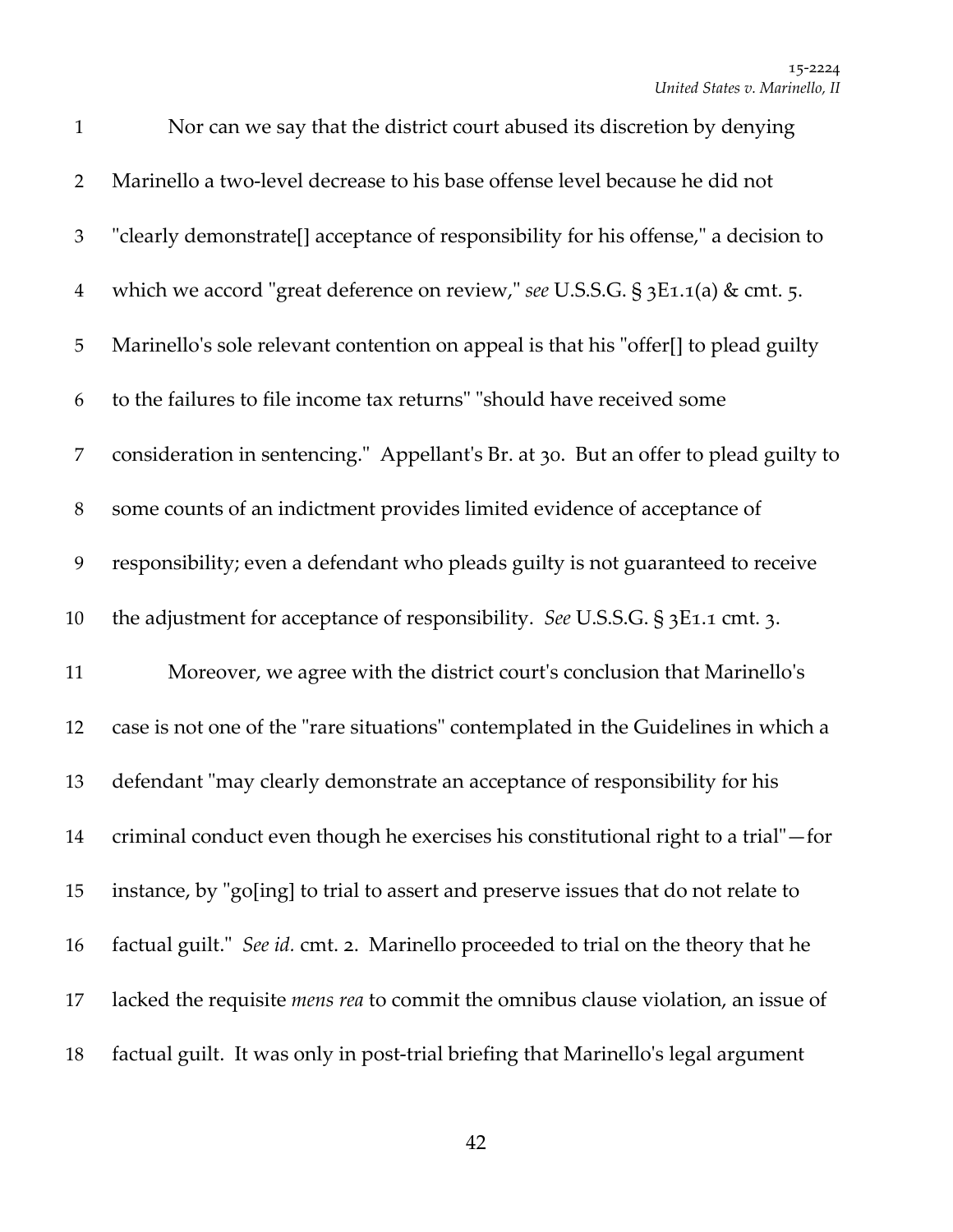| $\mathbf{1}$   | pertaining to the elements of an omnibus clause violation and the Kassouf rule      |
|----------------|-------------------------------------------------------------------------------------|
| 2              | was first raised. In our view, it was reasonable for the district court to deny a   |
| 3              | reduction for acceptance of responsibility in these circumstances. See id. (stating |
| $\overline{4}$ | the acceptance of responsibility adjustment "is not intended to apply to a          |
| 5              | defendant who puts the government to its burden of proof at trial by denying the    |
| 6              | essential factual elements of guilt, is convicted, and only then admits guilt and   |
| 7              | expresses remorse"); cf. United States v. Melot, 732 F.3d 1234, 1244-45 (10th Cir.  |
| $8\,$          | 2013) (concluding that the district court clearly erred in applying the acceptance  |
| 9              | of responsibility reduction where the defendant went to trial "so he could          |
| 10             | challenge the <i>mens rea</i> element of the crimes charged in the indictment,"     |
| 11             | including a violation of section 7212(a)'s omnibus clause). <sup>18</sup>           |

 $18$  Three additional considerations under U.S.S.G. § 3E1.1 bolster the district court's conclusion on this score. First, "prior to adjudication of [his] guilt," no "voluntary restitution payment" to the IRS had been made. See id. cmt. 1(C). Second, Marinello did not timely manifest acceptance of responsibility: He stated that he "never got around" to paying his taxes instead of admitting to his guilt during his interview with Agent Klimczak, August 6, 2014 Trial Tr. at 172 (Appʹx 181), and he persisted in denying responsibility for the section 7212(a) count while his PSR was being prepared. *See* U.S.S.G.  $\S 3E1.1$  cmt. 1(H) (providing that "timeliness" is a consideration for determining whether a defendant has accepted responsibility). Even during the sentencing proceedings, he told the court that the Probation Office "c[ould]n't add a column of numbers together" to calculate the total tax loss, and blamed his misconduct on feeling "overwhelmed by the job." Sentencing Tr. at 19-20 (App'x 573-74). Third, the district court's application of a U.S.S.G. § 3C1.1 enhancement for obstruction of justice "ordinarily indicates that the defendant has not accepted responsibility for his criminal